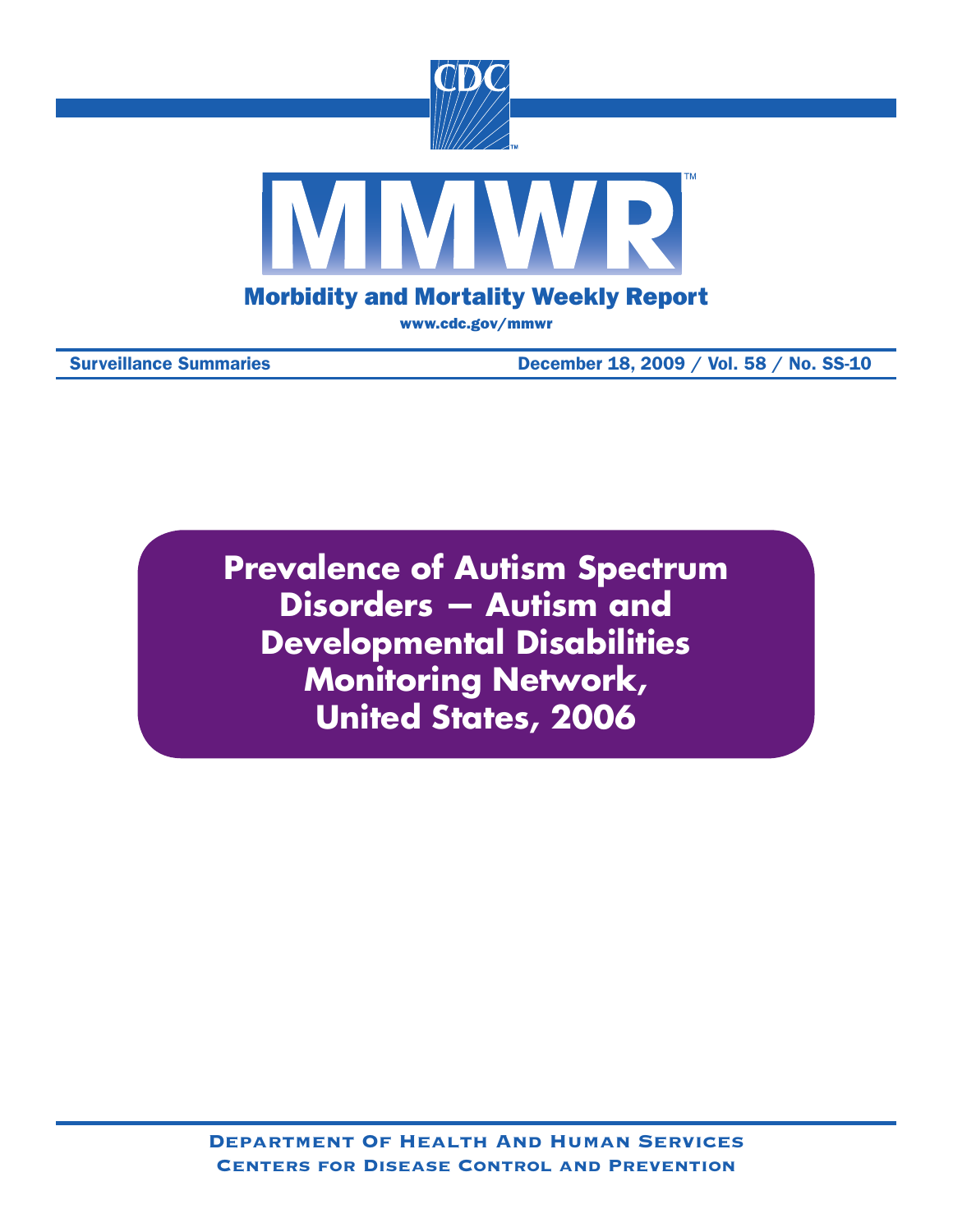The *MMWR* series of publications is published by Surveillance, Epidemiology, and Laboratory Services, Centers for Disease Control and Prevention (CDC), U.S. Department of Health and Human Services, Atlanta, GA 30333.

**Suggested Citation:** Centers for Disease Control and Prevention. [Title]. Surveillance Summaries, [Date]. MMWR 2009;58(No. SS-#).

#### **Centers for Disease Control and Prevention**

Thomas R. Frieden, MD, MPH *Director* Peter A. Briss, MD, MPH *Acting Associate Director for Science* James W. Stephens, PhD *Office of the Associate Director for Science* Stephen B. Thacker, MD, MSc *Acting Deputy Director for Surveillance, Epidemiology, and Laboratory Services*

#### **Editorial and Production Staff**

Frederic E. Shaw, MD, JD *Editor,* MMWR *Series* Christine G. Casey, MD *Deputy Editor,* MMWR *Series* Susan F. Davis, MD *Associate Editor,* MMWR *Series* Teresa F. Rutledge *Managing Editor,* MMWR *Series* David C. Johnson *Lead Technical Writer-Editor* Jeffrey D. Sokolow, MA *Project Editor* Martha F. Boyd *Lead Visual Information Specialist* Malbea A. LaPete Stephen R. Spriggs Terraye M. Starr *Visual Information Specialists* Kim L. Bright Quang M. Doan, MBA Phyllis H. King *Information Technology Specialists*

#### **Editorial Board**

William L. Roper, MD, MPH, Chapel Hill, NC, Chairman Virginia A. Caine, MD, Indianapolis, IN Jonathan E. Fielding, MD, MPH, MBA, Los Angeles, CA David W. Fleming, MD, Seattle, WA William E. Halperin, MD, DrPH, MPH, Newark, NJ King K. Holmes, MD, PhD, Seattle, WA Deborah Holtzman, PhD, Atlanta, GA John K. Iglehart, Bethesda, MD Dennis G. Maki, MD, Madison, WI Sue Mallonee, MPH, Oklahoma City, OK Patricia Quinlisk, MD, MPH, Des Moines, IA Patrick L. Remington, MD, MPH, Madison, WI Barbara K. Rimer, DrPH, Chapel Hill, NC John V. Rullan, MD, MPH, San Juan, PR William Schaffner, MD, Nashville, TN Anne Schuchat, MD, Atlanta, GA Dixie E. Snider, MD, MPH, Atlanta, GA John W. Ward, MD, Atlanta, GA

#### **Contents**

| Comparison Between 2002 and 2006 Prevalence Estimates  10  |  |
|------------------------------------------------------------|--|
|                                                            |  |
| Changes in ASD Prevalence During 2002-2006 15              |  |
| Factors Affecting Changes in Identified ASD Prevalence  15 |  |
| Strengths of the ADDM Network Methodology 17               |  |
|                                                            |  |
|                                                            |  |
|                                                            |  |
|                                                            |  |
|                                                            |  |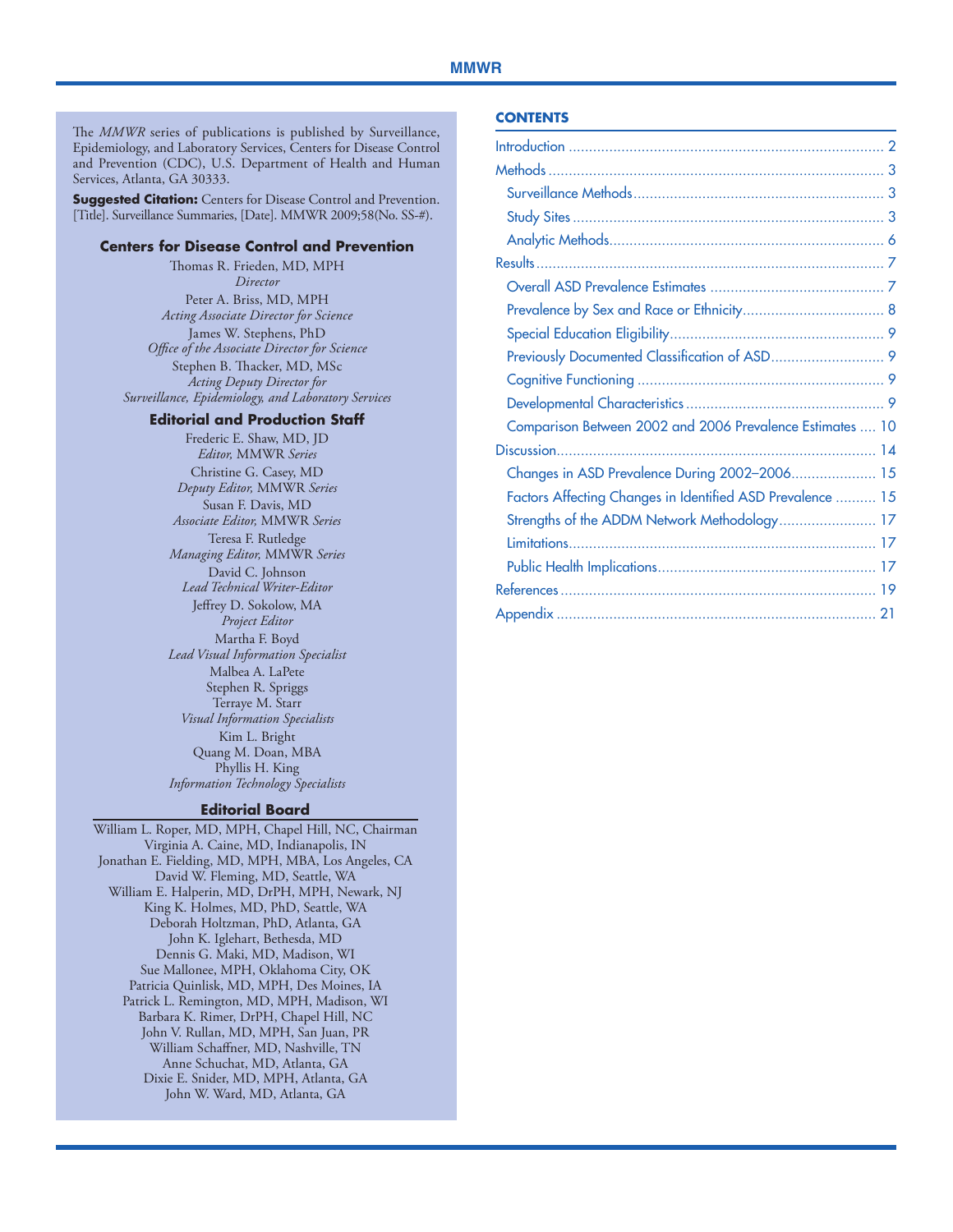# **Prevalence of Autism Spectrum Disorders — Autism and Developmental Disabilities Monitoring Network, United States, 2006**

Autism and Developmental Disabilities Monitoring Network 2006 Principal Investigators

#### *Abstract*

**Problem/Condition:** Autism spectrum disorders (ASDs) are a group of developmental disabilities characterized by atypical development in socialization, communication, and behavior. ASDs typically are apparent before age 3 years, with associated impairments affecting multiple areas of a person's life. Because no biologic marker exists for ASDs, identification is made by professionals who evaluate a child's developmental progress to identify the presence of developmental disorders.

#### **Reporting Period:** 2006.

**Methods:** Earlier surveillance efforts indicated that age 8 years is a reasonable index age at which to monitor peak prevalence. The identified prevalence of ASDs in U.S. children aged 8 years was estimated through a systematic retrospective review of evaluation records in multiple sites participating in the Autism and Developmental Disabilities Monitoring (ADDM) Network. Data were collected from existing records in 11 ADDM Network sites (areas of Alabama, Arizona, Colorado, Florida, Georgia, Maryland, Missouri, North Carolina, Pennsylvania, South Carolina, and Wisconsin) for 2006. To analyze changes in identified ASD prevalence, CDC compared the 2006 data with data collected from 10 sites (all sites noted above except Florida) in 2002. Children aged 8 years with a notation of an ASD or descriptions consistent with an ASD were identified through screening and abstraction of existing health and education records containing professional assessments of the child's developmental progress at health-care or education facilities. Children aged 8 years whose parent(s) or legal guardian(s) resided in the respective areas in 2006 met the case definition for an ASD if their records documented behaviors consistent with the *Diagnostic and Statistical Manual of Mental Disorders, 4th edition, text revision* (DSM-IV-TR) criteria for autistic disorder, pervasive developmental disorder–not otherwise specified (PDD NOS), or Asperger disorder. Presence of an identified ASD was determined through a review of data abstracted from developmental evaluation records by trained clinician reviewers.

**Results:** For the 2006 surveillance year, 2,757 (0.9%) of 307,790 children aged 8 years residing in the 11 ADDM sites were identified as having an ASD, indicating an overall average prevalence of 9.0 per 1,000 population (95% confidence interval [CI] = 8.6–9.3). ASD prevalence per 1,000 children aged 8 years ranged from 4.2 in Florida to 12.1 in Arizona and Missouri, with prevalence for the majority of sites ranging between 7.6 and 10.4. For 2006, ASD prevalence was significantly lower in Florida (p<0.001) and Alabama (p<0.05) and higher in Arizona and Missouri (p<0.05) than in all other sites. The ratio of males to females ranged from 3.2:1 in Alabama to 7.6:1 in Florida. ASD prevalence varied by type of ascertainment source, with higher average prevalence in sites with access to health and education records (10.0) compared with sites with health records only (7.5). Although parental or professional concerns regarding development before age 36 months were noted in the evaluation records of the majority of children who were identified as having an ASD, the median age of earliest documented ASD diagnosis was much later (range: 41 months [Florida]–60 months [Colorado]). Of 10 sites that collected data for both the 2002 and 2006 surveillance years, nine observed an increase in ASD prevalence (range: 27%–95% increase; p<0.01), with increases among males in all sites and among females in four of 11 sites, and variation among other subgroups.

**Interpretation:** In 2006, on average, approximately 1% or one child in every 110 in the 11 ADDM sites was classified as having an ASD (approximate range: 1:80–1:240 children [males: 1:70; females: 1:315]). The average prevalence of ASDs identified among children aged 8 years increased 57% in 10 sites from the 2002 to the 2006 ADDM surveillance year. Although improved ascertainment accounts for some of the prevalence increases documented in the ADDM sites, a true

Rd. NE, MS E-86, Atlanta, GA 30333, Telephone: 404-498-3860; Fax: 404-498-0792; E-mail: crice@cdc.gov.

increase in the risk for children to develop ASD symptoms **Corresponding author:** Catherine Rice, PhD, National Center on<br>Birth Defects and Developmental Disabilities, CDC, 1600 Clifton<br>Rd. NE, MS E-86, Atlanta, GA 30333, Telephone: 404-498-3860;<br>Rd. NE, MS E-86, Atlanta, GA 3033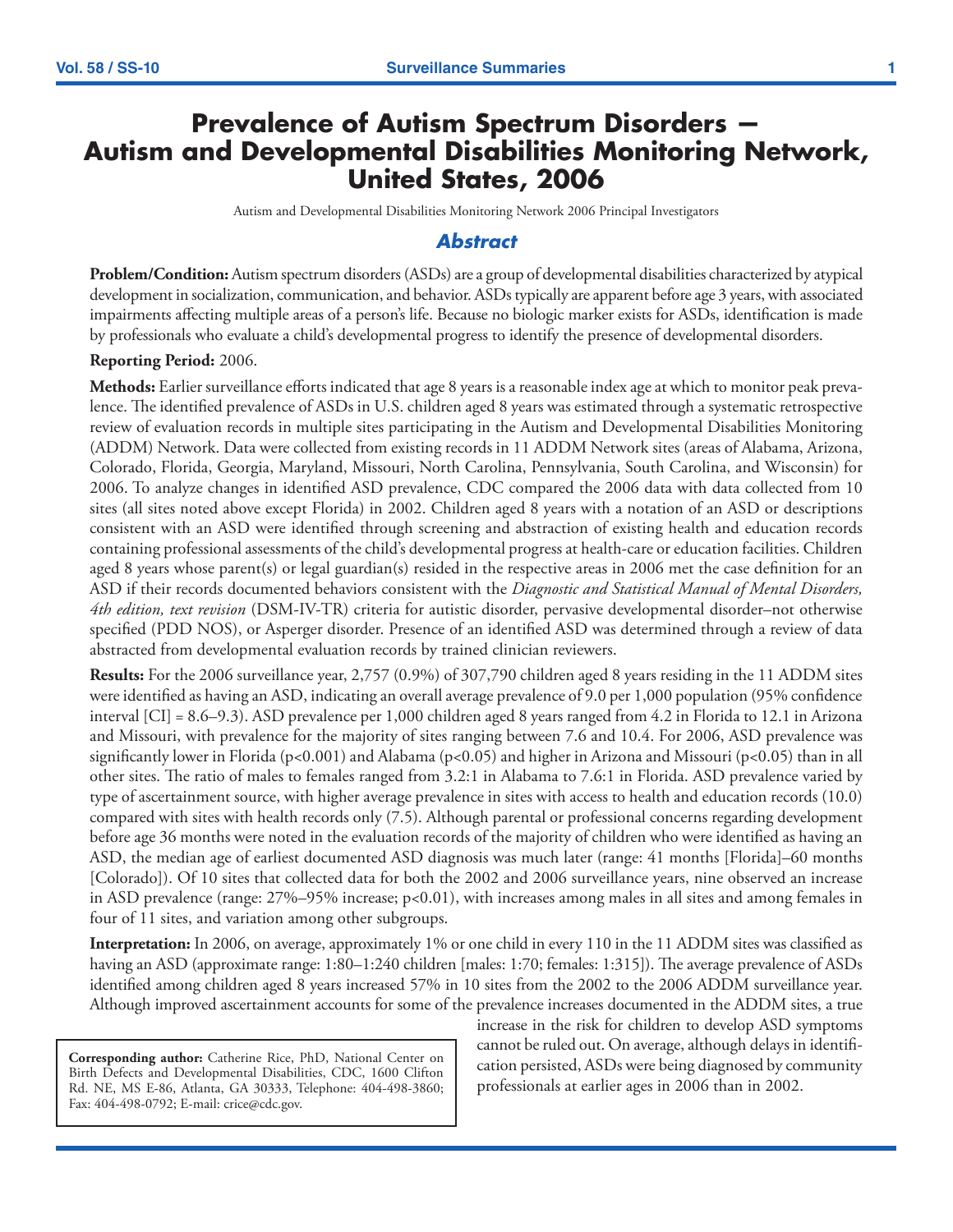<span id="page-3-0"></span>**Public Health Actions:** These results indicate an increased prevalence of identified ASDs among U.S. children aged 8 years and underscore the need to regard ASDs as an urgent public health concern. Continued monitoring is needed to document and understand changes over time, including the multiple ascertainment and potential risk factors likely to be contributing. Research is needed to ascertain the factors that put certain persons at risk, and concerted efforts are essential to provide support for persons with ASDs, their families, and communities to improve long-term outcome.

### **Introduction**

Autism spectrum disorders (ASDs) are a group of developmental disabilities characterized by atypical development in socialization, communication, and behavior. The symptoms of ASDs typically are present before age 3 years and often are accompanied by abnormalities in cognitive functioning, learning, attention, and sensory processing (*1*). The term "spectrum disorders" is used to indicate that ASDs encompass a range of behaviorally defined conditions, which are diagnosed through clinical observation of development. These conditions include autistic disorder (i.e., autism), Asperger disorder, and pervasive developmental disorder–not otherwise specified (PDD-NOS) (*2–4*). Persons with Asperger disorder or PDD-NOS have fewer diagnostic symptoms of ASDs compared with autism, and the symptoms often are indicative of more mild impairment. The complex nature of these disorders, the current lack of consistent and reliable genetic or biologic diagnostic markers, and changes in how these conditions are defined and identified make evaluating ASD prevalence over time challenging.

Since the early 1990s, the number of persons receiving services for ASDs has increased substantially (*5–11*). However, identifying children for services for autism might not be equivalent to using consistent diagnostic standards to identify persons in the population because services within communities are not available uniformly to all persons with ASDs. For this reason, studies that rely exclusively on single-source administrative datasets (e.g., disability service records or annual reports of special education counts) most likely underestimate ASD prevalence and might not adequately capture changes in the ASD population over time (*8,12–14*).

Before the 1980s, the term "autism" was used primarily to refer to autistic disorder and was thought to be rare, affecting approximately one in every 2,000 (0.5%) children (*2,3*). Autism now is considered to be one of three disorders classified together as ASDs (*4*). Using diagnostic criteria established in the early 1990s, which encompass a broad spectrum of disorders (*15,16*)*,* the best estimate of ASD prevalence is that approximately six or seven of every 1,000 (0.6%–0.7%) children have an ASD. These estimates are approximately 10 times higher than estimates using earlier criteria (*2–4,12*)*.* However, some recent population-based studies have documented even higher ASD prevalence estimates of >1% of children in areas

of Japan, Sweden, the United Kingdom, and the United States (*12,17–21*), with ASD symptoms identified in 2.7% of children in one study from Norway (*22*).

Elevated public concern, continued increases in the number of children receiving services for ASDs, and reports of higherthan-expected ASD prevalence highlight the need for systematic public health monitoring of ASDs (*23*). For this reason, in 2000, CDC organized the Autism and Developmental Disabilities Monitoring (ADDM) Network to provide a better understanding of the prevalence, population characteristics, and public health impact of ASDs and other developmental disabilities in the United States (*4,23*). The ADDM Network employs a multisite, multiple-source, records-based surveillance methodology to conduct detailed retrospective screening and review of behavioral data from multiple education and health facilities. Administrative records of children who have been evaluated for a range of developmental conditions are reviewed, and standard criteria for case identification and confirmation are applied at each of the surveillance sites (*1,24*).

Two surveillance summaries presenting ADDM Network ASD prevalence data for 2000 and 2002 have been published previously (*4,12*). These first two ADDM prevalence reports served to establish baseline prevalence for ASDs among U.S. children aged 8 years. Prevalence for those reports was calculated by race/ethnicity, sex, and multiple ASD-associated characteristics (e.g., cognitive impairment) on the basis of data from six sites\* in 2000 and from 14 sites† in 2002. Overall prevalence estimates for both surveillance years were comparable (6.7 and 6.6 cases per 1,000 children aged 8 years in 2000 and 2002, respectively). Among the participating sites, ASD prevalence in 2000 ranged from 4.5 cases per 1,000 children aged 8 years in West Virginia to 9.9 cases in New Jersey, compared with 3.3 cases in Alabama to 10.6 cases in New Jersey in 2002. From 2000 and 2002, prevalence of identified cases of ASDs was stable in four of the six sites (Arizona, Maryland, New Jersey, and South Carolina) that collected data in both years and increased in two sites (Georgia and West Virginia).

<sup>\*</sup>Areas of Arizona, Georgia, Maryland, New Jersey, South Carolina, and West Virginia.

<sup>†</sup>Areas of Alabama, Arizona, Arkansas, Colorado, Georgia, Maryland, Missouri, New Jersey, North Carolina, Pennsylvania, South Carolina, Utah, West Virginia, and Wisconsin.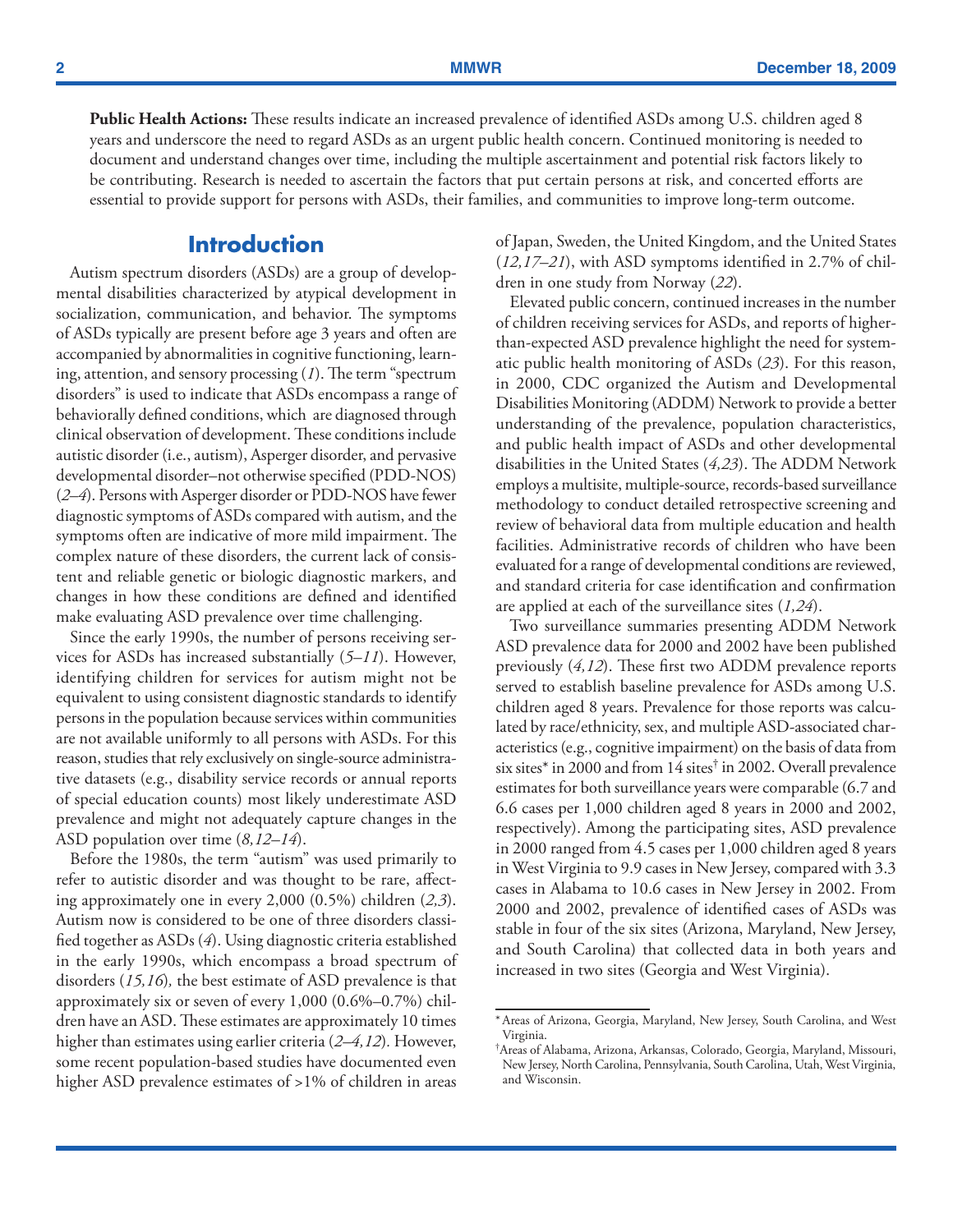<span id="page-4-0"></span>This report presents results for 2006 from 11 ADDM Network sites§ and describes updated ASD prevalence overall and by race or ethnicity, sex, level of cognitive functioning, ASD subtype, and multiple associated characteristics. Because 10 sites (Alabama, Arizona, Colorado, Georgia, Maryland, Missouri, North Carolina, Pennsylvania, South Carolina, and Wisconsin) also collected data on ASD prevalence in 2002 (*12*), changes in identified ASD prevalence in these sites are also reported. In addition, data for an additional surveillance year, 2004, were collected by eight sites. ¶ The 2004 surveillance year represented an effort on a smaller scale that was conducted by sites with available resources to collect an additional surveillance year of data. Results for 2004 have been summarized (see Appendix).

## **Methods**

#### **Surveillance Methods**

The ADDM Network's methodology (Figure 1) is modeled on that used by CDC's Metropolitan Atlanta Developmental Disabilities Surveillance Program (MADDSP), an active, population-based surveillance program that monitors the occurrence of developmental disabilities through retrospective record review among children aged 8 years in the metropolitan Atlanta area (*1,25–27*). Although ASD symptoms typically are present in the first 3 years of life, identification often is not made not until later; previous surveillance efforts have identified age 8 years as a reasonable index age at which to monitor peak prevalence for ASDs (*1*). The ADDM Network implemented the MADDSP methodology using a common case definition and standardized data abstraction, clinician review, and quality assurance procedures.

### **Study Sites**

ADDM site project teams are located at state health departments or at universities working on behalf of their state health departments to collect or receive information used for protecting public health. Sites were selected through a competitive objective review process on the basis of their ability to conduct active ASD records-based surveillance; they were not selected to be a nationally representative sample. Each site met applicable local Institutional Review Board and/or other privacy and confidentiality requirements.

#### **Study Sites and Population Characteristics**

During 2006, CDC and 10 site project teams collaborated in monitoring reported occurrence of ASDs in selected areas of 11 states (Table 1). On the basis of postcensal estimates, the number of children aged 8 years in the 11 surveillance sites ranged from 7,184 in Colorado to 46,621 in Georgia (*28*). Distribution according to race/ethnicity among children aged 8 years varied across surveillance sites. The percentage of non-Hispanic white children residing in each surveillance area ranged from 23.3% in Maryland to 69.7% in Alabama; the percentage of non-Hispanic black children ranged from 5.4% in Arizona to 50.1% in Pennsylvania; the percentage of Hispanic children ranged from 2.9% in Missouri to 52.3% in Florida; the percentage of Asian/ Pacific Islander children ranged from 1.1% in Alabama to 5.8% in Georgia; and the percentage of American Indian/Alaska native children was ≤0.6% in all sites except Arizona (with 2.2%). The breakdown by sex was similar across sites, with approximately equal distribution of male and female children.

#### **Case Definition**

For surveillance purposes, children who were born in 1998 whose parent(s) or legal guardian(s) resided in the site's geographic region (Table 1) at any time in 2006 were classified as having an ASD if they displayed behaviors documented in evaluation records by a community professional that were consistent with the *Diagnostic and Statistical Manual of Mental Disorders, 4th Edition, Text Revision* (DSM-IV-TR) criteria (*15*) for the subtypes of autistic disorder, PDD-NOS (including atypical autism), or Asperger disorder at any time through age 8 years. An evaluation record was defined as the documented record of an assessment conducted by a community professional to determine the need for special education services or the presence of a developmental disorder. The assessments could be conducted at any time in the child's life through age 8 years. A community professional was defined as a clinical or education professional with specialized training in the observation of children with developmental disabilities (e.g., a developmental pediatrician, child psychiatrist, pediatric neurologist, clinical or developmental psychologist, or speech or language pathologist). The case definition focuses on identifying the behaviors consistent with the presence of any ASD rather than on attempting to identify specific ASD subtypes. Children were classified as having cognitive impairment if they had an intellectual quotient (IQ) score of  $\leq$ 70 on their most recent test of intellectual ability available in the record.

<sup>§</sup> Areas of Alabama (32 counties in north and central Alabama), Arizona (one county, including metropolitan Phoenix), Colorado (1 county in metropolitan Denver), Florida (one southern county), Georgia (the CDC site in five counties in metropolitan Atlanta), Maryland (six counties in suburban Baltimore), Missouri (five counties in metropolitan St. Louis), North Carolina (10 central counties), Pennsylvania (one county in metropolitan Philadelphia), South Carolina (23 counties in the Coastal and PeeDee regions), and Wisconsin (10 counties in south eastern Wisconsin).

<sup>¶</sup>Areas of Alabama, Arizona, Georgia, Maryland, Missouri, North Carolina, South Carolina, and Wisconsin.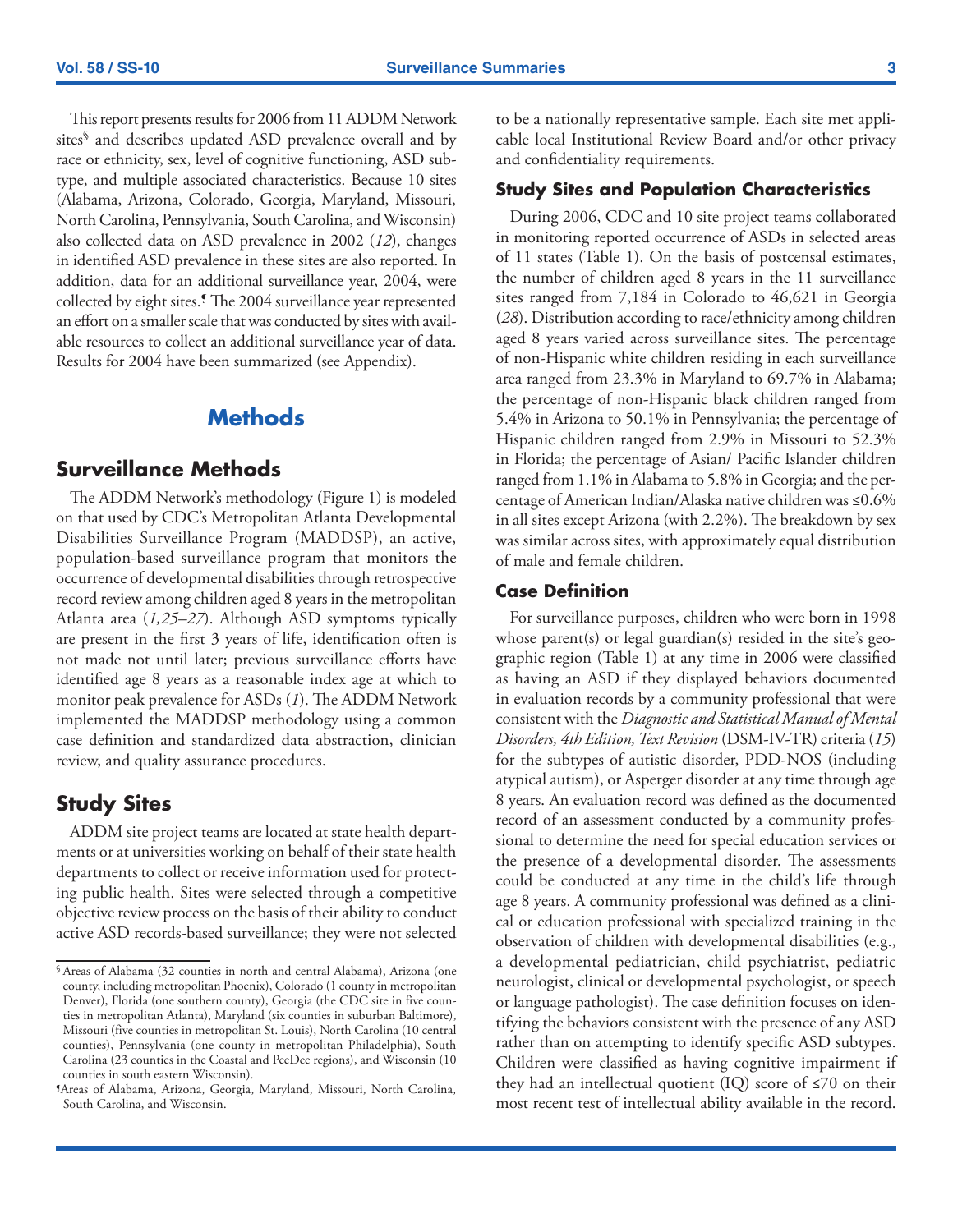#### **FIGURE 1. Surveillance methodology flowchart — Autism and Developmental Disabilities Monitoring (ADDM) Network, United States**



\* *International Classification of Diseases, 9th Revision*.

¶ Georgia and North Carolina did not review special education records of children whose only exceptionality was speech and language impairment (SLI). A sample of children in SLI indicated that this decision had minimal effect on prevalence estimates.

<sup>†</sup> *Diagnostic and Statistical Manual of Mental Disorders, 4th Edition, Text Revision*.

<sup>§</sup> All ADDM sites conducting cerebral palsy surveillance are conducting linkage of cases with vital statistics death certificates. If feasible, sites conducting ASD and intellectual development surveillance also conducted this death certificate linkage. For sites that completed this linkage no ASD cases were identified.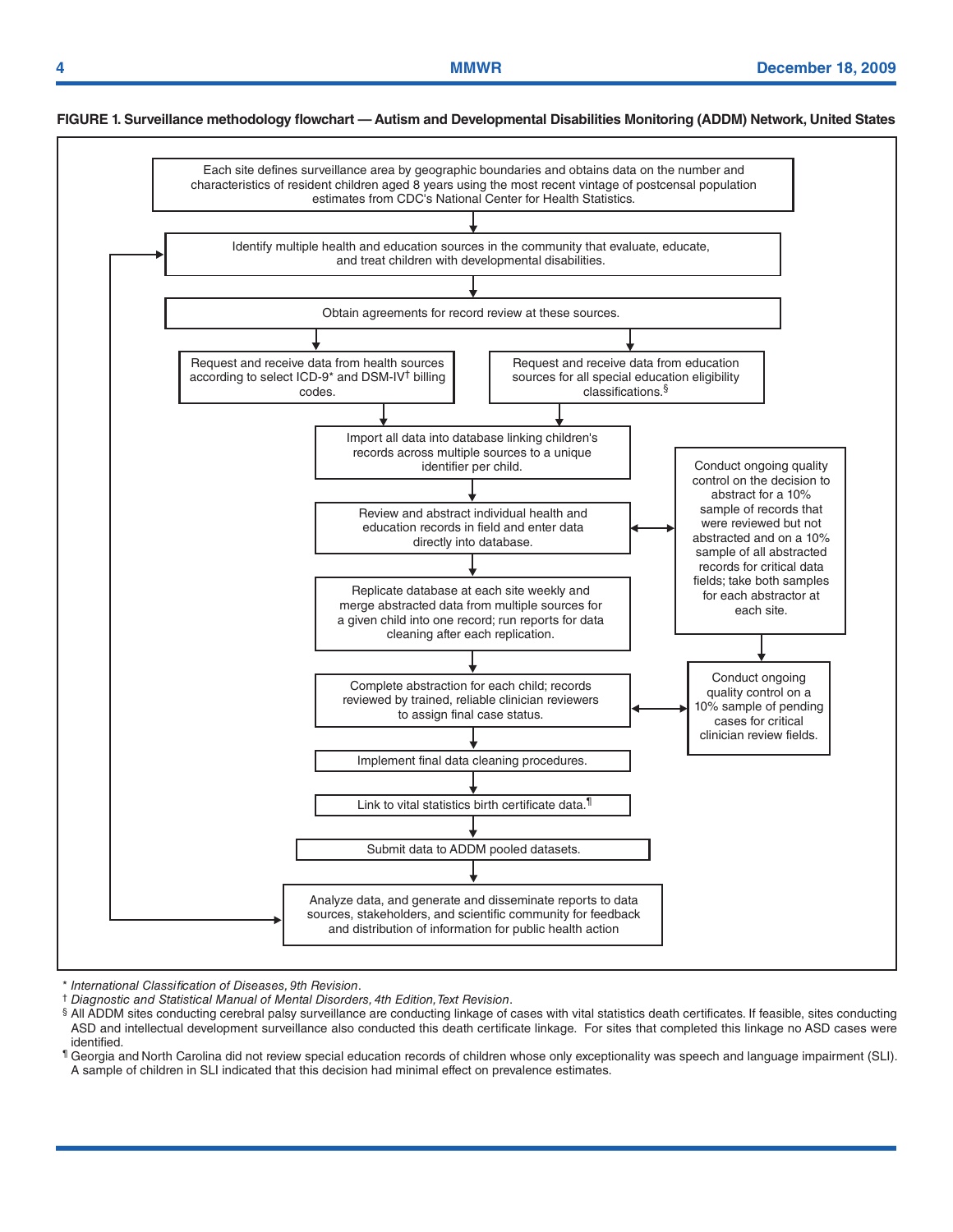#### **TABLE 1. Number\* and percentage of children aged 8 years, by race/ethnicity and site — Autism and Developmental Disabilities Monitoring Network, 11 Sites, United States, 2006**

|                      |                                                         |                                                               | <b>Total</b> | Non-Hispanic,<br>white |        | Non-Hispanic,            | black        |                           | Hispanic               |                       | API <sup>t</sup> |     | AI/AN <sup>§</sup> | $\%$<br>receivina | %                                                      | No. of<br>evaluations<br>abstracted |
|----------------------|---------------------------------------------------------|---------------------------------------------------------------|--------------|------------------------|--------|--------------------------|--------------|---------------------------|------------------------|-----------------------|------------------|-----|--------------------|-------------------|--------------------------------------------------------|-------------------------------------|
| <b>Site</b>          | <b>Site institution</b>                                 | <b>Surveillance</b><br>area                                   | No.          | No.                    | (%)    | No.                      | (%)          | No.                       | (%)                    | No.                   | (%)              | No. | (%)                |                   | special abstracted<br>education <sup>1</sup> for ASD** | Median<br>(range)                   |
|                      | Sites with access to health records                     |                                                               |              |                        |        |                          |              |                           |                        |                       |                  |     |                    |                   |                                                        |                                     |
| Alabama              | Univ of<br>Alabama-<br>Birmingham                       | 32 counties in<br>north and cen-<br>tral Alabama              | 35,126       | 23,967                 | (68.2) | 9,028 (25.7)             |              | 1,607                     | (4.6)                  |                       | 371 (1.1)        | 153 | (0.4)              | 16.7              | 1.2                                                    | $5(1-32)$                           |
| Florida              | Univ of Miami                                           | 1 county<br>(Miami-Dade)<br>in south<br>Florida               | 27,615       | 6,422                  | (23.3) | $6,267$ (22.7)           |              | 14,443 (52.3)             |                        |                       | 429 (1.6)        | 54  | (0.2)              | 11.8              | 0.5                                                    | $3(1-17)$                           |
| Missouri             | Washington<br>Univ-St.<br>Louis                         | 5 counties<br>including<br>metropolitan<br>St. Louis          | 26,533       | 18.199                 | (68.6) |                          | 6,702(25.3)  | 777                       | (2.9)                  |                       | 773 (2.9)        | 82  | (0.3)              | 17.6              | 1.8                                                    | $4(1-17)$                           |
| Pennsylvania Univ of | Pennsylvania                                            | 1 county<br>(Philadelphia)<br>in metropolitan<br>Philadelphia | 17,886       | 5.048                  | (28.2) |                          | 8,969 (50.1) |                           | 2,852 (15.9)           |                       | 959 (5.4)        | 58  | (0.3)              | 13.0              | 1.9                                                    | $7(1-41)$                           |
| Wisconsin            | Univ of<br>Wisconsin<br>-Madison                        | 10 counties in<br>south eastern<br>Wisconsin                  | 34,058       | 22,361                 | (65.7) |                          | 6,157(18.1)  | 4,153                     | $(12.2)$ 1,206 $(3.5)$ |                       |                  | 181 | (0.5)              | 15.0              | 1.7                                                    | $6(1-61)$                           |
|                      |                                                         | Sites with access to education and health records             |              |                        |        |                          |              |                           |                        |                       |                  |     |                    |                   |                                                        |                                     |
| Arizona              | Univ of Arizona 1 county                                | (Maricopa) in<br>metropolitan<br>Phoenix                      | 41.650       | 19.664                 | (47.2) | 2.244                    | (5.4)        | 17,577 (42.2) 1,236 (3.0) |                        |                       |                  | 926 | (2.2)              | 16.7              | 2.2                                                    | $5(1-19)$                           |
| Colorado             | Colorado Dept<br>of Public<br>Health and<br>Environment | 1 county<br>(Arapahoe) in<br>metropolitan<br>Denver           | 7,184        | 4,009                  | (55.8) |                          | 963 (13.4)   |                           | 1,761 (24.5)           |                       | 411 (5.7)        | 40  | (0.6)              | 10.7              | 1.5                                                    | $5(2-23)$                           |
| Georgia              | <b>CDC</b>                                              | 5 counties<br>including<br>metropolitan<br>Atlanta            | 46.621       | 17,871                 |        | $(38.3)$ 19,877 $(42.6)$ |              | 6.015                     | $(12.9)$ 2,710 $(5.8)$ |                       |                  | 148 | (0.3)              | 11.3              | 2.4                                                    | $4(1-26)$                           |
| Maryland             | Johns Hopkins<br>Univ                                   | 6 counties in<br>suburban<br><b>Baltimore</b>                 | 26,489       | 18,464                 | (69.7) | 5,601(21.1)              |              | 1,109                     |                        | $(4.2)$ 1,246 $(4.7)$ |                  | 69  | (0.3)              | 12.6              | 1.3                                                    | $2(1-8)$                            |
| North<br>Carolina    | Univ of North<br>Carolina-<br>Chapel Hill               | 10 counties in<br>central North<br>Carolina                   | 22,195       | 12,727                 | (57.3) | 6,160(27.8)              |              |                           | 2,618 (11.8)           |                       | 627(2.8)         | 63  | (0.3)              | 13.6              | 1.7                                                    | $5(1-18)$                           |
| South<br>Carolina    | <b>Medical Univ</b><br>of South<br>Carolina             | 23 counties in<br>the Coastal<br>and Pee Dee<br>regions       | 22,681       | 12,153                 | (53.6) | 9,061(39.9)              |              | 1,053                     | (4.6)                  |                       | 282 (1.2)        | 132 | (0.6)              | 15.9              | 1.3                                                    | $5(1-28)$                           |

\* Total numbers of children aged 8 years in each study area were obtained from CDC's National Center for Health Statistics (NCHS) vintage 2007 postcensal population estimates. Surveillance area denominator excludes those school districts that did not participate.

† Asian/Pacific Islander.

§ American Indian/Alaska Native.

¶ Number of students in special education and total enrolled in districts in surveillance area for the 2005–2006 school year obtained from [http:/www.nces.ed.gov.](http:/www.nces.ed.gov)

\*\* Autism spectrum disorder. Represents the number of children identified as possibly having an ASD divided by the total number of children aged 8 years in the population.

Borderline cognitive functioning was defined as an IQ score of 71–85, and average to above-average functioning was defined as an IQ score of >85.

#### **Case Ascertainment**

To begin ascertainment of possible cases, investigators at each site identified data sources for health and education providers for children aged 8 years within the jurisdiction of the site that evaluated, educated, or treated children with developmental disabilities. Health sources included providers of developmental evaluations, including state health facilities, hospitals, clinics, diagnostic centers, private physicians' offices, and other clinical providers. Investigators then asked each identified provider for a list of all children whose medical records were associated with a diagnostic or billing *International Criteria for Diagnosis, 9th Revision* (ICD*-*9) (*29*) code for child neurodevelopmental disorder (e.g., 299.0 for autistic disorder or 315.3 for developmental speech or language disorder). Seven sites (Alabama, Arizona, Georgia, Missouri, North Carolina, South Carolina, and Wisconsin) reviewed additional records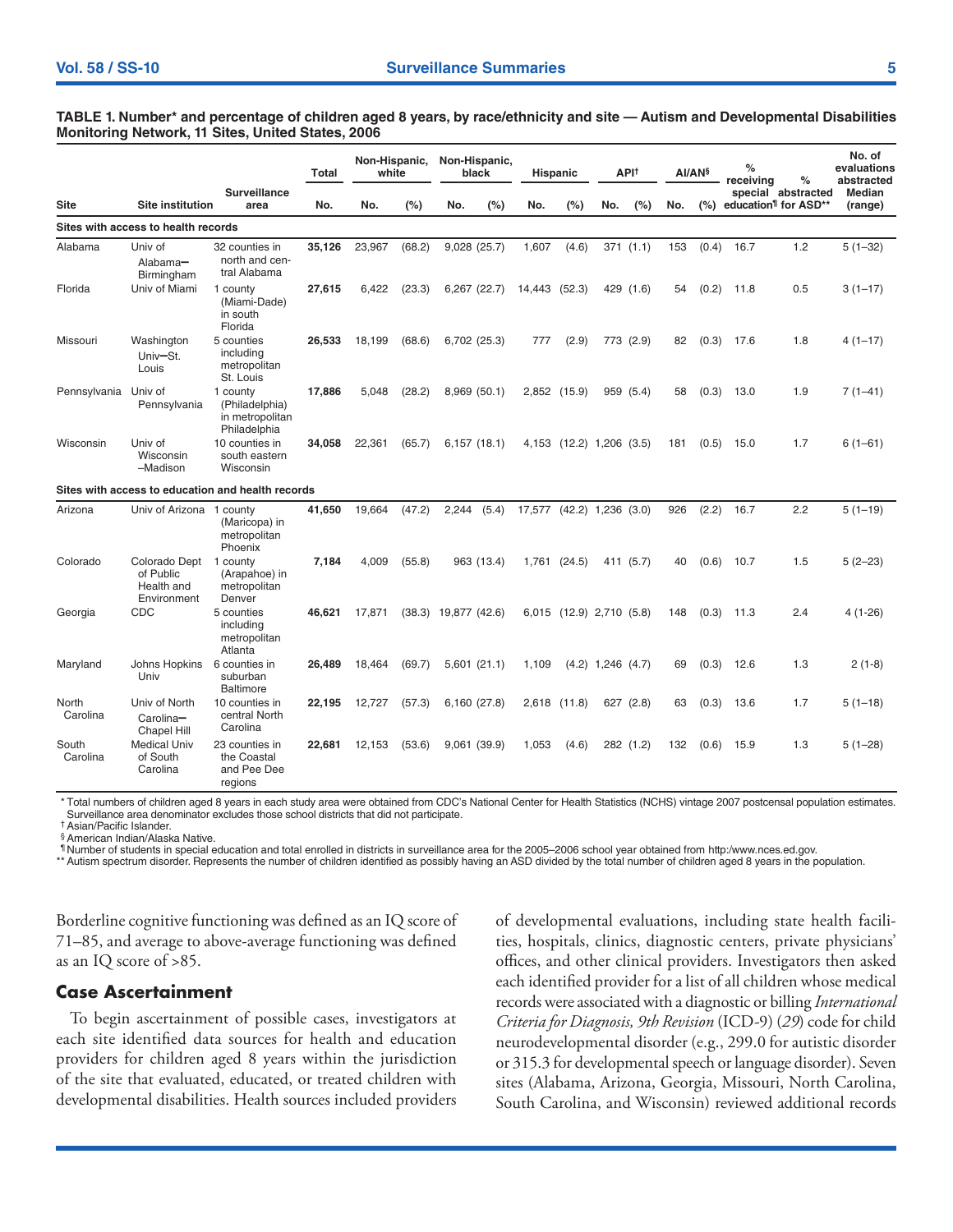<span id="page-7-0"></span>for additional ICD-9 codes for other developmental disabilities monitored by that site (e.g., cerebral palsy or intellectual disability). In addition, six sites (Arizona, Colorado, Georgia, Maryland, North Carolina, and South Carolina) (Table 1) also included education sources and the special education evaluation records of children receiving special education services during 2005–2006 and/or 2006–2007. Each child was assigned a unique identifier to prevent duplication and to link information across multiple data sources.

Investigators then reviewed the records of each provider or education source; records were selected for abstraction if the child met the residency requirement and the record contained a documented or suspected ASD classification (i.e., a diagnosis of an ASD or a special education eligibility classification of autism) and/or descriptions of social behaviors associated with an ASD diagnosis. Abstracted information included the evaluation date; data source (education or health); community professional type and degree (e.g., MD, developmental pediatrician or PhD, clinical psychologist); developmental history and indications of developmental concerns (e.g., notations in the records about parental or professional worries that the child's development was not progressing typically); verbatim behavioral descriptions associated with autism (e.g., current and past social, communication, and behavioral functioning); results from IQ, adaptive, and tests used to diagnose autism; and evaluation conclusions. The most recent eligibility classification for receiving special education services (e.g., autism or learning disability) was collected from special education records. For all abstracted evaluations, information from multiple sources was combined into one composite summary record with a unique identifier for each child and was then sent for clinician review.

#### **Clinician Review**

All abstracted evaluations from the case ascertainment phase were reviewed and scored by an ASD clinician reviewer. Clinician reviewers included professionals (e.g., medical doctors, psychologists, and speech and language pathologists) with specialized training and experience in autism assessment and diagnosis. Clinician reviewers were selected and assessed periodically for reliability. Clinician reviewers used a coding guide developed on the basis of DSM-IV-TR criteria (*15*) to determine whether each identified child met the ASD case definition. A child met the ASD case definition if evidence documented in the abstracted evaluations indicated the presence of autistic disorder, PDD-NOS, or Asperger disorder. The clinician reviewer classified the child as having an ASD if evidence existed of either 1) the DSM-IV-TR criteria in the social, communication, and behavior domains and evidence of delays before age 3 years or 2) the social and either communication or behavior criteria for PDD-NOS or Asperger disorder. Because the thresholds for meeting the criteria specified by DSM-IV-TR are lower for the diagnosis of PDD-NOS or Asperger disorder than for autistic disorder, a stricter requirement was included requiring that at least one of the autismspecific behaviors be of a sufficient quality or intensity to be highly indicative of an ASD (*12,23*). Under this additional requirement, for example, the DSM-IV-TR social criterion of "limited social or emotional reciprocity" required a specific impairment (e.g., "rarely responds verbally or nonverbally to a social approach from others in a familiar setting").

In addition to the DSM-IV-TR criteria, all evaluation information was reviewed to categorize any concerns noted in developmental evaluations concerning the child's developmental status before age 3 years; any specified concerns regarding the development of social, language, or imaginative play before age 3 years also were documented, as were any indications of regression or plateau in skill development. Descriptions of associated features (e.g., odd responses to sensory stimuli) by the community professional also were coded. The diagnostic conclusion of the community professional who evaluated the child also was summarized, including specification of any ASD diagnosis by subtype, when available. Children were classified as having a previously documented ASD classification if they had 1) received a diagnosis of autistic disorder, PDD-NOS, Asperger syndrome, PDD, or ASD by a qualified professional that was documented in an evaluation record or 2) had received special education services under an autism eligibility category.

Before clinician review began for each surveillance year, interrater reliability was established among reviewers according to standards of ≥80% agreement for overall case status and other scored items. Ongoing inter-rater reliability checks were conducted on a blinded, random sample of ≥10% of records reviewed. The percentage of agreement for the final case definition was acceptable for 2006 (range: 82%–100% across sites [Kappa range: 0.5–1.0]) and 2002 (*12*).

#### **Analytic Methods**

ASD prevalence estimates were calculated using as the denominator the number of children aged 8 years residing in the study area according to CDC's National Center for Health Statistics (NCHS) vintage 2007 postcensal population estimates for each site (*28*). NCHS datasets provide estimated population counts by county, single year of age, race, ethnic origin, and sex. The race or ethnicity of each child was determined from information contained in the source records or, if not found in the source file, from birth certificates (when available). Race- or ethnicity-specific rates were calculated for five populations: non-Hispanic white, non-Hispanic black, Hispanic,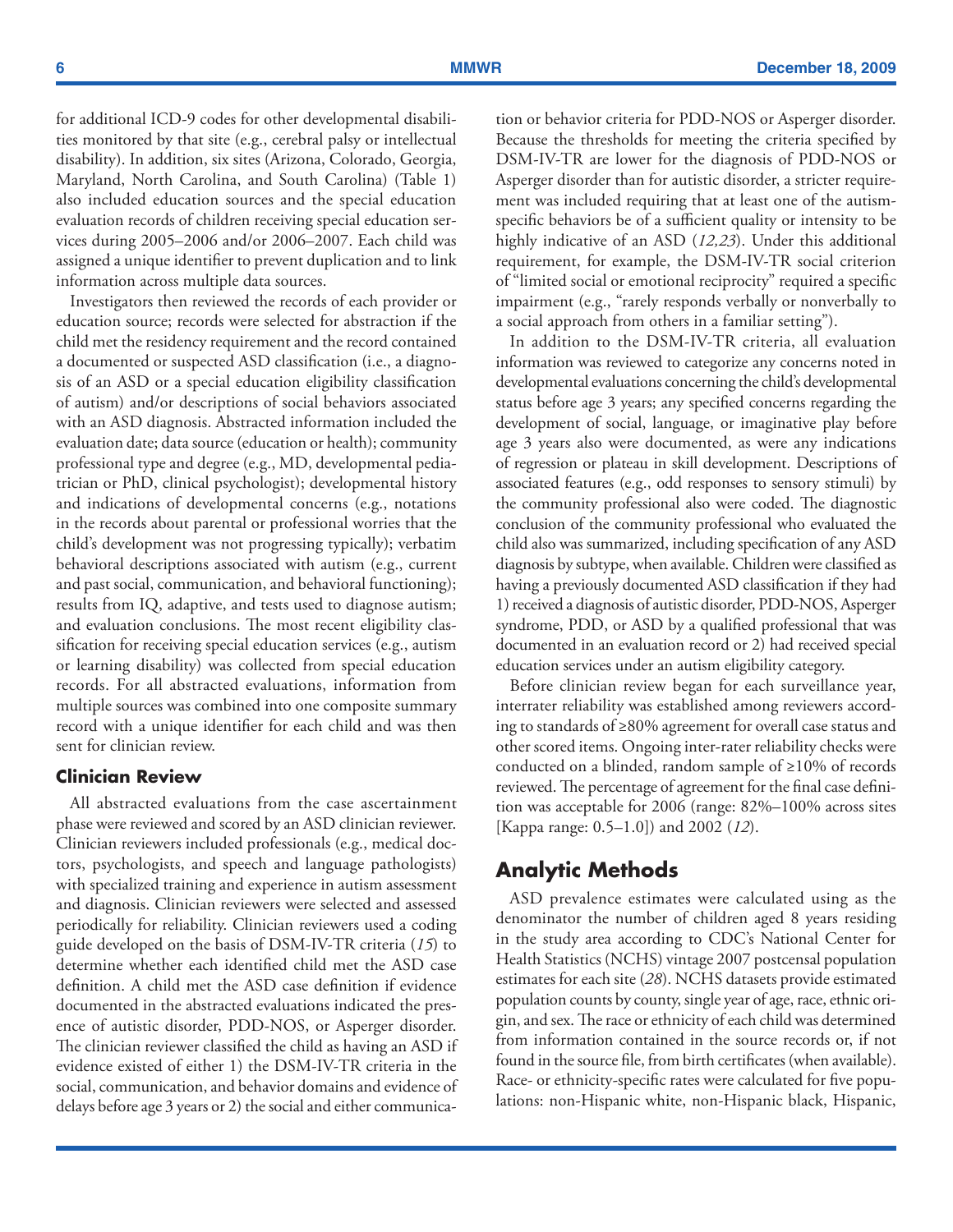<span id="page-8-0"></span>Asian/Pacific Islander, and American Indian/Alaska Native. Prevalence results are reported per 1,000 children aged 8 years identified as meeting the ASD case definition over the total number of children that age in the population. To allow comparison of ASD estimates identified by community professionals with those identified by ADDM Network data, ASD prevalence also was calculated on the basis of the number of children who had a previously documented classification of an ASD on record compared with the total number of children in the population aged 8 years. Poisson approximation to the binomial distribution was used to calculate 95% confidence intervals (CIs) for prevalence rates (*30*). Chi-square tests were used to compare prevalence estimates within and across sites, and rate ratios and percentage change were used to compare prevalence changes within each site for 2002 and 2006 (*31,32*). Data from 2002 were compared with data from 2006 because 2002 represented the largest and most complete first year of data collection for 10 of the sites reporting in 2006. A maximum value of p<0.05 was used for all tests of statistical significance.

Because the ADDM Network identifies children who meet the ASD case definition on the basis of information contained in evaluation records, variation in the components of this process could account for some differences in prevalence across sites or over time in the same site. Several aspects of the identification process were monitored to evaluate their impact on changes in identified ASD prevalence among sites and across surveillance years. The percentage of children in the population who had a record abstracted for ASD represents the number of children identified in the case ascertainment phase over the total population of children aged 8 years in that site (Table 1). Variation in the abstraction proportion is influenced primarily by 1) the number and type of data sources accessed by individual sites, including access to education sources; 2) the number of ICD-9 billing codes used for source data requests; 3) the number of evaluation records found in the files; 4) the numbers of files not located for review; and 5) the level of detail in source records, including documentation of the descriptions and assessment information consistent with ASDs.

To facilitate an evaluation of the potential effect on ASD prevalence presented by the seven sites that reviewed records for additional ICD codes, the number of children who were identified solely on the basis of those additional codes was identified, and the impact on prevalence was estimated (*27*). At each site, certain education and health records could not be located for review, and an analysis of the effect of these missing records on case ascertainment was conducted. All children initially identified for screening were first stratified by two factors highly associated with final case status: information source (education only, health only, or both types of sources) and the presence or absence of either an ASD ICD-9 code (299.0 or 299.8) or an autism special education eligibility. The potential number of cases missed because of missing records, and the impact on prevalence, was estimated on the assumption that within each of the strata, the proportion of children with missing records who ultimately would be confirmed as having ASD cases would have been similar to that of children for whom no records were missing.

#### **Results**

The 11 ADDM sites identified 5,151 children who met the criteria for abstraction as potentially meeting the ASD case definition. The proportion of children aged 8 years in the population whose records were abstracted varied (range: 0.5% [Florida]–2.4% [Georgia]) (Table 1). The median number of comprehensive evaluations abstracted per child with ASD ranged from two in Maryland to seven in Pennsylvania (Table 1). During clinician review, more than half of these children (54%; n = 2,757) were confirmed as meeting the ASD case definition (range: 42% [Georgia]–81% [Florida]).

### **Overall ASD Prevalence Estimates**

In 2006, the overall identified ASD prevalence per 1,000 children aged 8 years varied across ADDM sites (range: 4.2 [Florida]–12.1 [Arizona and Missouri]) (Table 2). The average across all 11 sites was  $9.0$  (CI =  $8.6-9.3$ ) per  $1,000$ children. Overall estimated ASD prevalence per 1,000 children aged 8 years was significantly lower (p<0.01) in Florida  $(4.2; CI = 3.5–5.0)$  than in all other sites, whereas overall estimated ASD prevalence in Alabama (6.0; CI = 5.3–6.9) was significantly lower (p<0.05) than identified ASD prevalence in each of the remaining sites except Colorado  $(7.5; CI = 5.7-9.8).$ 

In general, estimated ASD prevalence was lower in ADDM sites that relied solely on health sources to identify cases (mean: 7.5 per 1,000 population;  $CI = 7.0-7.9$ ) compared with sites that also had access to education sources (mean: 10.2 per 1,000 population; CI =  $9.7-10.7$ ) (p<0.001). For sites that relied solely on health sources, identified ASD prevalence was significantly higher in Missouri (12.1) and significantly lower in Florida (4.2) (p<0.001). Among sites with access to education sources, identified ASD prevalence was significantly higher in Arizona (12.1) than in each of the other sites (p<0.05) whereas prevalence in Colorado (7.5) was significantly lower (p<0.05) than in Arizona (12.1), Georgia (10.2), and North Carolina (10.4). In sites with access to both health and education sources, the proportion of ASD cases identified exclusively from education sources ranged from 20% in North Carolina to 78% in Arizona.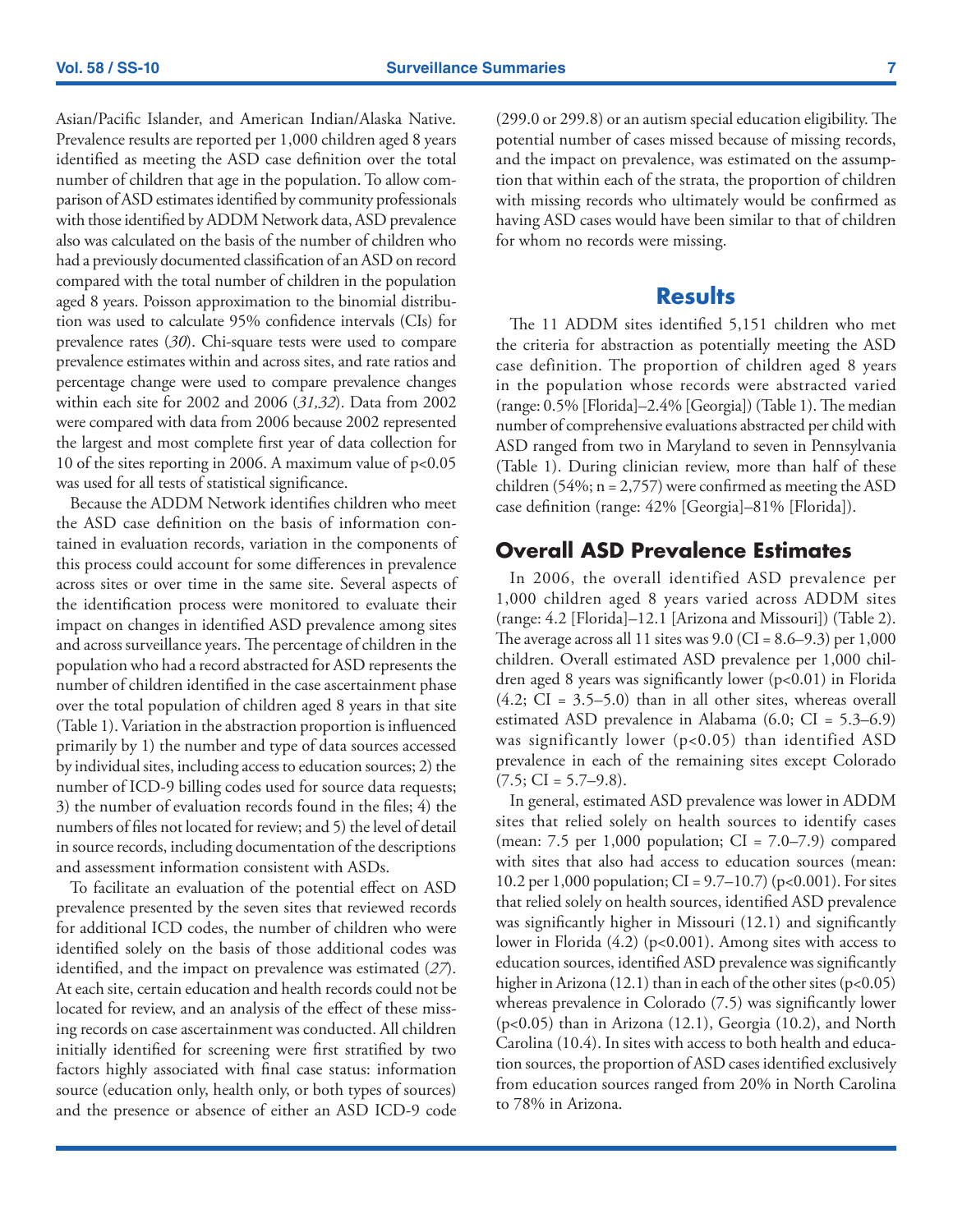|                                                        |           |           |      |                     |      | Sex             |      |                |                         |  |
|--------------------------------------------------------|-----------|-----------|------|---------------------|------|-----------------|------|----------------|-------------------------|--|
|                                                        |           | Total no. |      | Total <sup>+</sup>  |      | <b>Males</b>    |      | <b>Females</b> | Male-to-female          |  |
| <b>Site</b>                                            | Total no. | with ASDs | Prev | 95% CI <sup>1</sup> | Prev | 95% CI          | Prev | 95% CI         | prev <sup>§</sup> ratio |  |
| Sites with access to health<br>records                 |           |           |      |                     |      |                 |      |                |                         |  |
| Alabama                                                | 35,126    | 212       | 6.0  | $(5.3 - 6.9)$       | 9.1  | $(7.8 - 10.6)$  | 2.9  | $(2.2 - 3.8)$  | 3.2                     |  |
| Florida                                                | 27,615    | 116       | 4.2  | $(3.5 - 5.0)$       | 7.3  | $(6.0 - 8.9)$   | 1.0  | $(0.6 - 1.7)$  | 7.6                     |  |
| Missouri                                               | 26,533    | 321       | 12.1 | $(10.8 - 13.5)$     | 19.3 | $(17.0 - 21.7)$ | 4.7  | $(3.7 - 6.1)$  | 4.1                     |  |
| Pennsylvania                                           | 17,886    | 150       | 8.4  | $(7.2 - 9.8)$       | 13.3 | $(11.1 - 15.8)$ | 3.3  | $(2.3 - 4.8)$  | 4.0                     |  |
| Wisconsin                                              | 34,058    | 257       | 7.6  | $(6.7 - 8.5)$       | 12.7 | $(11.1 - 14.5)$ | 2.3  | $(1.6 - 3.1)$  | 5.6                     |  |
| Sites with access to edu-<br>cation and health records |           |           |      |                     |      |                 |      |                |                         |  |
| Arizona                                                | 41,650    | 504       | 12.1 | $(11.1 - 13.2)$     | 18.9 | $(17.1 - 20.8)$ | 4.9  | $(4.0 - 5.9)$  | 3.9                     |  |
| Colorado                                               | 7,184     | 54        | 7.5  | $(5.7 - 9.8)$       | 11.5 | $(8.5 - 15.6)$  | 3.4  | $(1.9 - 6.0)$  | 3.4                     |  |
| Georgia                                                | 46,621    | 474       | 10.2 | $(9.3 - 11.1)$      | 16.6 | $(15.1 - 18.3)$ | 3.4  | $(2.7 - 4.2)$  | 4.9                     |  |
| Maryland                                               | 26,489    | 243       | 9.2  | $(8.1 - 10.4)$      | 15.6 | $(13.7 - 17.9)$ | 2.4  | $(1.7 - 3.4)$  | 6.5                     |  |
| North Carolina                                         | 22,195    | 230       | 10.4 | $(9.1 - 11.8)$      | 17.0 | $(14.7 - 19.5)$ | 3.4  | $(2.5 - 4.7)$  | 5.0                     |  |
| South Carolina                                         | 22,681    | 196       | 8.6  | $(7.5 - 9.9)$       | 14.3 | $(12.3 - 16.6)$ | 2.6  | $(1.8 - 3.7)$  | 5.6                     |  |

<span id="page-9-0"></span>

| TABLE 2. Estimated prevalence* (prev) of autism spectrum disorders (ASDs) among children aged 8 years, by sex and race/ |  |  |  |  |  |  |  |
|-------------------------------------------------------------------------------------------------------------------------|--|--|--|--|--|--|--|
| ethnicity — Autism and Developmental Disabilities Monitoring Network, 11 Sites, United States, 2006                     |  |  |  |  |  |  |  |

|                                                                |      |                                          |      | <b>Prev ratio</b> |      |                 |               |                 |                     |                        |                     |
|----------------------------------------------------------------|------|------------------------------------------|------|-------------------|------|-----------------|---------------|-----------------|---------------------|------------------------|---------------------|
|                                                                |      | White, non-Hispanic, Black, non-Hispanic |      |                   |      | <b>Hispanic</b> |               | API**           | White-to-           | White-to-              | Black-to-           |
| <b>Site</b>                                                    | Prev | 95% CI                                   | Prev | 95% CI            | Prev | 95% CI          | Prev          | 95% CI          | black               | <b>Hispanic</b>        | <b>Hispanic</b>     |
| Sites with access to<br>health records                         |      |                                          |      |                   |      |                 |               |                 |                     |                        |                     |
| Alabama                                                        | 5.8  | $(5.0 - 6.9)$                            | 6.8  | $(5.3 - 8.7)$     | 0.6  | $(0.1 - 4.4)$   | 2.7           | $(0.4 - 19.1)$  | 0.9                 | 9.4 <sup>†</sup>       | 10.9 <sup>§§</sup>  |
| Florida                                                        | 3.4  | $(2.3 - 5.2)$                            | 1.6  | $(0.9 - 3.0)$     | 5.2  | $(4.1 - 6.5)$   | $-\mathbb{M}$ |                 | 2.1 <sup>†</sup>    | 0.7                    | 0.3                 |
| Missouri                                                       | 13.7 | $(12.1 - 15.5)$                          | 5.1  | $(3.6 - 7.1)$     | 2.6  | $(0.6 - 10.3)$  | 7.8           | $(3.5 - 17.3)$  | $2.7$ <sup>§§</sup> | $5.3^{\dagger\dagger}$ | 2.0                 |
| Pennsylvania                                                   | 10.1 | $(7.7 - 13.3)$                           | 7.5  | $(5.9 - 9.5)$     | 7.7  | $(5.1 - 11.7)$  | 1.0           | $(0.2 - 7.4)$   | 1.4                 | 1.3                    | 1.0                 |
| Wisconsin                                                      | 8.5  | $(7.4 - 9.8)$                            | 3.6  | $(2.4 - 5.4)$     | 1.7  | $(0.8 - 3.5)$   | 5.8           | $(2.8 - 12.2)$  | $2.4$ §§            | $5.1$ <sup>§§</sup>    | 2.1                 |
| <b>Sites with access</b><br>to education and<br>health records |      |                                          |      |                   |      |                 |               |                 |                     |                        |                     |
| Arizona                                                        | 14.8 | $(13.1 - 16.6)$                          | 12.9 | $(9.0 - 18.6)$    | 8.3  | $(7.0 - 9.7)$   | 16.2          | $(10.4 - 25.1)$ | 1.1                 | $1.8$ §§               | $1.6^{+1}$          |
| Colorado                                                       | 6.7  | $(4.6 - 9.8)$                            | 12.5 | $(7.1 - 21.9)$    | 4.5  | $(2.3 - 9.1)$   | 7.3           | $(2.4 - 22.6)$  | 0.5                 | 1.5                    | 2.8 <sup>†</sup>    |
| Georgia                                                        | 12.0 | $(10.5 - 13.8)$                          | 9.5  | $(8.2 - 10.9)$    | 4.8  | $(3.4 - 6.9)$   | 7.8           | $(5.1 - 11.9)$  | $1.3^{++}$          | $2.5$ <sup>§§</sup>    | $2.0$ <sup>§§</sup> |
| Maryland                                                       | 9.3  | $(8.0 - 10.8)$                           | 7.9  | $(5.9 - 10.6)$    | 6.3  | $(3.0 - 13.2)$  | 9.6           | $(5.5 - 17.0)$  | 1.2                 | 1.5                    | 1.2                 |
| North Carolina                                                 | 12.2 | (10.4–14.3)                              | 7.5  | $(5.6 - 10.0)$    | 6.1  | $(3.7 - 10.0)$  | 4.8           | $(1.5 - 14.8)$  | $1.6$ <sup>§§</sup> | $2.0$ <sup>§§</sup>    | 1.2                 |
| South Carolina                                                 | 7.1  | $(5.7 - 8.7)$                            | 7.3  | $(5.7 - 9.3)$     | 4.8  | $(2.0 - 11.4)$  | 3.6           | $(0.5 - 25.2)$  | 1.0                 | 1.5                    | 1.5                 |

\* Per 1,000 children aged 8 years.

† All children are included in the total regardless of race or ethnicity. The total also includes children for whom race/ethnicity was unknown.

§ All male-to-female ratios different within sites (p<0.01).

¶ Confidence interval.

\*\* Asian/Pacific Islander.

†† Prevalence ratio significantly different within site (p<0.05).

§§ Prevalence ratio significantly different within site (p<0.01).

¶¶ No children identified in this group.

### **Prevalence by Sex and Race or Ethnicity**

A consistent finding in all sites was that ASD prevalence was significantly higher  $(p<0.001)$  among boys than among girls. ASD prevalence among males ranged from 7.3 in Florida to 19.3 in Missouri (average: 14.5 [CI = 13.9–15.1]) (Table 2). ASD prevalence among females ranged from 1.0 in Florida to 4.9 in Arizona (average: 3.2 [CI = 2.9–3.5]). The combined male-to-female prevalence ratio across all sites was 4.5:1 (range: 3.2:1 [Alabama]–7.6:1 [Florida]).

ASD prevalence also varied by race and ethnicity (Table 2). Combining data from all sites, the average prevalence among non-Hispanic white children  $(9.9; CI = 9.4–10.4)$  was significantly greater than that among non-Hispanic black children  $(7.2; CI = 6.6 - 7.8)$  and Hispanic children  $(5.9; CI = 5.3 - 6.6)$ (Table 2) (p<0.001). For five (Florida, Georgia, Missouri, North Carolina, and Wisconsin) of the 11 ADDM sites, ASD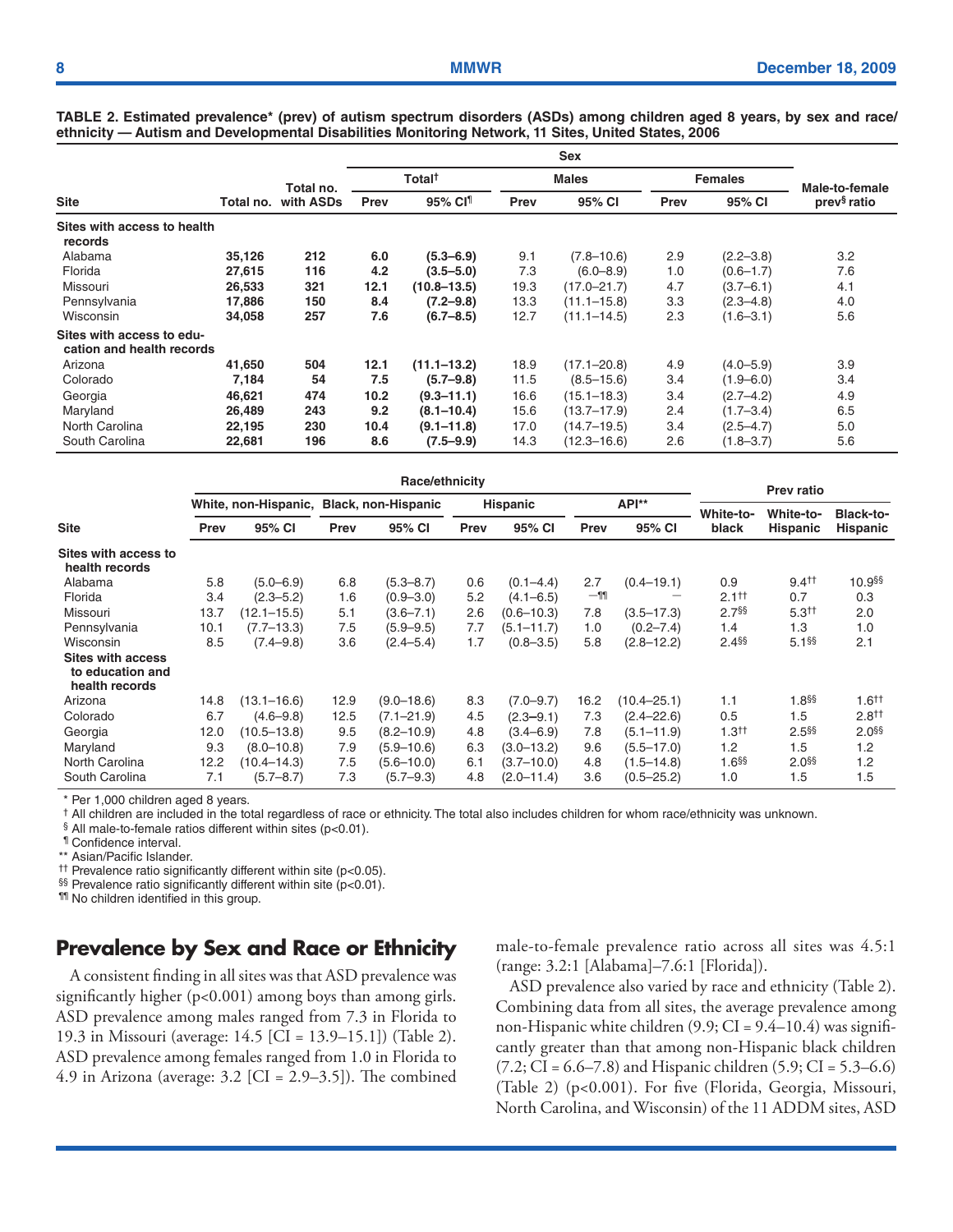<span id="page-10-0"></span>prevalence was significantly higher among non-Hispanic white children than among non-Hispanic black children (p<0.05). ASD prevalence was significantly lower among Hispanic children than among non-Hispanic white children in six sites (Alabama, Arizona, Georgia, Missouri, North Carolina, and Wisconsin), and was significantly lower than prevalence among non-Hispanic black children in four sites (Alabama, Arizona, Colorado, and Georgia). Estimates for Asian/Pacific Islander children ranged from 1.0 to 16.2, with wide CIs suggesting that findings for this subgroup should be interpreted with caution.

## **Special Education Eligibility**

For sites that had full access to education records, information in the records indicated that the vast majority of children identified with an ASD for surveillance were receiving special education services through public schools (Table 3). Wide variation existed in the proportion of children who were documented to receive special education under an eligibility category of autism (range: 34% [Colorado]–76% [Maryland]) (Table 3). Other common special education eligibilities included "specific learning disabilities," "speech and language impairments," "other health impairments," and "intellectual disabilities," with these proportions also varying by site (Table 3).

### **Previously Documented Classification of ASD**

Among all children meeting the ADDM ASD surveillance case definition, approximately 77% had a documented ASD classification in their records (range: 65% [Arizona]–93% [Maryland]). Overall prevalence estimates based on ADDM methods were higher than those based on an ASD classification documented by a community professional in the records (Figure 2). The median age of earliest known ASD diagnosis documented in children's records varied (range: 41 months [Florida]–60 months [Colorado]). Across all 11 ADDM sites, the average age of diagnosis was 53 months (Table 4).

### **Cognitive Functioning**

Data on cognitive functioning are reported for sites having IQ test scores available on at least 70% of children who met the ASD case definition. The proportion of children with ASDs who had test scores indicating cognitive impairment ( $IQ \le 70$ ) ranged from 29.3% in Colorado to 51.2% in South Carolina (average: 41%). In four of the six sites (Alabama, Arizona, North Carolina, and South Carolina), a higher proportion of females with ASDs had cognitive impairment compared with males (Figure 3), although Arizona was the only site for which the proportions differed significantly  $(p<0.05)$ .

## **Developmental Characteristics**

The vast majority of children with ASDs in all sites had developmental concerns noted to occur before age 3 years (Table 4) (range: 70% [Maryland]–95% [Alabama]). The most commonly documented early developmental concern was language delay. In 2006, the proportion of children with an indication of developmental regression (i.e., loss of previously acquired skills in social, communication, play, or motor areas) ranged from 13.3% in Alabama to 29.6% in Colorado and Wisconsin (Table 4), whereas the proportion indicating

**TABLE 3. Number and percentage of children aged 8 years identified with an autism spectrum disorder (ASD) and receiving special education services\* through public schools, by special education eligibility† — Autism and Developmental Disabilities Monitoring Network, 6 sites with access to education records, United States, 2006**

| <b>Primary special education</b><br>eligibility | Arizona<br>% | Colorado<br>$\%$ | Georgia<br>% | <b>Marvland</b><br>% | <b>North Carolina</b><br>% | <b>South Carolina</b><br>% |  |  |  |  |  |  |  |
|-------------------------------------------------|--------------|------------------|--------------|----------------------|----------------------------|----------------------------|--|--|--|--|--|--|--|
| Autism                                          | 48.6         | 34.1             | 60.0         | 75.7                 | 61.4                       | 51.2                       |  |  |  |  |  |  |  |
| Emotional disturbance                           | 4.8          | 12.2             | 4.5          | 2.9                  | 1.9                        | 1.2                        |  |  |  |  |  |  |  |
| Specific learning disabilities                  | 10.5         | 0.0              | 5.6          | 1.9                  | 3.4                        | 11.6                       |  |  |  |  |  |  |  |
| Speech/language impairments                     | 11.4         | 26.8             | 3.1          | 7.8                  | 7.2                        | 9.1                        |  |  |  |  |  |  |  |
| Hearing or visual impairments                   | 0.2          | 0.0              | 0.0          | 0.5                  | 0.5                        | 0.0                        |  |  |  |  |  |  |  |
| Orthopedic impairments                          | 0.0          | 17.1             | 0.2          | 0.5                  | 0.0                        | 1.2                        |  |  |  |  |  |  |  |
| Other health impairments                        | 6.6          | 0.0              | 12.7         | 4.4                  | 5.3                        | 11.0                       |  |  |  |  |  |  |  |
| Multiple disabilities                           | 2.5          | 2.4              | 0.0          | 3.4                  | 3.9                        | 0.6                        |  |  |  |  |  |  |  |
| Intellectual disabilities                       | 15.5         | 7.3              | 6.6          | 2.4                  | 6.3                        | 14.0                       |  |  |  |  |  |  |  |
| Developmental delay/preschool                   | 0.0          | 0.0              | 7.3          | 0.5                  | 10.1                       | 0.0                        |  |  |  |  |  |  |  |
| Total no. of ASD cases (%§)                     | 504 (96.0)   | 54 (75.9)        | 474 (89.7)   | 243 (84.8)           | 230 (90.0)                 | 196 (83.7)                 |  |  |  |  |  |  |  |

\* For sites that had full access to education records, the percentage of children receiving special education included the number of children identified with an ASD for surveillance who were receiving special education services through public schools over the total number of children identified with an ASD.

† The primary special education eligibility is the first category listed by the school system under which the child identified with an ASD was receiving special education services through the public schools. Percentages were calculated by dividing the number of children classified by a specific eligibility category by the total number of children with an ASD receiving special education in that site.

§ Percentage receiving special education services during 2006.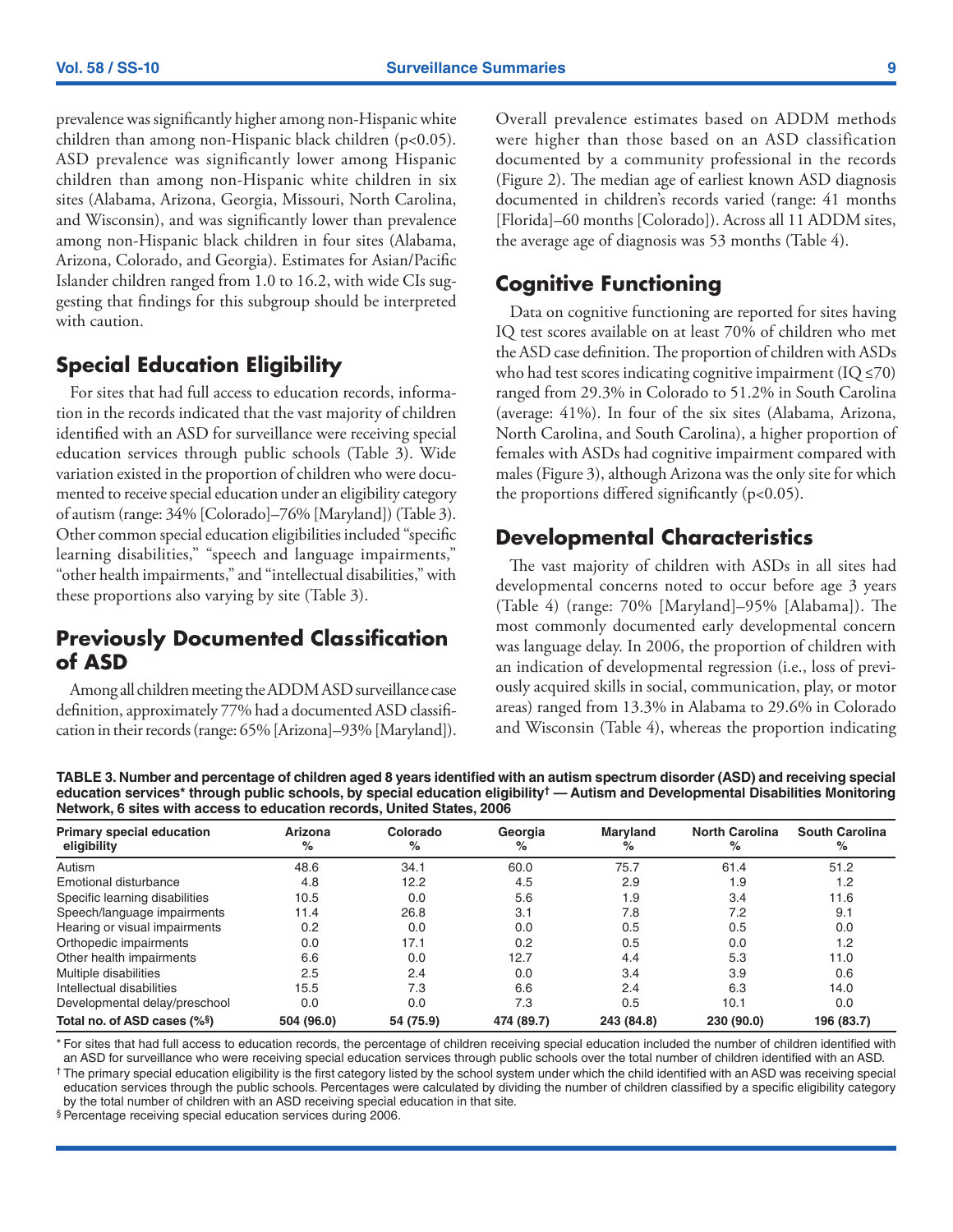<span id="page-11-0"></span>**FIGURE 2. Overall prevalence\* of autism spectrum disorders (ASDs) among children aged 8 years and prevalence of ASDs among children with a previously documented ASD classification,† by source type and order of ASD prevalence — Autism and Developmental Disabilities Monitoring (ADDM) Network, 11 sites, United States, 2006**



<sup>\*</sup> Per 1,000 population.

† Children were classified as having a previously documented ASD classification if they had 1) received a diagnosis of autistic disorder, pervasive developmental disorder (PDD)**–**not otherwise specified, Asperger syndrome, PDD, or ASD by a qualified professional that was documented in an evaluation record or 2) had received special education services under an autism eligibility category.

developmental plateau (i.e., lack of continued development without clear evidence of regression) was consistently lower (range: 3.2% [Georgia]–10.9% [Missouri]) (Table 4).

### **Comparison Between 2002 and 2006 Prevalence Estimates**

All of the 10 ADDM sites that provided data for both 2002 and 2006 reported an increase in identified ASD prevalence among children aged 8 years within each site (range: 34%–95%; p<0.01) except Colorado, (p=0.19), with an average increase of 57% (6.0 to 9.4 cases per 1,000 population; p<0.0001) (Table 5). Although the direction and magnitude of change within various subgroups differed across sites, aggregate increases were observed within all major sex, racial/ethnic, and cognitive functioning categories.

Increases in identified ASD prevalence were found among boys in nine sites and among girls in four sites. On average, identified ASD prevalence increased 60% among males (from 9.5 to 15.2; p<0.001) and 48% among females (from 2.3 to 3.4;  $p<0.001$ ).

For all sites except Colorado, Pennsylvania, and South Carolina, a significant increase was noted in identified ASD prevalence among non-Hispanic white children, with an average increase of 55% (p<0.001) (Table 5). The average increase in identified ASD prevalence among non-Hispanic black children was  $41\%$  (p<0.001) and also was significant within four sites (Alabama, Arizona, Georgia, and Pennsylvania). For Hispanic children, overall prevalence of ASDs increased 91% (p<0.001), primarily attributable to the sizable Hispanic population and an increase in prevalence of 144% in Arizona. Prevalence among Hispanic children did not change significantly within any of the other 10 sites.

For sites having IQ test scores available for ≥70% of persons identified with an ASD, a 35% increase (range: 0–96%) in identified ASD prevalence was reported among children with cognitive impairment (IQ  $\leq$ 70), a 90% increase (range: 21%–180%) among children with borderline intellectual functioning (IQ 71–85), and a 72% increase (range: 24%–116%) among children with average to above-average intelligence (IQ >85) (Table 5).

During 2002–2006, the proportion of children who met the ASD case definition and had a previously documented ASD classification in their records increased <5%, on average, across the 10 sites, from 72% in 2002 to 77% in 2006. Within sites, this increase ranged from <1% in Alabama and Georgia to >15% in Colorado. Average ASD prevalence based on documented ASD classification in records increased 64% (from 4.4 to 7.2 per 1,000 population), paralleling the 57% increase in ADDM-identified ASD prevalence estimates (Figure 4). When only ASD diagnoses (i.e., excluding an autism eligibility classification for special education services) documented by a community professional were considered, the specific ASD diagnosis subtype could be examined to indicate children who ever had received a diagnosis of autism (autistic disorder) documented in records at any time through age 8 years and those who received a diagnosis of another subtype of ASD (Asperger disorder, PDD-NOS, ASD, or PDD without subtype specified). In 2002, an average of 44.9% (range: 32.7%–52.5%) of children with ADDM-identified ASD had ever received an autism diagnosis compared with 47% (range: 38.1%–61.1%) in 2006. For all those who received ASD diagnoses other than autism, no overall change was observed across all sites, with an average of 23.7% (range: 9.3%–39%) in 2002 and 23.8% (range: 7.4%–37%) in 2006 (Figure 5). No consistent pattern existed in the use of ASD subtype diagnoses across the sites from 2002 to 2006. During 2002–2006, the median age of earliest documented ASD diagnosis decreased in all sites, from a decrease of 1 month in Wisconsin to 15 months in Alabama (Table 6).

Considering changes in the surveillance identification process from 2002 to 2006, data sources were stable within sites. For seven sites (Alabama, Colorado, Georgia, Maryland, Pennsylvania, South Carolina, and Wisconsin), the proportion of children identified with ASDs who were born in and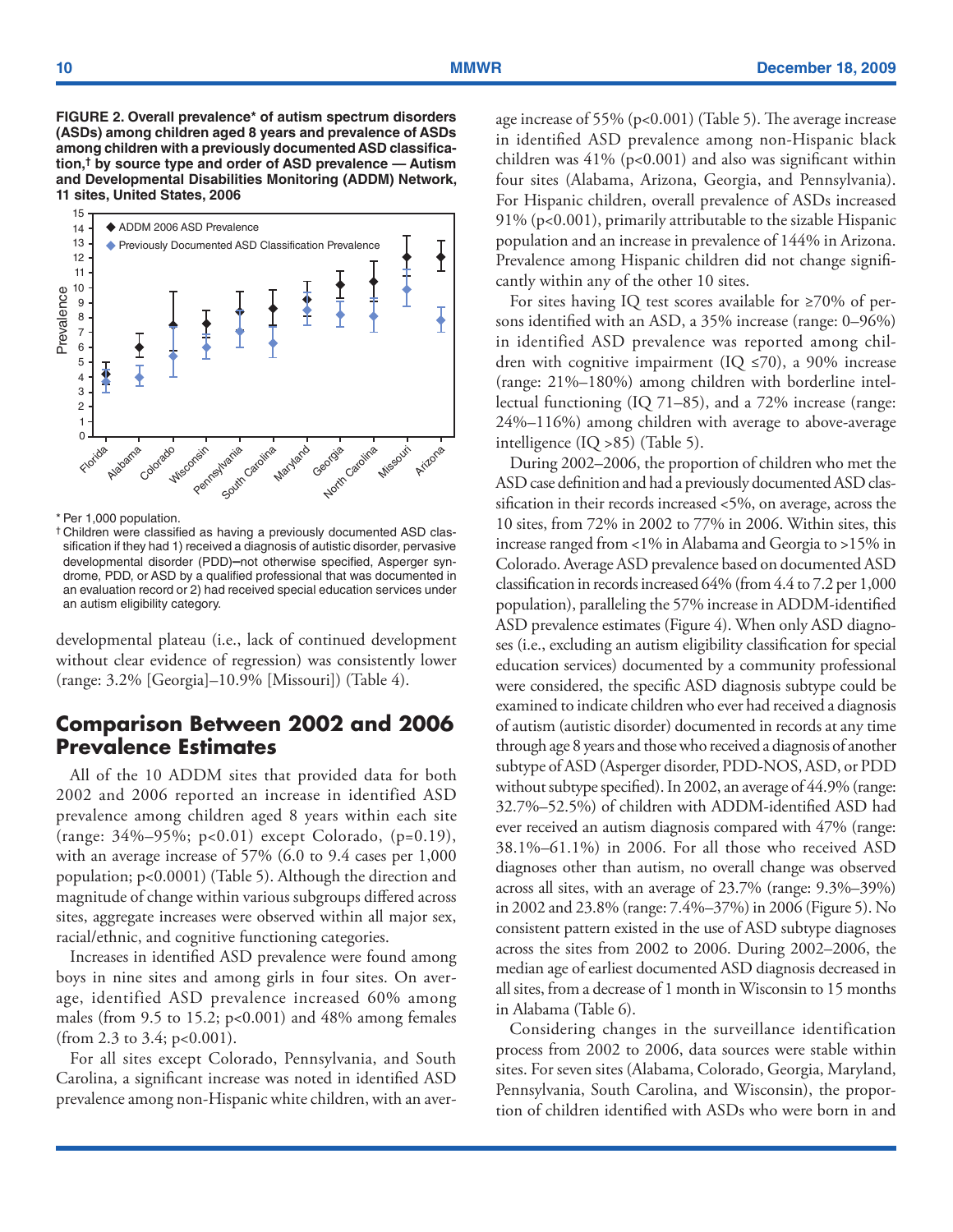| TABLE 4. Median age in months of the earliest dignosis of an autism spectrum disorder (ASD) with developmental concerns* at  |
|------------------------------------------------------------------------------------------------------------------------------|
| age ≤3 years,† by median age in months at which concerns were noted, and proportion and median age in months of children for |
| whom developmental regression or plateau was noted in records — Autism and Developmental Disabilities Monitoring Network,    |
| 11 Sites. United States, 2006                                                                                                |

|                   | Total                   |        | Age of earliest<br><b>ASD diagnosis</b><br>on record | General<br>concern |               | Social<br>Language |               |      | Imaginative<br>play |      | <b>Developmental Developmental</b><br>regression |      | plateau       |      |               |
|-------------------|-------------------------|--------|------------------------------------------------------|--------------------|---------------|--------------------|---------------|------|---------------------|------|--------------------------------------------------|------|---------------|------|---------------|
| <b>Site</b>       | no. with<br><b>ASDs</b> | Median | (Range)                                              | %                  | Median        | $\%$               | Median        | %    | <b>Median</b>       | $\%$ | Median                                           | $\%$ | <b>Median</b> | $\%$ | <b>Median</b> |
| Alabama           | 212                     | 51     | $(22 - 99)$                                          | 95.3               | $\leq$ 24 mos | 55.7               | ≤36 mos       | 85.8 | $\leq$ 24 mos       | 24.5 | $\leq$ 36 mos                                    | 23.1 | 24            | 4.7  | 21            |
| Arizona           | 504                     | 59     | $(5 - 104)$                                          | 88.3               | $≤24$ mos     | 42.5               | $\leq$ 36 mos | 81.5 | $\leq$ 24 mos       | 17.1 | ≤36 mos                                          | 13.3 | 24            | 5.8  | 24            |
| Colorado          | 54                      | 60     | $(23 - 97)$                                          | 85.2               | $<$ 24 mos    | 48.1               | ≤36 mos       | 75.9 | $\leq$ 24 mos       | 25.9 | ≤36 mos                                          | 29.6 | 30            | 3.7  | 23            |
| Florida           | 116                     | 41     | $(9 - 98)$                                           | 94.0               | $≤12$ mos     | 27.6               | $<$ 24 mos    | 84.5 | $<$ 12 mos          | 6.9  | $<$ 24 mos                                       | 28.4 | 18            | 3.4  | 15            |
| Georgia           | 474                     | 53     | $(2 - 101)$                                          | 90.7               | $\leq$ 24 mos | 41.4               | $≤36$ mos     | 79.7 | $\leq$ 24 mos       | 13.1 | ≤36 mos                                          | 20.7 | 19            | 3.2  | 24            |
| Maryland          | 243                     | 58     | (18–105)                                             | 69.5               | $\leq$ 24 mos | 36.6               | $\leq$ 36 mos | 54.7 | $\leq$ 24 mos       | 7.8  | $\leq$ 36 mos                                    | 23.0 | 18            | 3.7  | 24            |
| Missouri          | 321                     | 53     | (10–102)                                             | 81.3               | $\leq$ 24 mos | 43.3               | $\leq$ 24 mos | 72.6 | $\leq$ 24 mos       | 11.8 | $<$ 36 mos                                       | 24.3 | 18            | 10.9 | 24            |
| North<br>Carolina | 230                     | 50     | $15 - 106$                                           | 86.5               | $\leq$ 24 mos | 47.4               | ≤36 mos       | 75.2 | $<$ 24 mos          | 23.5 | $\leq$ 36 mos                                    | 23.9 | 19            | 8.7  | 21            |
| Pennsylvania      | 150                     | 52     | (19–105)                                             | 92.0               | $\leq$ 24 mos | 46.0               | ≤36 mos       | 82.0 | $\leq$ 24 mos       | 16.7 | ≤36 mos                                          | 22.0 | 24            | 3.3  | 12            |
| South<br>Carolina | 196                     | 54     | $13 - 103$                                           | 89.3               | $\leq$ 24 mos | 37.8               | $\leq$ 36 mos | 83.2 | $\leq$ 24 mos       | 16.3 | $\leq$ 36 mos                                    | 21.4 | 15            | 6.1  | 18            |
| Wisconsin         | 257                     | 53     | (18–106)                                             | 87.9               | $\leq$ 12 mos | 50.2               | $≤$ 24 mos    | 77.0 | $\leq$ 24 mos       | 31.5 | $\leq$ 24 mos                                    | 29.6 | 18            | 7.4  | 18            |

\* For each child, all evaluation information was reviewed to categorize any concerns noted in developmental evaluations concerning the child's developmental status before age 3 years; any specified concerns regarding the development of social, language, or imaginative play before age 3 years also were documented.

†Indicates that the developmental concern was noted to occur at or before age either 12, 24, or 36 months.

still resided in the surveillance areas did not change >5%. The three sites (Arizona, Missouri, and North Carolina) that had the greatest increases in ASD prevalence also had the largest increases during 2002–2006 in the proportion of children aged 8 years who were born in and still resided in the surveillance area, indicating a more stable population by 2006. Some differences were noted in the proportion of files that were located for review. Sensitivity analyses conducted by all sites determined that files that were eligible for review but not located contributed to <5% of the change in prevalence in all sites except South Carolina, for which approximately 13% of the 43%

**FIGURE 3. Intelligence quotient (IQ) of children aged 8 years with an autism spectrum disorder (ASD) for whom psychometric test data were available,\* by site, sex, and IQ score — Autism and Developmental Disabilities Monitoring Network, 11 sites, United States, 2006**



\*Sites with psychometric test data on ≥70% of children identified with an ASD were included.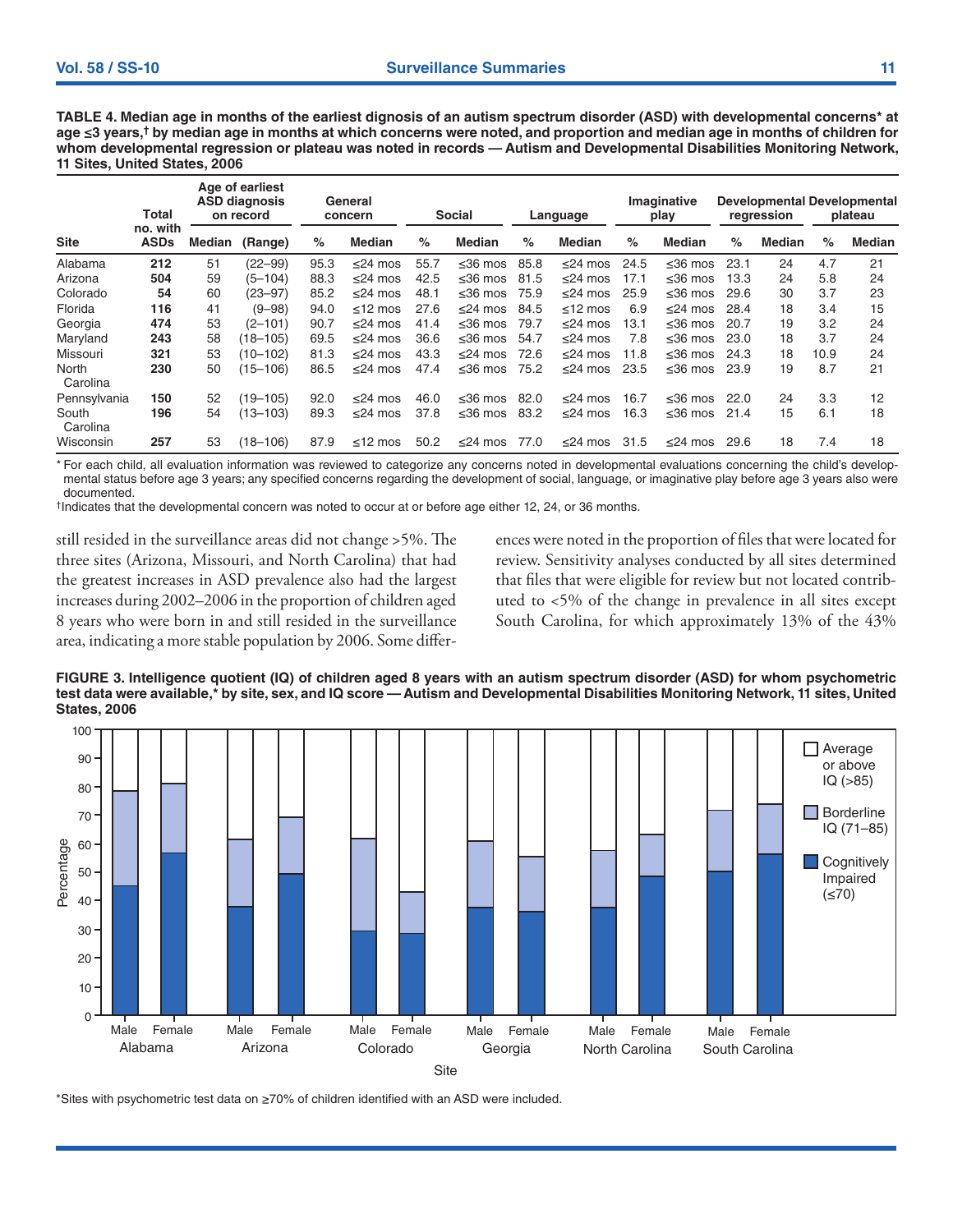|                                                                                         | Alabama                                                  | Arizona                                                 | Colorado <sup>†</sup>                     | Georgia                                                 |                                                                | Missouri                                                  | <b>North</b><br>Carolina <sup>†</sup>                   |                                                                            | South                                                    | Carolina Wisconsin Average                             |                                                        |
|-----------------------------------------------------------------------------------------|----------------------------------------------------------|---------------------------------------------------------|-------------------------------------------|---------------------------------------------------------|----------------------------------------------------------------|-----------------------------------------------------------|---------------------------------------------------------|----------------------------------------------------------------------------|----------------------------------------------------------|--------------------------------------------------------|--------------------------------------------------------|
|                                                                                         |                                                          |                                                         |                                           |                                                         | Maryland <sup>†</sup>                                          |                                                           |                                                         | Pennsylvania                                                               |                                                          |                                                        |                                                        |
| <b>Total ASD</b><br>2002*<br>2006*<br>2002-to-2006 rate ratio<br>(95% Cl**)<br>% change | 3.3<br>6.0<br>1.9 <sup>§</sup><br>$(1.5 - 2.3)$<br>82    | 6.2<br>12.1<br>2.0 <sup>§</sup><br>$(1.7 - 2.3)$<br>95  | 5.9<br>7.5<br>1.3<br>$(0.9 - 1.8)$<br>27  | 7.6<br>10.2<br>1.3 <sup>§</sup><br>$(1.2 - 1.5)$<br>34  | 6.7<br>9.2<br>1.41<br>$(1.1 - 1.7)$<br>37                      | 7.3<br>12.1<br>1.7 <sup>§</sup><br>$(1.4 - 2.0)$<br>66    | 6.5<br>10.4<br>1.6 <sup>§</sup><br>$(1.3 - 2.0)$<br>60  | 5.3<br>8.4<br>1.6 <sup>§</sup><br>$(1.3 - 2.1)$<br>58                      | 6.0<br>8.6<br>1.41<br>$(1.2 - 1.8)$<br>43                | 5.2<br>7.6<br>1.5 <sup>§</sup><br>$(1.2 - 1.8)$<br>46  | 6.0<br>9.4<br>1.6 <sup>§</sup><br>$(1.5 - 1.7)$<br>57  |
| Male                                                                                    |                                                          |                                                         |                                           |                                                         |                                                                |                                                           |                                                         |                                                                            |                                                          |                                                        |                                                        |
| 2002<br>2006<br>2002-to-2006 rate ratio<br>(95% CI)<br>% change                         | 5.0<br>9.1<br>1.8 <sup>§</sup><br>$(1.4 - 2.3)$<br>82    | 10.1<br>18.9<br>1.9 <sup>§</sup><br>$(1.6 - 2.2)$<br>87 | 9.9<br>11.5<br>1.2<br>$(0.8 - 1.7)$<br>16 | 12.4<br>16.6<br>1.3 <sup>6</sup><br>$(1.2 - 1.6)$<br>34 | 10.2<br>15.6<br>1.5 <sup>§</sup><br>$(1.3 - 1.9)$<br>53        | 11.3<br>19.3<br>1.7 <sup>6</sup><br>$(1.4 - 2.1)$<br>71   | 10.6<br>17.0<br>1.6 <sup>§</sup><br>$(1.2 - 2.0)$<br>60 | 8.6<br>13.3<br>$1.5$ <sup>1</sup><br>$(1.2 - 2.0)$<br>55                   | 9.2<br>14.3<br>1.6 <sup>§</sup><br>$(1.2 - 2.0)$<br>55   | 7.9<br>12.7<br>1.6 <sup>§</sup><br>$(1.3 - 2.0)$<br>61 | 9.5<br>15.2<br>1.6 <sup>§</sup><br>$(1.5 - 1.7)$<br>60 |
| Female                                                                                  |                                                          |                                                         |                                           |                                                         |                                                                |                                                           |                                                         |                                                                            |                                                          |                                                        |                                                        |
| 2002<br>2006<br>2002-to-2006 rate ratio<br>(95% CI)<br>% change                         | 1.4<br>2.9<br>$2.1$ <sup>1</sup><br>$(1.3 - 3.3)$<br>107 | 2.2<br>4.9<br>$2.2^{\$}$<br>$(1.6 - 3.1)$<br>123        | 1.7<br>3.4<br>2.0<br>$(0.9 - 4.8)$<br>100 | 2.6<br>3.4<br>1.3<br>$(0.9 - 1.8)$<br>31                | 3.0<br>2.4<br>0.8<br>$(0.5 - 1.3)$<br>-20                      | 3.1<br>4.7<br>1.5 <sup>†</sup><br>$(1.0 - 2.2)$<br>52     | 2.1<br>3.4<br>1.6<br>$(1.0 - 2.8)$<br>62                | 1.8<br>3.3<br>$1.8$ <sup><math>\dagger</math></sup><br>$(1.0 - 3.3)$<br>83 | 2.7<br>2.6<br>0.9<br>$(0.6 - 1.6)$<br>$-4$               | 2.3<br>2.3<br>1.0<br>$(0.6 - 1.6)$<br>0                | 2.3<br>3.4<br>1.5 <sup>§</sup><br>$(1.3 - 1.7)$<br>48  |
| White, non-Hispanic                                                                     |                                                          |                                                         |                                           |                                                         |                                                                |                                                           |                                                         |                                                                            |                                                          |                                                        |                                                        |
| 2002<br>2006<br>2002-to-2006 rate ratio<br>$(95% \text{ Cl})$<br>% change               | 3.3<br>5.8<br>1.8 <sup>§</sup><br>$(1.4 - 2.4)$<br>76    | 7.7<br>14.8<br>1.9 <sup>§</sup><br>$(1.6 - 2.3)$<br>92  | 6.4<br>6.7<br>1.1<br>$(0.7 - 1.7)$<br>5   | 8.9<br>12.0<br>1.41<br>$(1.1 - 1.7)$<br>35              | 7.0<br>9.3<br>1.3 <sup>†</sup><br>$(1.1 - 1.7)$<br>33          | 7.7<br>13.7<br>1.8 <sup>§</sup><br>$(1.5 - 2.2)$<br>78    | 6.4<br>12.2<br>1.9 <sup>§</sup><br>$(1.5 - 2.5)$<br>91  | 7.6<br>10.1<br>1.3<br>$(0.9 - 2.0)$<br>33                                  | 6.0<br>7.1<br>1.2<br>$(0.9 - 1.6)$<br>18                 | 5.9<br>8.5<br>1.51<br>$(1.2 - 1.8)$<br>44              | 6.6<br>10.2<br>1.5 <sup>§</sup><br>$(1.4 - 1.7)$<br>55 |
| Black, non-Hispanic                                                                     |                                                          |                                                         |                                           |                                                         |                                                                |                                                           |                                                         |                                                                            |                                                          |                                                        |                                                        |
| 2002<br>2006<br>2002-to-2006 rate ratio<br>$(95% \text{ Cl})$<br>% change               | 3.4<br>6.8<br>2.0<br>$(1.3 - 3.1)$<br>100                | 6.3<br>12.9<br>2.1 <sup>†</sup><br>$(1.1 - 3.9)$<br>105 | 6.4<br>12.5<br>2.0<br>$(0.7 - 5.2)$<br>95 | 6.8<br>9.5<br>$1.4$ <sup>1</sup><br>$(1.1 - 1.8)$<br>40 | 6.2<br>7.9<br>1.3<br>$(0.9 - 1.9)$<br>27                       | 4.7<br>5.1<br>1.1<br>$(0.7 - 1.7)$<br>9                   | 7.2<br>7.5<br>1.0<br>$(0.7 - 1.6)$<br>4                 | 4.2<br>7.5<br>1.8 <sup>1</sup><br>$(1.2 - 2.6)$<br>79                      | 5.5<br>7.3<br>1.3<br>$(0.9 - 1.9)$<br>33                 | 3.7<br>3.6<br>1.0<br>$(0.5 - 1.7)$<br>-3               | 5.4<br>7.6<br>1.4 <sup>§</sup><br>$(1.2 - 1.6)$<br>41  |
| Hispanic                                                                                |                                                          |                                                         |                                           |                                                         |                                                                |                                                           |                                                         |                                                                            |                                                          |                                                        |                                                        |
| 2002<br>2006<br>2002-to-2006 rate ratio<br>(95% CI)<br>% change                         | 1.9<br>0.6<br>0.3<br>$(0.3 - 3.6)$<br>$-68$              | 3.4<br>8.3<br>$2.4^{\$}$<br>$(1.8 - 3.3)$<br>144        | 2.0<br>4.5<br>2.3<br>$(0.7 - 7.7)$<br>125 | 4.6<br>4.8<br>1.0<br>$(0.6 - 1.9)$<br>4                 | 1.4<br>6.3<br>4.7<br>$(0.6 - 38.0)$<br>350                     | 1.8<br>2.6<br>1.4<br>$(0.1 - 15.6)$<br>44                 | 4.1<br>6.1<br>1.5<br>$(0.6 - 3.6)$<br>49                | 4.7<br>7.7<br>1.6<br>$(0.8 - 3.2)$<br>64                                   | 4.4<br>4.8<br>1.1<br>$(0.3 - 4.5)$<br>9                  | 0.3<br>1.7<br>5.8<br>$(0.7 - 46.9)$<br>467             | 3.2<br>6.1<br>1.9 <sup>§</sup><br>$(1.5 - 2.4)$<br>91  |
| IQ ≤70<br>2002<br>2006<br>2002-to-2006 rate ratio<br>(95% CI)<br>% change               | 1.4<br>2.2<br>1.6 <sup>†</sup><br>$(1.1 - 2.3)$<br>57    | 2.3<br>4.5<br>2.0 <sup>§</sup><br>$(1.6 - 2.5)$<br>96   | 1.6<br>1.7<br>1.0<br>$(0.5 - 2.1)$<br>6   | 3.5<br>3.5<br>1.0<br>$(0.8 - 1.3)$<br>0                 | $-$ §§<br>$\overline{\phantom{0}}$<br>$\overline{\phantom{0}}$ | $\overline{\phantom{0}}$<br>$\overline{\phantom{0}}$<br>— | 2.9<br>3.9<br>1.3<br>$(0.9 - 1.8)$<br>34                | —<br>$\overline{\phantom{m}}$<br>$\overline{\phantom{0}}$                  | 3.2<br>3.8<br>1.2<br>$(0.9 - 1.6)$<br>19                 | —<br>$\overline{\phantom{0}}$                          | 2.6<br>3.5<br>1.3 <sup>§</sup><br>$(1.2 - 1.5)$<br>35  |
| $IQ = 71 - 85$                                                                          |                                                          |                                                         |                                           |                                                         |                                                                |                                                           |                                                         |                                                                            |                                                          |                                                        |                                                        |
| 2002<br>2006<br>2002-to-2006 rate ratio<br>(95% CI)<br>% change                         | 0.5<br>1.4<br>2.9 <sup>§</sup><br>$(1.7 - 5.1)$<br>180   | 1.2<br>2.5<br>2.1 <sup>§</sup><br>$(1.5 - 2.9)$<br>108  | 1.4<br>1.7<br>1.3<br>$(0.6 - 2.6)$<br>21  | 1.3<br>2.1<br>$1.6$ <sup>1</sup><br>$(1.2 - 2.2)$<br>62 | $\overline{\phantom{0}}$                                       | $\overline{\phantom{0}}$                                  | 1.4<br>1.9<br>1.4<br>$(0.9 - 2.2)$<br>36                | $\overline{\phantom{m}}$                                                   | 0.6<br>1.5<br>$2.4$ <sup>1</sup><br>$(1.3 - 4.3)$<br>150 | $\overline{\phantom{0}}$                               | 1.0<br>1.4<br>1.9 <sup>§</sup><br>$(1.6 - 2.2)$<br>90  |
| IQ >85                                                                                  |                                                          |                                                         |                                           |                                                         |                                                                |                                                           |                                                         |                                                                            |                                                          |                                                        |                                                        |
| 2002<br>2006<br>2002-to-2006 rate ratio<br>(95% CI)                                     | 0.6<br>0.9<br>1.7<br>$(1.0 - 2.9)$                       | 2.2<br>4.2<br>2.0 <sup>§</sup><br>$(1.5 - 2.5)$         | 1.7<br>2.4<br>1.4<br>$(0.7 - 2.6)$        | 2.3<br>3.7<br>1.6 <sup>§</sup><br>$(1.3 - 2.1)$         |                                                                |                                                           | 1.9<br>4.1<br>$2.2$ §<br>$(1.5 - 3.2)$                  |                                                                            | 1.7<br>2.1<br>1.2<br>$(0.8 - 1.8)$                       | —<br>$\overline{\phantom{0}}$                          | 1.8<br>3.1<br>1.7<br>$(1.5 - 2.0)$                     |
| % change                                                                                | 50                                                       | 91                                                      | 41                                        | 61                                                      |                                                                |                                                           | 116                                                     |                                                                            | 24                                                       |                                                        | 72                                                     |

**TABLE 5. Prevalence of autism spectrum disorder (ASD) among children aged 8 years,\* 2002-to-2006 rate ratio, and percentage of prevalence change — Autism and Developmental Disabilities Monitoring Network, 10 sites, 2002 and 2006**

\* Prevalence of ASD per 1,000 children aged 8 years in the surveillance year indicated. Rate ratios calculated with 2006 as the numerator and 2002 as the denominator.

† Slight variations existed in counties included in surveillance areas in 2002 and 2006.

¶ p<0.01. \*\* Confidence interval.

 $\uparrow$  † p<0.05.

§§ Data not reported for sites with intellectual quotient (IQ) data for <70% of persons with ASDs.

<sup>§</sup> p<0.001.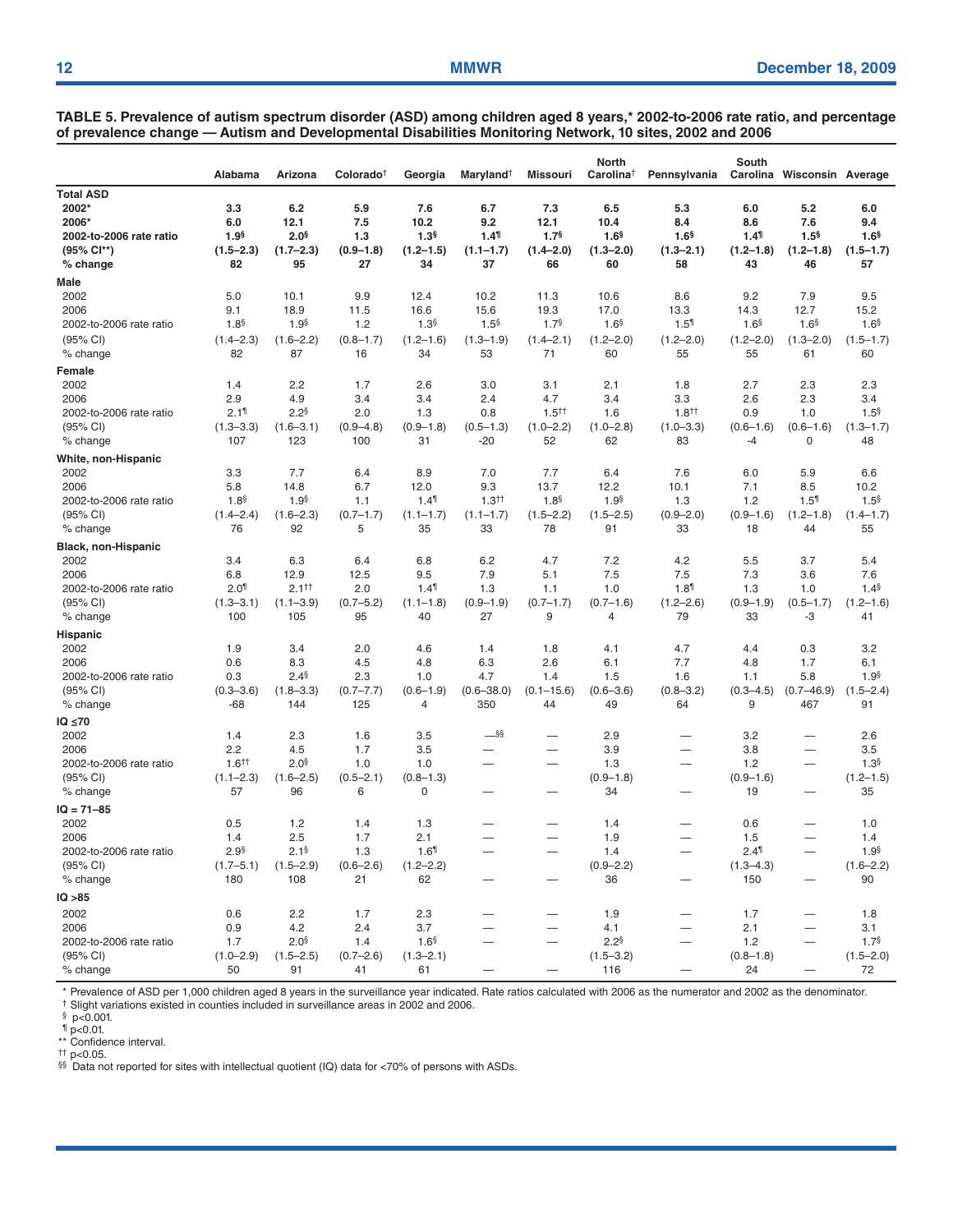





\* Per 1,000 children aged 8 years in the surveillance area.

† ADDM ASD prevalence is indicated by the entire bar.



**FIGURE 5. Change in subtype of autism spectrum disorder (ASD) as documented in evaluation records, by year — Autism and Developmental Disabilities Monitoring Network, 10 sites, United States, 2002 and 2006**

\*Includes documented diagnoses of Asperger disorder, Pervasive Developmental Disorder**–**Not Otherwise Specified, Autism Spectrum Disorder or Pervasive Developmental Disorder, or an *International Classification of Diseases, 9th Revision*, Clinical Modification (ICD-9-CM) code of 299.8.

prevalence increase from 2002 to 2006 could be explained by improved ability to locate records for review.

For the 10 sites that reported data for both 2002 and 2006, an average of four evaluations were abstracted per child in 2002 compared with five evaluations abstracted per child in 2006. In addition, a qualitative assessment of differences in the information contained in developmental evaluation records across sites conducted by polling the clinicians reviewing the records indicated that the quality and amount of information contained in the evaluation records improved steadily over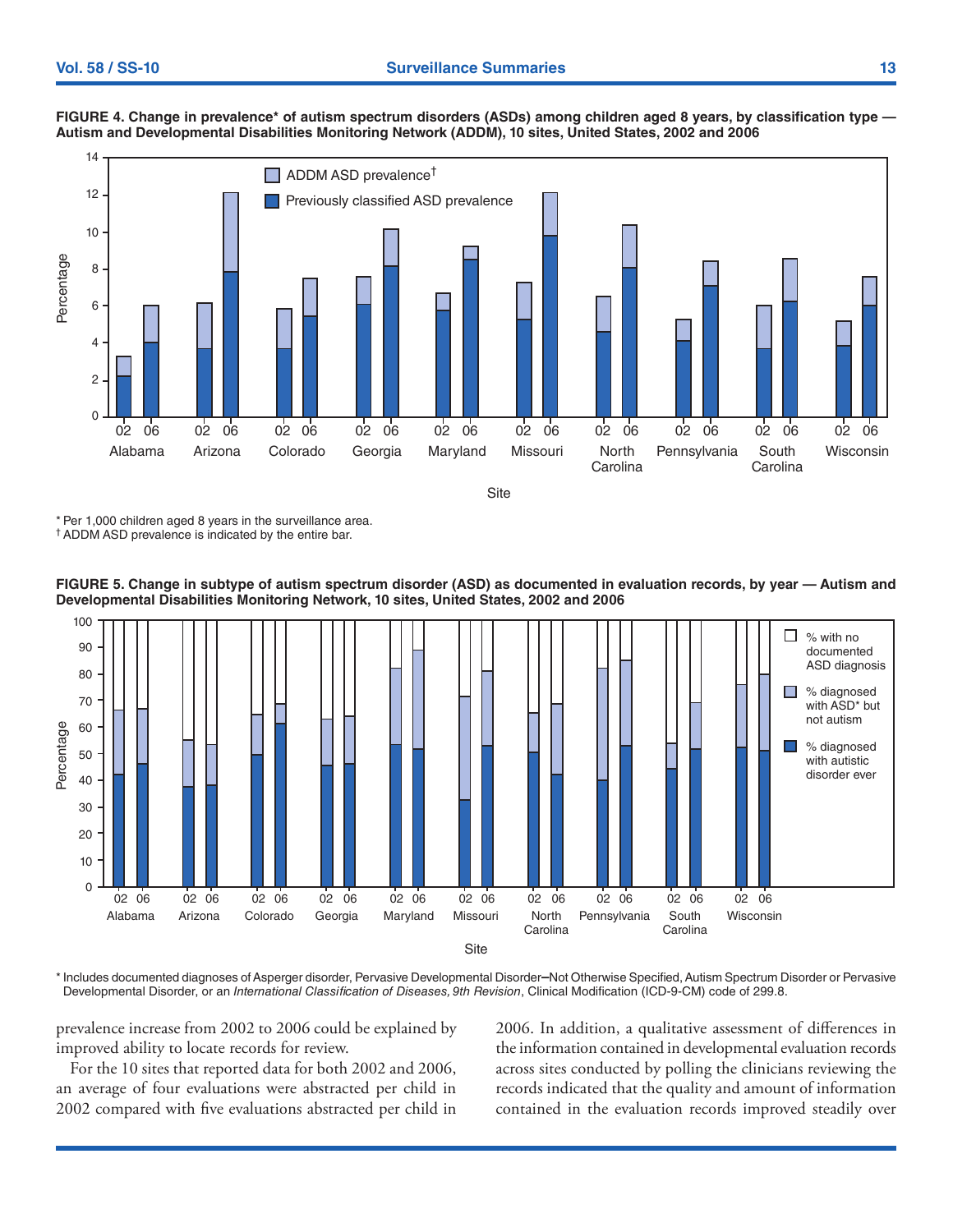|                |                               | 2002            |                                          |                               |               |                                         |                                        |
|----------------|-------------------------------|-----------------|------------------------------------------|-------------------------------|---------------|-----------------------------------------|----------------------------------------|
|                |                               |                 | Age* of earliest ASD diagnosis on record |                               |               | Age of earliest ASD diagnosis on record | Change in age of<br>earliest ASD diag- |
| Site           | Total no, with<br><b>ASDs</b> | <b>Median</b>   | Range                                    | Total no, with<br><b>ASDs</b> | <b>Median</b> | Range                                   | nosis on record,<br>2002 to 2006       |
| Alabama        | 116                           | 66              | $(10 - 101)$                             | 212                           | 51            | $(22 - 99)$                             | $-15$                                  |
| Arizona        | 280                           | 63              | $(20 - 101)$                             | 504                           | 59            | $(5 - 104)$                             | $-4$                                   |
| Colorado       | 65                            | 62              | (12–100)                                 | 54                            | 60            | $(23 - 97)$                             | $-2$                                   |
| Georgia        | 337                           | 58              | $(23 - 103)$                             | 474                           | 53            | $(2 - 101)$                             | $-5$                                   |
| Maryland       | 199                           | 60              | $(21 - 105)$                             | 243                           | 58            | $(18 - 105)$                            | $-2$                                   |
| Missouri       | 205                           | 56              | $(20 - 106)$                             | 321                           | 53            | $(10 - 102)$                            | -3                                     |
| North Carolina | 135                           | 53              | $(21 - 99)$                              | 230                           | 50            | $(15 - 106)$                            | -3                                     |
| Pennsylvania   | 111                           | 58              | $(24 - 94)$                              | 150                           | 52            | (19–105)                                | $-6$                                   |
| South Carolina | 140                           | 60 <sup>t</sup> | (14–103)                                 | 196                           | 54            | $(13 - 103)$                            | $-6$                                   |
| Wisconsin      | 181                           | 54              | $(11 - 104)$                             | 257                           | 53            | $(18 - 106)$                            | -1                                     |

<span id="page-15-0"></span>

|                                                                                                              | TABLE 6. Number of children aged 8 years with autism spectrum disorder (ASD), by median age in months at earliest known |
|--------------------------------------------------------------------------------------------------------------|-------------------------------------------------------------------------------------------------------------------------|
| diagnosis - Autism and Developmental Disabilities Monitoring Network, 11 Sites, United States, 2002 and 2006 |                                                                                                                         |

\*In months

**†**Data published previously for 2002 (CDC. Prevalence of autism spectrum disorders—autism and developmental disabilities monitoring network, 14 sites, United States, 2002. In: Surveillance Summaries, February 9, 2007. MMWR 2007;56[No. SS-1]:12–28) reported South Carolina's earliest age of ASD diagnosis at age 64 months. These data have been updated to include the earliest known ASD diagnosis reported in the records.

time, with noticeable increases in level of detail documented on ASD symptoms by 2006.

## **Discussion**

Across the 11 ADDM sites, retrospective estimates from the year 2006 indicated ASD prevalence ranging from 4.2 to 12.1, with most sites identifying prevalence of 7.5 to 10.4 cases per 1,000 children aged 8 years (average: 9 cases). This report provides updated data from the ADDM Network indicating an average prevalence of ASDs in the United States approaching 1%, which is substantially higher than previously reported ADDM average estimates (*4,12*). The first ADDM Network reports from 2000 and 2002 indicated average identified ASD prevalence among children aged 8 years of 6.7 and 6.6 cases per 1,000 children, respectively, with one site, New Jersey, identifying prevalence of approximately 10 cases per 1,000 children in 2000 and 2002 (*4,12*). A recent U.S. study analyzing national survey data for 2007 of parents' reports of ASDs indicated that approximately 1% of all children aged 3–17 years and 1.3% of all children aged 6–8 years had an ASD (*21*)*.* Recently published international studies have reported ASD prevalence estimates upward of 1% (*12,17–20*)*.* Recent studies indicating changes in ASD prevalence are consistent in finding increases in identified ASD prevalence. However, no studies have addressed the multiple complex contributions of changes in ascertainment and potential risk factors. Because ASDs are behaviorally defined conditions identified on the basis of observation and reported symptoms, evaluations of ASD prevalence across multiple studies and methodologies are especially informative. The ADDM Network provides a systematic confirmation of documented ASD classifications and symptoms. In addition,

the methodology identifies children who have documented symptoms of an ASD but have not previously received an ASD diagnosis by a community professional, increasing completeness of ASD prevalence estimates.

In general, ADDM ASD prevalence estimates were lower in sites that relied solely on health sources to identify cases compared with sites that also had access to education records. In Missouri, although investigators did not have direct access to special education evaluation records, this information could be found in the regional developmental disabilities programs, which provide evaluation and treatment coordination. Lack of access to education records appears to have had the greatest impact on identified ASD prevalence in Alabama and Florida.

Consistent with findings from previous ADDM Network reports and other studies (*2*–*4*,*12*), data from the 2006 surveillance year indicated that ASD prevalence was 4.5 times higher in males than in females. Among children aged 8 years, ASD prevalence was 14.5 per 1,000 males compared with 3.2 per 1,000 females. Research exploring these marked sex differences suggests differences in the developmental profiles and potential etiologies between males and females with ASDs (*33*). Identified ASD prevalence also varied by race/ethnicity, with some sites showing higher ASD prevalence estimates among non-Hispanic white children than among non-Hispanic black children and Hispanic children. Considerable variability has been reported across studies in the racial disparities of ASDs (*33*). Further examination of socioeconomic factors and subgroups of children might provide more clarity on whether racial or ethnic disparities reflect differences in ascertainment issues, environmental risk factors, and genetic susceptibility.

Children identified with an ASD in 2006 reflect a group with less co-occurring cognitive impairment than the population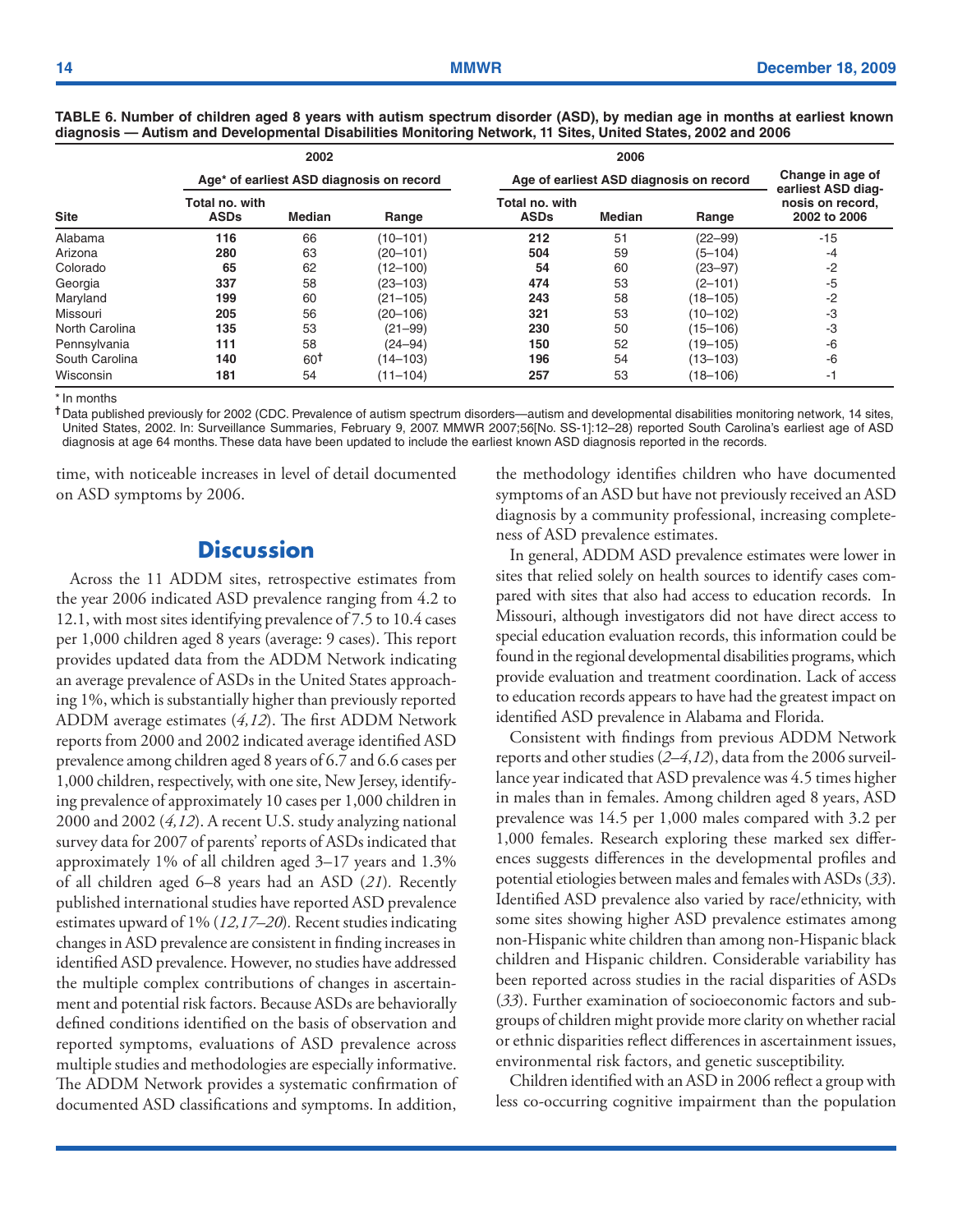<span id="page-16-0"></span>identified ≥20 years ago, when autism was conceptualized in a more severe and singular form compared with the spectrum of disorders identified today (*2*,*34*). In 2006, of all children with an ASD for whom testing documentation was available, 41% had cognitive impairment. When modern criteria are applied, children identified are less likely to test as having general cognitive impairments, and unusual learning profiles indicating scatter in cognitive skills rather than across-theboard cognitive delays might be more salient indicators of an ASD than intellectual impairment (*35*).

Children with ASDs can experience a loss of developmental skills, a plateau in development, or both. Up to 30% of children identified by ADDM Network sites as having an ASD had reports of significant skill loss or regression, usually before age 2 years, whereas up to 11% experienced a reported plateau in development early in life. These findings are consistent with those provided in previous ADDM Network reports (*4,12*). Incorporating descriptions of loss or plateau of skills into clinical and research practices might provide insight into the possible unique etiologic pathways leading to the developmental challenges faced by a subset of children with ASDs (*36*).

### **Changes in ASD Prevalence During 2002–2006**

Data from the 10 ADDM sites with results from multiple surveillance years (*4,12*) indicate a significant average increase (57%) in identified ASD prevalence in 2006 compared with 2002 (range: 27%–95%). The only site not showing a statistically significant increase was Colorado; this probably was attributable to the relatively small population of children aged 8 years in the surveillance area and the slightly lower magnitude of change, limiting the power to detect change compared with other sites. On average, ASD prevalence increased across all sex, racial/ethnic, and cognitive functioning subgroups. For all sites, the most consistent pattern was the increase in identified ASD prevalence for males. Otherwise, no clear subgroup patterns emerged to reflect a consistent group that accounted for the overall increase in identified ASD prevalence across all sites.

## **Factors Affecting Changes in Identified ASD Prevalence**

Whether the increases in identified ASD prevalence observed in the ADDM Network data are attributable to a true increase in the risk for developing ASD symptoms or solely to changes in community awareness and identification patterns is not known (*2,3,37–39*). Understanding the relative contribution of multiple factors is important. Because the ADDM Network identifies children with ASDs on the basis of evaluation records, the primary ways in which increased identification and awareness could account for differences in ASD prevalence across sites or over time in the same site are differences in the population from which the records were drawn, the record screening process, or the way in which social and other ASD behaviors were documented in the developmental evaluation records. One possible gauge of improved community awareness is the change in the proportion of children identified as having ASDs who received a documented ASD classification from a community professional. During 2002–2006, the proportion of children identified with an ASD for surveillance who received a documented classification of an ASD by a community professional increased in all sites and paralleled the increase observed in ADDM-identified ASD prevalence overall. Although community identification of children with ASDs increased during the study period, this factor alone does not explain fully the increase in ADDM-identified prevalence.

The widening of diagnostic criteria over time to include persons who are more mildly affected has been suggested frequently as a factor influencing increases in ASD prevalence (*2,3,37–39*). Although not a perfect indicator of degree of impairment severity, the broader spectrum might be represented by children who received a diagnosis from a community professional of a broader ASD subtype (i.e., Asperger disorder, PDD-NOS, or ASD or PDD, broadly defined) compared with autism (autistic disorder). However, in this analysis, a clear shift was not identified from 2002 to 2006 in the use of the more broadly defined ASD diagnoses. In fact, for several sites, increases were recorded in the use by community professionals of the autism diagnosis rather than the other ASD diagnoses. Another indicator of identifying children on the more mild end of the spectrum would be a differential increase in prevalence among children with borderline or average to above-average cognitive functioning. Although the overall pattern among these higher cognitive functioning groups indicated substantial increases in ASD prevalence, increases also were observed among children with cognitive impairment. Increases varied across sites, and a clear pattern did not emerge that would permit attributing the majority of the increase in ASD prevalence to the use of the broader ASD spectrum.

Early identification and intervention of ASD is crucial to maximizing a child's potential and quality of life. Earlier identification might influence ADDM prevalence estimates (*40–45*). For example, if children are being identified earlier, they might be included in the prevalence estimates when previously they would not have been. This might be particularly true for children on the milder end of the ASD spectrum. In 2002, the earliest ASD diagnosis ranged from 53–66 months, compared with 50–60 months for ASD cases in 2006. All sites reported a reduction in the median age of earliest ASD diagno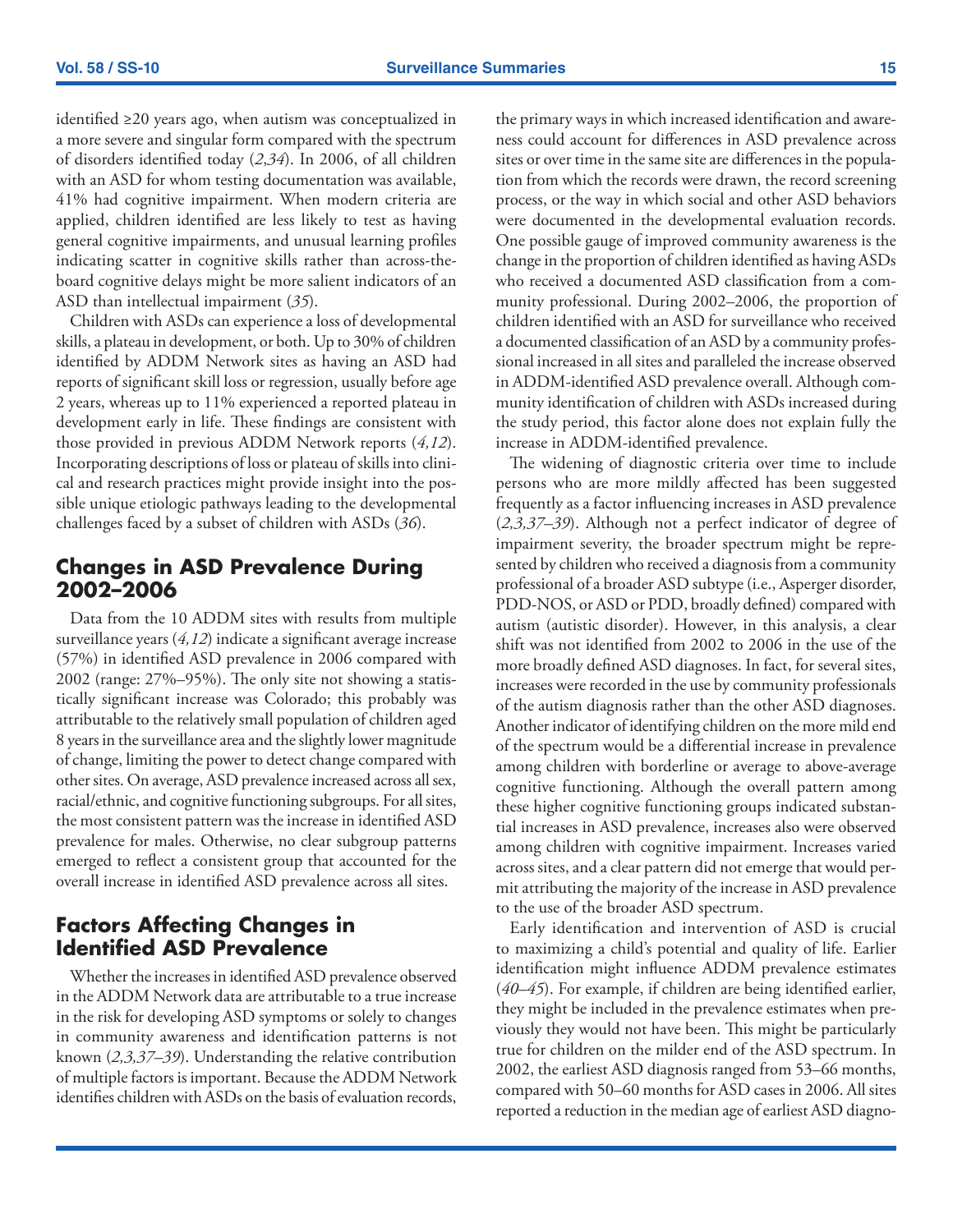sis (range: 1 month [Wisconsin]–15 months [Alabama]), with an overall trend across all sites of a reduction of approximately 5 months. Although encouraging, this trend toward earlier identification was modest and still quite delayed compared with the documented concerns about the child's development occurring before age 2 years. For children identified with an ASD by age 8 years, the reduction of age of identification does not appear to be a substantial factor influencing prevalence estimates; however, further analysis of this issue is needed.

The variation in ASD prevalence among demographic subgroups might reflect local patterns in who is evaluated for developmental concerns, in how those concerns and behaviors are documented in developmental evaluation records, and in differential risk for ASD according to these subgroups. The increase in ASD prevalence among males is not unexpected given the consistently reported sex difference, but whether this is attributable to improved identification or to increased risk among some males is not known. The greater variability among increases for females is more likely to be attributable to improved recognition of ASD symptoms among females. Differences in identified ASD prevalence by race/ethnicity have been hypothesized to reflect changes in identification patterns because no clear etiologic hypotheses have been proposed that would predict differences in ASD prevalence by race or ethnicity. The role of race/ethnicity is not independent of socioeconomic factors related to community identification patterns (3*3,46,47*). The role of these factors as risk indicators is debated (*33*).

Factors related to the record review process that might affect identified ASD prevalence include the type and stability of data sources, screening criteria, and ability to locate files for review over time. Data sources were relatively stable for all sites, and although sites with access to both health and education data had higher average identified ASD prevalence, the inclusion of education sources was consistent for these sites from 2002 to 2006. Application of screening criteria also was stable within sites from 2002 to 2006. For certain sites, the ability to locate records between the two time periods differed, but this factor explained <5% of the change in prevalence in each of the sites, except South Carolina; in that site, approximately 13% of the 43% increase in prevalence during 2002–2006 could be explained by improved ability to locate records for review.

Another factor that might contribute to increases in identified prevalence is the quality and quantity of behavioral information in records. Because case determination relies on descriptions in records, the existence of greater detail in records for the 2006 study year potentially would have provided more data to confirm cases in 2006 than in 2002. Improved symptom documentation most likely is connected to increased awareness and identification; however, increased documentation based on risk cannot be ruled out. In the first ADDM Network data reports (*4,12*), the highest ASD prevalence in the New Jersey site was speculated to be attributable either to better symptom documentation in developmental evaluation records for that site or to a true increased prevalence. If the former were the case, other sites would be expected over time to show increases approaching the estimates in New Jersey as community awareness and service availability expand, which did occur in 2006 for all sites. Although New Jersey did not participate in the ADDM Network for 2006, the site has been collecting similar data and is working with the ADDM Network to report updated prevalence results. Therefore, whether the prevalence in New Jersey also has increased over time remains to be seen. For the sites for which data are provided in this report, an assessment of the quantity of available data indicated that the average number of evaluations abstracted per child was four in 2002 and five in 2006. The average increase of one more evaluation per child might indicate that additional documentation enabled more complete case confirmation in 2006. A qualitative assessment of differences in the information contained in developmental evaluation records suggested that the quality and amount of information contained in the evaluation records improved steadily over surveillance years, with noticeable increases in level of detail on ASD symptoms by 2006. Therefore, improved information reflected in more evaluations with more detail likely contributed to some of the increases in identified ASD prevalence.

Variation in change of residence of the base population from which records are screened also might potentially affect prevalence over time. Potential indicators include the migration patterns of children residing in the surveillance area and changes in the population of children in special education from which records were screened. For seven sites, the overall patterns indicated by the proportion of children born and still residing in the surveillance areas indicated relative stability from 2002 to 2006. The three sites (Arizona, Missouri, and North Carolina) that had the greatest increases in ASD prevalence also had the largest increases during 2002–2006 in the proportion of children who were born in and still resided in the surveillance areas at age 8 years, indicating a more stable population by 2006. The improved stability of the population might have improved the site's ability to collect adequate information to confirm ASD case status on more children in these sites; however, for the majority of sites, changes in migration patterns appear to have had a minimal influence on ASD prevalence changes.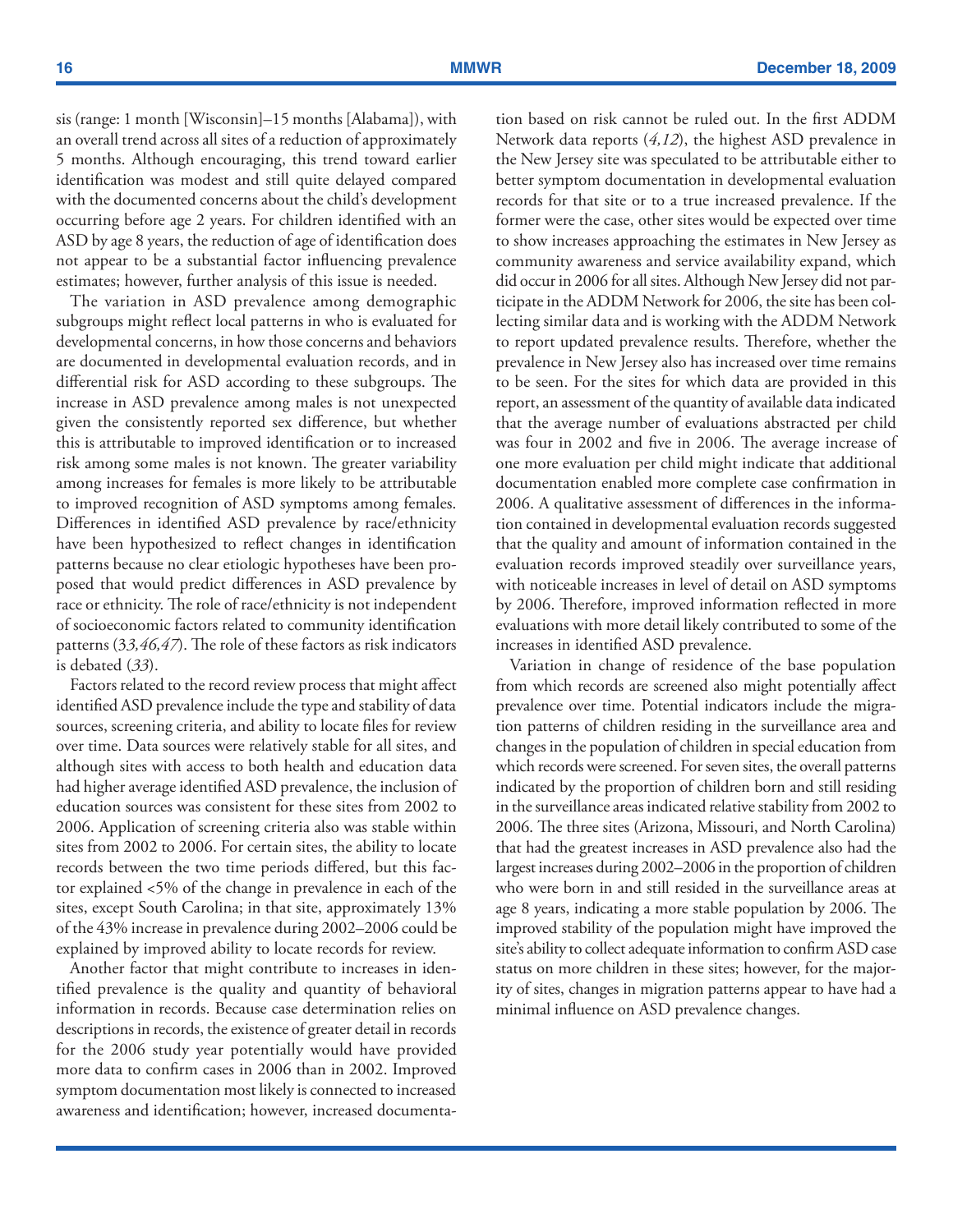# <span id="page-18-0"></span>**Strengths of the ADDM Network Methodology**

The systematic implementation of the ADDM Network methodology, which requires standardized training of abstractors and clinician reviewers, ongoing monitoring for quality assurance, and standardization of methods to confirm cases and conduct analyses, produces highly reliable and valid data (*27*). The level of detail collected and reviewed on children from multiple sources improves on previous estimates based solely on administrative records or single-source surveillance. The use of consistent methods across sites and over time has enabled researchers to begin to evaluate changes in ASD prevalence. The ADDM methods have great utility given their ability to identify children with the profile consistent with an ASD regardless of whether the child was classified as having autism for services. On the basis of ADDM data, if prevalence estimates depended solely on the documented classification of ASD, prevalence would be underestimated by 5%–22%. The ability to link ADDM data with external data sources affords the ability to examine potential risk factors beyond the scope of surveillance data alone. Routine linkages of ADDM data with birth certificate and census files enables evaluation of such potential risk factors as parental age (*48*), multiple births (*49*), and socioeconomic characteristics (*33,47*). In addition, determining the prevalence of children at age 8 years reduces the influence of earlier ages of identification and enables the inclusion of children whose developmental issues might not be recognized until they reach school-age (*37*).

### **Limitations**

The data provided in this report are subject to at least three limitations. First, multiple factors can contribute to changes in prevalence estimates obtained through retrospective record review (*27*). The existence of the records, the ability to locate them, and the quantity and quality of the information in the records are all relevant issues that affect ASD prevalence using ADDM methods. Because overall prevalence was lower among the sites with access to health evaluations alone, sites that lacked access to education evaluations or to another source that provides free evaluations to the public likely underestimated ASD prevalence. In addition, sites without access to education evaluations have been unable to obtain sufficient data to examine the role of cognitive functioning among children with ASDs. These points underscore the need to improve the accessibility of education sources and evaluations. Second, the majority of sites did not include private schools, charter schools, and clinical providers or service centers with small numbers of clients. Previous reports suggest that the impact of not reviewing records of children who are private or homeschooled is minimal (*27*). Regardless of the type of data source access, specific data sources from 2002 to 2006 were relatively stable within all sites. Finally, direct in-person evaluation of each child to determine case status is not part of a records-based approach to surveillance. However, the surveillance approach minimizes the burden on children and their families and reduces response bias and validation of the symptom profile consistent with an ASD is verified by clinician review. In addition, CDC is conducting a validation study comparing records-based to direct evaluation methods. Although the ADDM sites were not selected to be a nationally representative sample, the population included represents a substantial number of children, >300,000 (7.9%) of all children in the United States aged 8 years in 2006.

## **Public Health Implications**

The data in this report, which indicate prevalence of ASDs approaching approximately 1% of U.S. children aged 8 years, corroborate other recently published data (*12,17–21*) and confirm that ASDs are an important public health concern. The progressive increases in ASD prevalence recorded during 2002–2006 further underscore the need to understand better the risk factors and causes of these conditions. Although researchers can begin to evaluate trends with the data provided in this report, caution is urged, given the likelihood of some variation over time in prevalence of behaviorally defined conditions such as ASDs. No single factor explains the changes identified in ASD prevalence over time, and much needs to be done to understand the relative contribution of the multiple factors involved. Although some of these increases can be accounted for by improved identification and awareness, the steady increase in ASD symptoms in the population possibly reflects increased risk, particularly among males. Some progress has been reported in quantifying the effect of single factors such as reduction in age of diagnosis and inclusion of milder cases (*45*) or shifting in diagnostic patterns (*50*) on increased autism prevalence. However, these analyses are limited by the use of single-source datasets, which contain primarily data on children with autism rather than on those with the whole spectrum of ASDs. More complete datasets and complex models are needed to assess further the influence of the multiple factors discussed in this report on the changing prevalence of ASDs.

Whether identified ASD prevalence estimates will plateau or continue to increase is unknown. The ADDM cohorts in this report comprise children born in 1994 (for 2002 data) and 1998 (for 2006 data). Children born starting in the mid-to-late 1990s were particularly susceptible to the changing influence of the new DSM-IV criteria in 1994 and to increased autism awareness among the public and health professionals (*2,3*). The impact on estimated ASD prevalence of the broadening of diagnostic criteria and the increased awareness of ASDs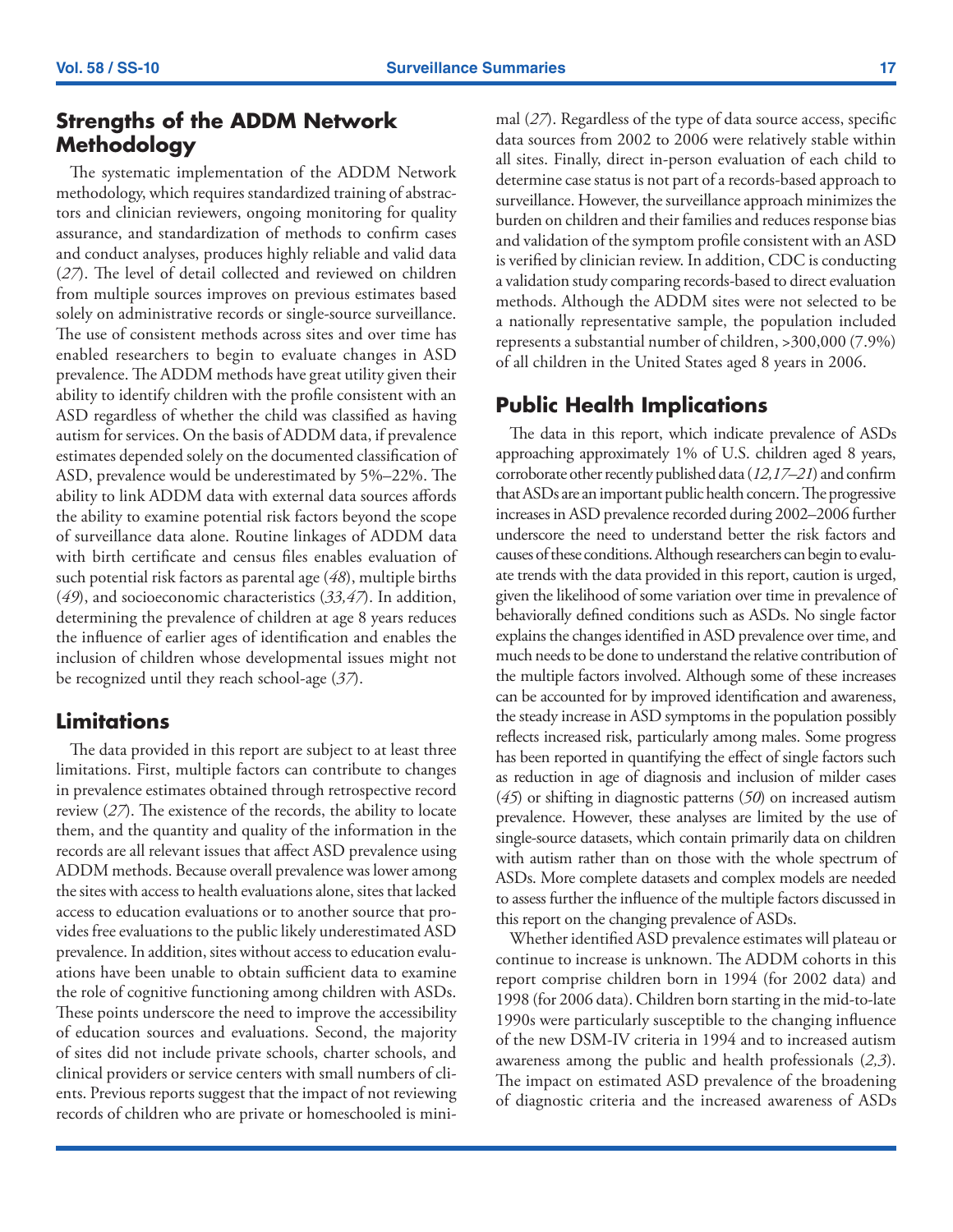might reach a high point and then diminish after a period of time. Therefore, evaluating the prevalence of ASDs among children born in this millennium using the same standard for evaluating the change in ASD symptoms over time is critical to understanding the current and changing population of children with ASDs. Of note, recent research indicates that the core social traits of autism are distributed in the population along a continuum (*51*); where the line is drawn between trait measures regarded as normal variance in behavior versus those labeled as impairment or disability might affect ASD prevalence estimates. The landscape of ASD diagnoses is likely to change with the introduction of the next version of the DSM expected in 2012. Efforts are needed to examine prevalence changes in other childhood conditions such as attention-deficit/hyperactivity disorder, asthma, and allergies to assess whether changes in ASD prevalence are occurring in isolation (*52–54*)*.*

Efforts are needed to understand how complex genetic and environmental factors interact to result in the symptoms which make up the autism spectrum. In addition to changes in ASD prevalence by race/ethnicity, sex, and cognitive functioning, other potential risk factors (e.g., variations by urban and rural area, sociodemographic status, perinatal complications, and parental age) also need to be studied further. ADDM data are being analyzed to understand better the roles of these and other factors. Studies such as the Study to Explore Early Development, a CDC-funded study examining a wide array of risk factors for ASD are being conducted and are necessary to test hypotheses more fully. In addition, the coordination of research priorities between public and private organizations through the Interagency Autism Coordinating Committee of the National Institutes of Health and acceleration of research on ASDs highlights the need for an urgent, coordinated, and multiprong approach to ASD research.

Experienced clinicians using standardized methods can diagnose autism reliably in children as young as age 2 years, and these diagnoses tend to be stable within the ASD spectrum (*55,56*). These data provide further evidence (*57*) that a significant lag exists between earliest concerns and actual reported identification of an ASD, thus contributing to potentially significant delays in intervention. Because of the benefit of early intervention (*40*), identification of ASDs at earlier ages is essential to ensure that children in the United States receive optimal early intervention services. In addition to community professionals providing diagnosis, many children who did not have an ASD diagnosis recorded in their record as of 2006 were receiving special education services through an autism eligibility in the public schools. Public schools are playing a crucial role in evaluating, identifying, and serving children with ASDs. CDC is working with caregiver and professional groups through the "Learn the Signs. Act Early." public awareness campaign to provide education on the early recognition of signs of ASDs and other developmental disabilities (*41*). In addition, in 2007, the American Academy of Pediatrics recommended that routine screening for autism occur for all children as part of ongoing developmental screening during the 18- and 24-month well-child visits (*42,43*)*.* In the future, ADDM data can be used to monitor changes in early identification that potentially result from increased education efforts.

More children than ever before are receiving services for ASDs and are having symptoms of ASDs documented in developmental evaluation records. Even without fully understanding the complex causes of this increase in identified ASD prevalence, the impact on affected children, families, and communities is substantial. Prevalence estimates can be used to plan policy, educational, and intervention services needs for persons with ASDs. In addition to continued evaluation of ASD prevalence changes, major collaborative efforts are needed to improve research into what factors put certain people at risk and how to intervene to help reduce the debilitating symptoms of ASDs. Concerted efforts are essential to address the many needs of affected persons and to provide coordinated support services which improve daily functioning and long-term life outcomes.

#### **Acknowledgments**

The Autism and Developmental Disabilities Monitoring (ADDM) Network projects were funded by CDC. Additional information about these projects is available at [http://www.cdc.gov/autism.](http://www.cdc.gov/autism)

Information in this report was provided by ADDM Network Surveillance Year 2004 and 2006 principal investigators: Beverly Mulvihill, PhD, Martha Wingate, PhD, University of Alabama, Birmingham; Russell S. Kirby, PhD, University of South Florida; Sydney Pettygrove, PhD, Chris Cunniff, MD, F. John Meaney, PhD, University of Arizona, Tucson; Lisa Miller, MD, Colorado Department of Public Health and Environment, Denver; Cordelia Robinson, PhD, University of Colorado at Denver and Health Sciences Center, Denver; Gina Quintana, Colorado Department of Education; Marygrace Yale Kaiser, PhD, University of Miami, Coral Gables, Florida; Li-Ching Lee, PhD, Johns Hopkins University, Baltimore, Maryland; Rebecca Landa, PhD, Kennedy Krieger Institute, Baltimore, Maryland; Craig Newschaffer, PhD, Drexel University, Philadelphia, Pennsylvania; John Constantino, MD, Robert Fitzgerald, MPH, Washington University in St. Louis, Missouri; Julie Daniels, PhD, University of North Carolina, Chapel Hill; Ellen Giarelli, EdD, Jennifer Pinto-Martin, PhD, University of Pennsylvania, Philadelphia: Susan E. Levy, MD, The Children's Hospital of Philadelphia, Pennsylvania; Jane Charles, MD, Joyce Nicholas, PhD, Medical University of South Carolina, Charleston; Maureen Durkin, PhD, DrPH, University of Wisconsin, Madison, Catherine Rice, PhD, Jon Baio, EdS, Kim Van Naarden Braun, PhD,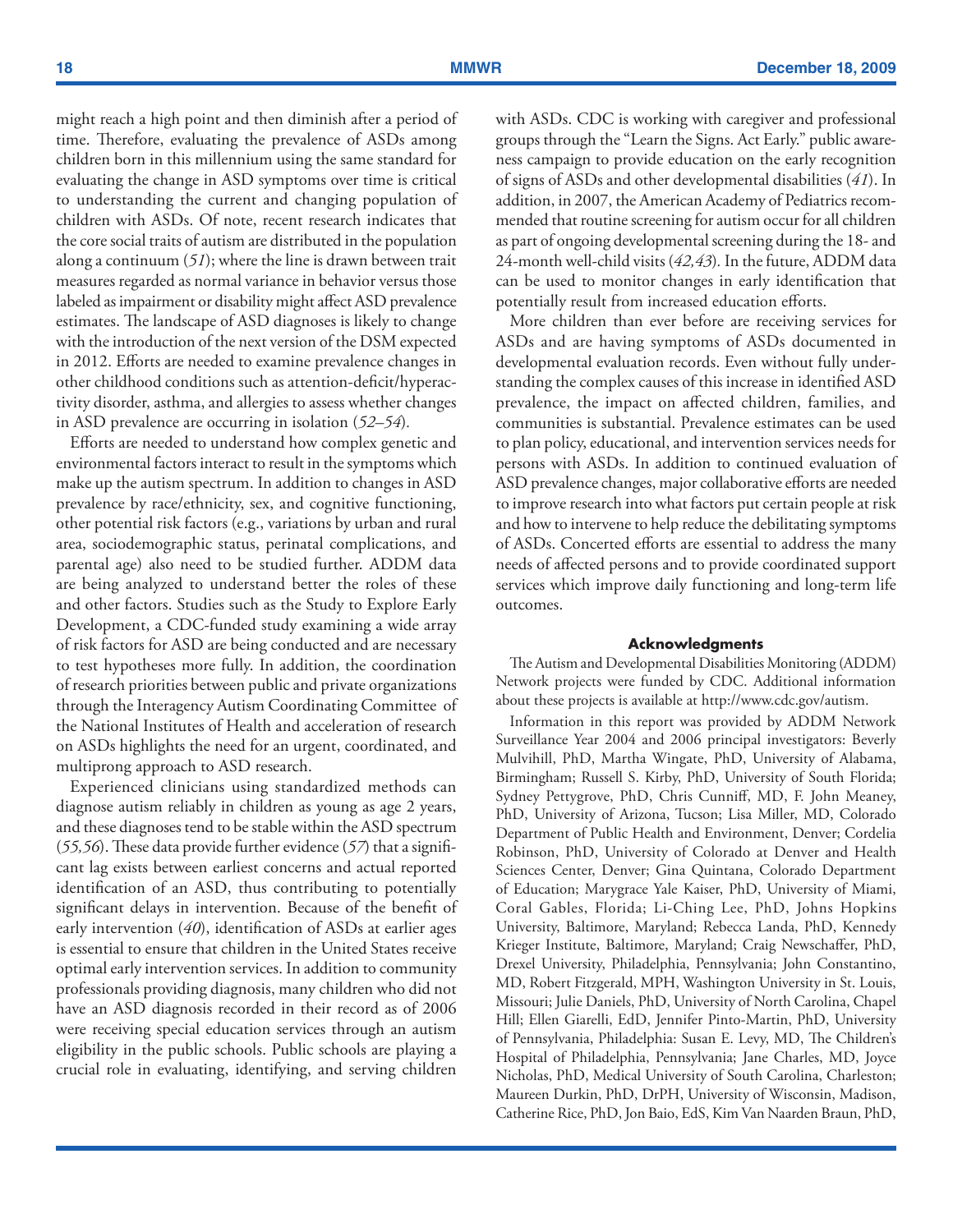<span id="page-20-0"></span>Marshalyn Yeargin-Allsopp, MD, Division of Birth Defects and Developmental Disabilities, National Center on Birth Defects and Developmental Disabilities, CDC. Data collection was coordinated at each site by ADDM Network project coordinators: Meredith Hepburn, Neva Garner, University of Alabama, Birmingham; Kristen Clancy Mancilla, University of Arizona, Tucson; Andria Ratchford, MSPH, Colorado Department of Public Health and Environment, Denver; Yolanda Castillo, MBA, Colorado Department of Education; Maria Kolotos, Johns Hopkins University, Baltimore, Maryland; Rob Fitzgerald, MPH, Washington University in St. Louis, Missouri; Paula Bell, University of North Carolina, Chapel Hill; Rachel Meade, University of Pennsylvania, Philadelphia; Lydia King, PhD, Medical University of South Carolina, Charleston; Carrie Arneson, MS, University of Wisconsin, Madison; Anita Washington, MPH, Research Triangle Institute, Atlanta, Georgia; Susan Graham, MSPH, Division of Birth Defects and Developmental Disabilities, CDC. Additional assistance was provided by project staff including data abstractors, clinician reviewers, epidemiologists, and data management/programming support stff. Ongoing ADDM Network support was provided by Rita Lance, Northrup Grummon, contractor to CDC; Lori Plummer, Lekeisha Jones, Research Triangle Institute, contractors to CDC; Joanne Wojcik, Nancy Doernberg, National Center on Birth Defects and Developmental Disabilities, CDC.

#### **References**

- 1. Yeargin-Allsopp M, Rice C, Karapurkar T, Doernberg N, Boyle C, Murphy C. Prevalence of autism in a US metropolitan area. JAMA 2003;289:49–55.
- 2. Rutter, M. Incidence of autism spectrum disorders: changes over time and their meaning. Acta Paediatrica 2005;94:2–15.
- 3. Fombonne E. Epidemiology of pervasive developmental disorders. Pediatric Res 2009;65:591–8.
- 4. CDC. Prevalence of autism spectrum disorders—Autism and Developmental Disabilities Monitoring Network, six sites, United States, 2000. In: Surveillance Summaries, February 9, 2007. MMWR 2007;56(No. SS-1):1–11.
- 5. California Department of Developmental Services. Changes in the population of persons with autism and pervasive developmental disorders in California's Developmental Services System, 1987 through 1998: a report to the Legislature. Sacramento, CA: California Department of Developmental Services; 1999.
- 6. Croen LA, Grether JK, Hoogstrate J, Selvin S. The changing prevalence of autism in California. J Autism Dev Disord 2002;32:207–15.
- 7. US Department of Education. Number of children served under IDEA by disability and age group, during the 1989–1990 through 1998–1999 school years. To assure the free appropriate public education of all children with disabilities: twenty-second annual report to Congress on the implementation of the Individuals with Disabilities Education Act. Washington, DC: US Department of Education; 2000:11–20.
- 8. Newschaffer C, Falb M, Gurney J. National autism prevalence trends from United States special education data. Pediatrics 2005;115:277–82.
- 9. California Department of Developmental Services. Changes in the CA caseload: an update June 1987 through June 2007. Sacramento, CA: California Department of Developmental Services; 2007. Available at [http://www.dds.ca.gov/Autism/docs/AutismReport\\_2007.pdf.](http://www.dds.ca.gov/Autism/docs/AutismReport_2007.pdf) Accessed December 7, 2009.
- 10. Hertz-Picciotto E, Delwiche L. The rise in autism and the role of age at diagnosis. Epidemiology 2009;20:84–90.
- 11. Individuals with Disabilities Education Act (IDEA) Data. Washington, DC: US Department of Education, Office of Special Education Programs; 2009. Number of children served under IDEA by disability and age group through 2007. Available at [https://www.ideadata.org/PartBData.asp.](https://www.ideadata.org/PartBData.asp) Accessed December 7, 2009.
- 12. CDC. Prevalence of autism spectrum disorders—Autism and Developmental Disabilities Monitoring Network, 14 sites, United States, 2002. In: Surveillance Summaries, February 9, 2007. MMWR 2007;56(No. SS-1):12–28.
- 13. Fombonne E. Is there an epidemic of autism? Pediatrics 2001;107:411–2.
- 14. Laidler JR. US department of education data on "autism" are not reliable for tracking autism prevalence. Pediatrics 2005;116:120–4.
- 15. American Psychiatric Association. Diagnostic and statistical manual of mental disorders. 4th ed., text revision of 1994 edition. Washington, DC: American Psychiatric Association; 2000.
- 16. World Health Organization. International classification of disease. 10th ed. Geneva, Switzerland: World Health Organization; 1990.
- 17. Baird G, Simonoff E, Pickles A, et al. Prevalence of disorders of the autism spectrum in a population cohort of children in South Thames: the Special Needs and Autism Project (SNAP). Lancet 2006;368:210–5.
- 18. Honda H, Shimizu Y, Imai M, Nitto Y. Cumulative incidence of childhood autism: a total population study of better accuracy and precision. Dev Med Child Neur 2005;47:10–8.
- 19. Kadesjo B, Gillberg C, Hagberg B. Brief report: autism and Asperger Syndrome in seven-year-old children: a total population study. J Autism Dev Disord 1999;29:327–31.
- 20. Baron-Cohen S, Scott FJ, Allison C, et al. Prevalence of autism spectrum conditions: UK school-based population study. Br J Psychiatry 2009;194:500–9.
- 21. Kogan MD, Blumberg SJ, Schieve LA, et al. The prevalence of parentreported diagnosis of autism spectrum disorder among children in the United States, 2007. Pediatrics 2009. [Epub.] Available at [http://pediatrics.aappublications.org/cgi/reprint/124/5/1395.](http://pediatrics.aappublications.org/cgi/reprint/124/5/1395) Accessed December 7, 2009.
- 22. Posserud MB, Lundervold AJ, Gillberg C. Autistic features in a total population of 7–9-year-old children assessed by the ASSQ (Autism Spectrum Screening Questionnaire). J Child Psychol Psychiatry 2006;47:167–75.
- 23. Rice CE, Baio J, Van Naarden Braun K, Doernberg N, Meaney F J, Kirby RS for the ADDM Network. A public health collaboration for the surveillance of autism spectrum disorders. Paediatr Perinat Epidemiol 2007;21:179–90.
- 24. Bertrand J, Mars A, Boyle C, Bove F, Yeargin-Allsopp M, Decoufle P. Prevalence of autism in a United States population: the Brick Township, New Jersey, investigation. Pediatrics 2001;108:1155–61.
- 25. Yeargin-Allsopp M, Murphy C, Oakley G, Sikes K. A multiple-source method for studying the prevalence of developmental disabilities in children: the Metropolitan Atlanta Developmental Disabilities Study. Pediatrics 1992;89:624–30.
- 26. CDC. Prevalence of selected developmental disabilities in children 3–10 years of age: the Metropolitan Atlanta Developmental Disabilities Surveillance Program, 1991. In: Surveillance Summaries, April 19, 1996. MMWR 1996;45(No. SS-2):1–14.
- 27. CDC. Evaluation of a methodology for a collaborative multiple source surveillance network for autism spectrum disorders—Autism and Developmental Disabilities Monitoring Network, 14 sites, United States, 2002. In: Surveillance Summaries, February 9, 2007. MMWR;56(No. SS-1):29–40.
- 28. CDC, National Center for Health Statistics. Estimates of the July 1, 2000–July 1, 2007, United States resident population from the vintage 2007 postcensal series by year, county, age, sex, race, and Hispanic origin, prepared under a collaborative arrangement with the U.S. Census Bureau. Bethesda, MD: US Department of Health and Human Services, CDC, National Center for Health Statistics; 2007. Available at: [http://www.cdc.gov/nchs/nvss/bridged\\_race/data\\_docu](http://www.cdc.gov/nchs/nvss/bridged_race/data_documentation.htm#vintage2007)[mentation.htm#vintage2007](http://www.cdc.gov/nchs/nvss/bridged_race/data_documentation.htm#vintage2007). Accessed December 7, 2009.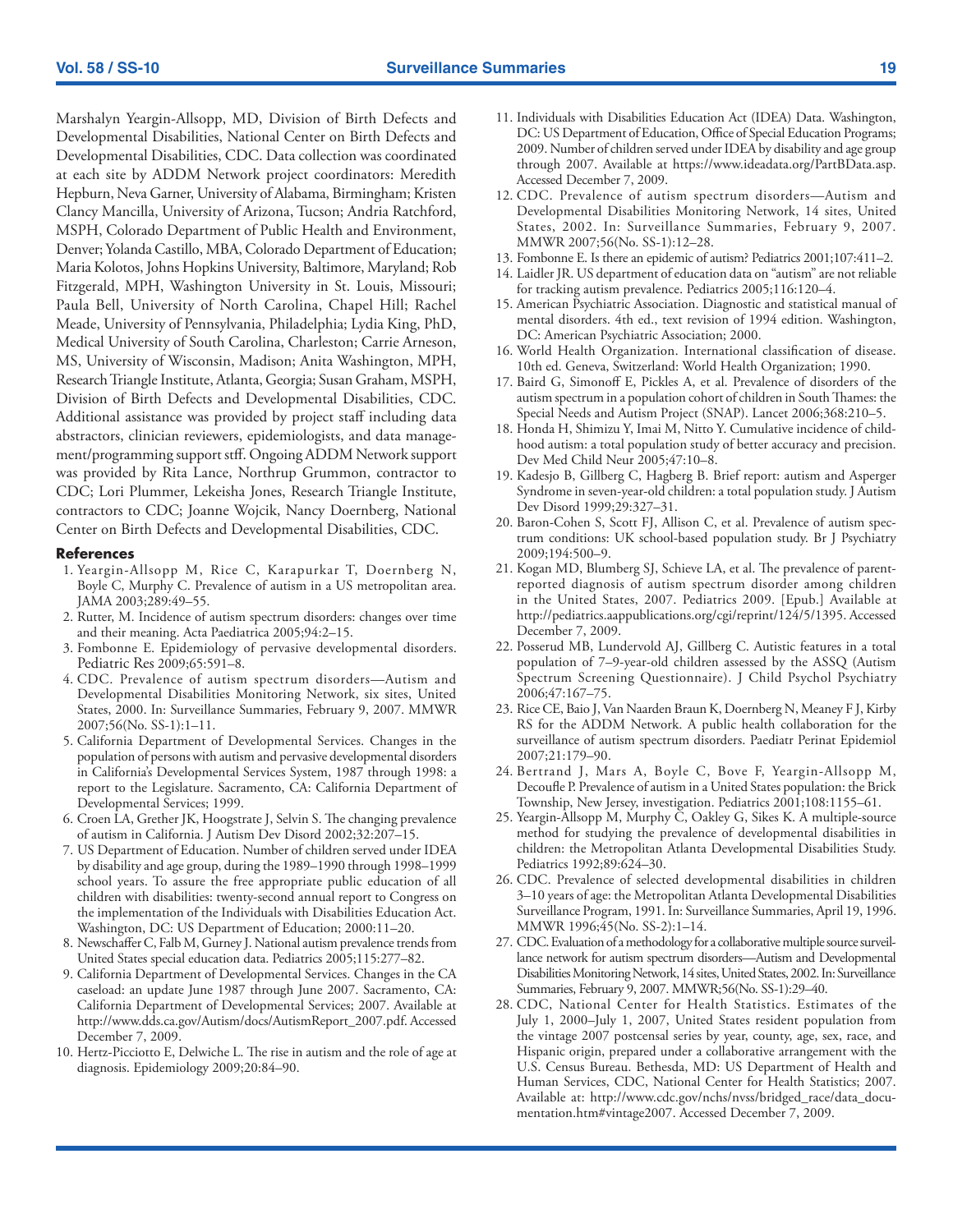- 29. World Health Organization. International statistical classification of diseases and related health problems, ninth revision, clinical modification, ICD-9-CM. 4th ed. Geneva, Switzerland: World Health Organization; 1997.
- 30. Selvin S. Statistical power and sample-size calculations. In: Selvin S, ed. Statistical analyses of epidemiologic data. 2nd ed. New York, NY: Oxford University Press; 1996.
- 31. SAS, Inc. SAS for Windows, Rel. 9.1. Cary, NC: SAS Institute Inc.; 2004.
- 32. SPSS, Inc. SPSS for Windows, Rel. 13. Chicago, IL: SPSS Inc.; 2005.
- 33. Newschaffer C, Croen LA, Daniels J, et al. The epidemiology of the autism spectrum disorders. Annu Rev of Public Health 2007;28:235–58.
- 34. Chakrabarti S, Fombonne E. Pervasive developmental disorders in preschool children. JAMA 2001;285:3093–9.
- 35. Losh M, Adolphs R, Poe MD, et al. Neuropsychological profile of autism and the broad autism phenotype. Arch Gen Psychiatry 2009;66:518–26.
- 36. Lord C, Shulman C, DiLavore P. Regression and word loss in autistic spectrum disorders. J Child Psychol and Psychiatry 2004;45:936–55.
- 37. Fombonne E. The prevalence of autism. JAMA 2003;289:87–9.
- 38. Charman T. The prevalence of the autism spectrum disorders: recent evidence and future challenges. Eur Child Adoles Psychiatry 2002;11:249–56.
- 39. Posserud M, Lundervold AJ, Lie SA, Gillberg C. The prevalence of autism spectrum disorders: impact of diagnostic instrument and non-response bias. Soc Psychiatry Psychiatr Epidemiol 2009. [Epub]. Available at [http://www.](http://www.springerlink.com/content/650012524603240p) [springerlink.com/content/650012524603240p](http://www.springerlink.com/content/650012524603240p). Accessed December 7, 2009.
- 40. National Research Council, Committee on Educational Interventions for Children with Autism, Division of Behavioral and Social Sciences and Education. Educating children with autism. Washington, DC: National Academy Press; 2001.
- 41. CDC. Learn the signs. Act early. Atlanta, GA: US Department of Health and Human Services, CDC; 2006. Available at [http://www.cdc.gov/](http://www.cdc.gov/actearly) [actearly](http://www.cdc.gov/actearly). Accessed December 7, 2009.
- 42. American Academy of Pediatrics Council on Children with Disabilities. Identifying infants and young children with developmental disorders in the medical home: an algorithm for developmental surveillance and screening. Pediatrics 2006;118:405–20.
- 43. Johnson CP, Myers SM; American Academy of Pediatrics Council on Children With Disabilities. Identification and evaluation of children with autism spectrum disorders. Pediatrics 2007;120:1183–215.
- 44. Parner E, Schendel D, Thorsen P. Autism prevalence trends over time in Denmark: changes in prevalence and age at diagnosis. Arch Pediatr Adolesc Med 2008;162:1150–6.
- 45. Hertz-Picciotto I, Delwiche L. The rise in autism and the role of age at diagnosis. Epidemiology 2009;20:84–90.
- 46. Mandell DS, Listerud J, Levy S, Pinto-Martin J. Race differences in the age of diagnosis among Medicaid-eligible children with autism. J Am Acad Child Adolesc Psychiatry 2002;41:1447–53.
- 47. Mandell DS, Wiggins LD, Carpenter LA, et al. Racial/ethnic disparities in the identification of children with autism spectrum disorders. Am J Public Health. 2009;99:493–8.
- 48. Durkin MS, Maenner MJ, Newschaffer CJ, et al. Advanced parental age and the risk of autism spectrum disorder. Am J Epidemiol 2008;168:1268–76.
- 49. Van Naarden Braun K, Schieve L, Daniels J, et al. Relationships between multiple births and autism spectrum disorders, cerebral palsy, and intellectual disabilities: Autism and Developmental Disabilities Monitoring (ADDM) Network—2002 Surveillance Year. Autism Res 2008;1:265–316.
- 50. King M, Bearman P. Diagnostic change and the increased prevalence of autism. Int J Epidemiol 200938:1224–34.
- 51. Constantino JN, Todd RD. Autistic traits in the general population: a twin study. Arch Gen Psychiatry 2003;60:524–30.
- 52. Atladóttir H, Parner E, Schendel D, Dalsgaard S, Thomsen P, Thorsen P. Time trends in reported diagnoses of childhood neuropsychiatric disorders: a Danish cohort study. Arch Pediatr Adolesc Med 2007;161:193–8.
- 53. Woodruff TJ, Axelrad DA, Kyle AD, Nweke O, Miller GG, Hurley BJ. Trends in environmentally related childhood illnesses. Pediatrics 2004;113:1133–40.
- 54. Pallapies, D. Trends in childhood disease. Mutat Res 2006;608:100–11.
- 55. Lord C, Risi S, DiLavore PS, Shulman C, Thurm A, Pickles A. Autism from 2 to 9 years of age. Arch Gen Psychiatry 2006;63:694–701.
- 56.Van Daalen E, Kemner C, Dietz C, Swinkels SH, Buitelaar JK, Van Engeland H. Inter-rater reliability and stability of diagnoses of autism spectrum disorder in children identified through screening at a very young age. Eur Child Adolesc Psychiatry 2009. [Epub]. Available at<http://www.springerlink.com/content/b57406752324wjk6>. Accessed December 7, 2009.
- 57. Wiggins L, Baio J, Rice C. Examination of the time between first evaluation and first autism spectrum diagnosis in a population-based sample. J Dev Behav Pediatr 2006;27(2 Suppl):S79–87.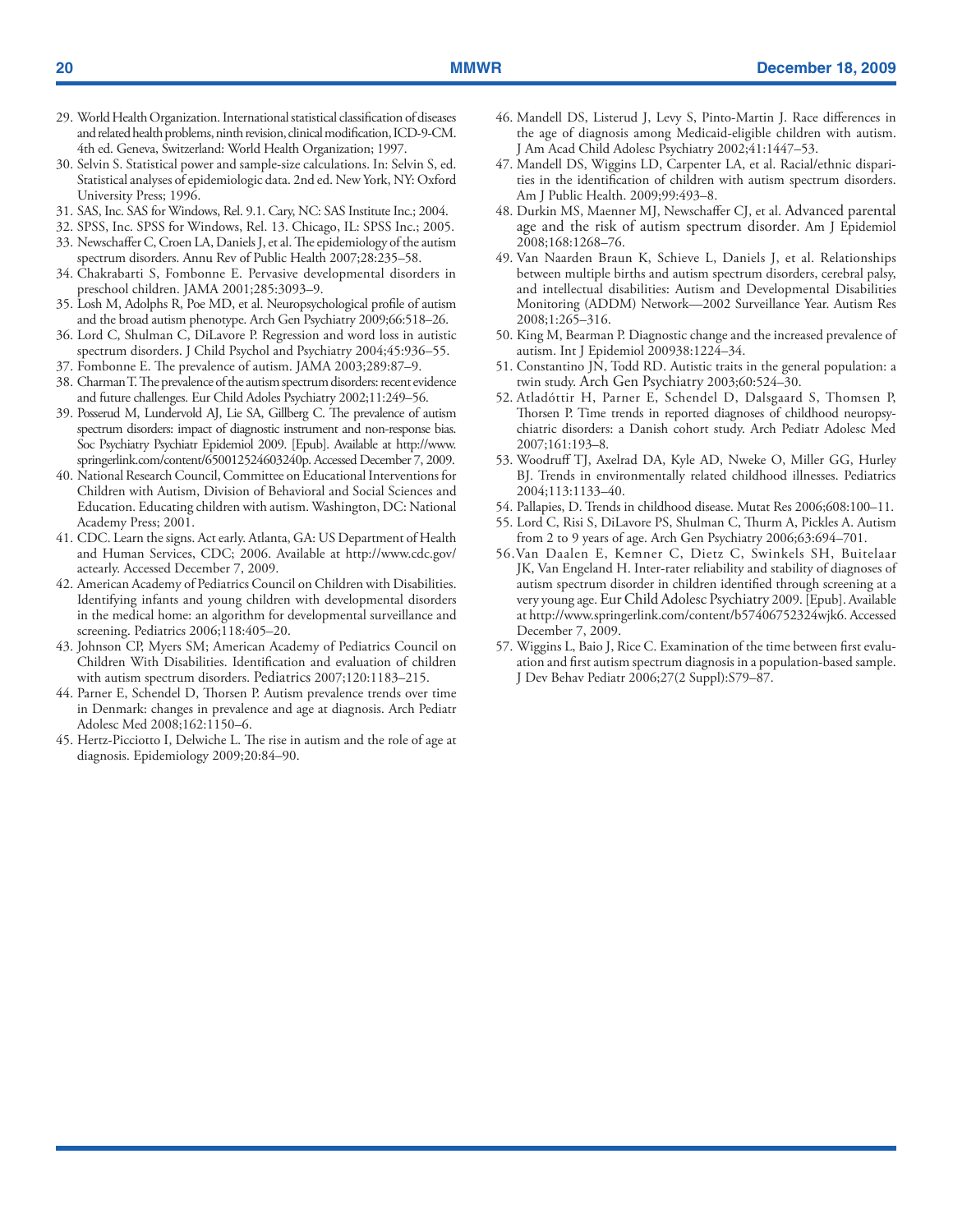# **Appendix**

## <span id="page-22-0"></span>**Brief Update: Prevalence of Autism Spectrum Disorders (ASDs) — Autism and Developmental Disabilities Monitoring (ADDM) Network, United States, 2004**

CDC and seven site project teams from the Autism and Developmental Disabilities Monitoring (ADDM) Network (*1,2*) (Table 1) collaborated in monitoring the prevalence of autism spectrum disorders (ASDs) in 2004 in selected areas of eight states: Alabama (three counties in central Alabama), Arizona (districts in one county, including metropolitan Phoenix), Georgia (the CDC site in five counties in metropolitan Atlanta), Maryland (five counties in suburban Baltimore), Missouri (five counties in metropolitan St. Louis), North Carolina (eight central counties), South Carolina (23 counties in the Coastal and PeeDee regions), and Wisconsin (three counties in south-central Wisconsin).

The 2004 surveillance year represented a smaller-scale effort than other ADDM Network surveillance years conducted previously (*3,4*) and in 2006. Participation in the 2004 surveillance year was undertaken by sites that had the available time and resources to collect additional data and it included a smaller catchment area than in 2006 for five of the eight sites (Alabama, Arizona, Maryland, North Carolina, and Wisconsin). Because the smaller population monitored in 2004 might not be comparable to the larger area surveyed in other years, caution is needed when comparing 2004 results with those from other surveillance years. However, these additional data provide information on the status of identified ASD prevalence in the sites included in this summary.

### **Methods**

Prevalence of ASDs in U.S. children was estimated through a systematic retrospective review of evaluation records in multiple sites participating in the ADDM Network. Data for 2004 were collected retrospectively from existing records from eight ADDM Network sites. Children aged 8 years (i.e., those born in 1996) with a notation of an ASD or descriptions consistent with an ASD were identified through screening and abstraction of existing health and education records containing reported professional assessments of the child's developmental progress at health-care or education facilities. Children aged 8 years whose parent(s) or legal guardian(s) resided in the respective areas in 2006 met the case definition for an ASD if their records documented behaviors consistent with the *Diagnostic and Statistical Manual of Mental Disorders, 4th edition, text revision* (DSM-IV-TR) criteria for autistic disorder, pervasive developmental disorder, not otherwise specified (PDD NOS), or Asperger disorder. Presence of an identified ASD was determined through a review of data abstracted from developmental evaluation records by trained clinician reviewers.

For 2004, a limited (or streamlined) abstraction and review of evaluation records was conducted by six of the eight sites (all except North Carolina and South Carolina) for children with a previously documented classification of an ASD (i.e., a diagnosis of an ASD or a special education eligibility classification of autism documented in the records). This limited review was based on data obtained from MADDSP ASD surveillance and indicated that 98.0% of children aged 3–10 years with a previous ASD diagnosis and 99.0% of children with a previous autism eligibility for special education services satisfied the surveillance criteria for having an ASD (*5*). This addition was implemented to improve efficiency without altering the basic case classification standards. The limited abstraction included all information as noted above except the verbatim behavior descriptions. CDC's analysis of the resource savings indicated that they were not worth the loss of the variables summarizing the behavioral descriptions collected. Therefore, for the 2006 surveillance year, the standard abstraction and review methodology was used instead of the limited review used in 2004.

For 2004 surveillance year records that underwent limited abstraction, children were considered to meet the ASD case definition on the basis of the previously documented ASD diagnosis unless 1) conflicting information was noted in the record, 2) the reviewer needed additional information, or 3) the record indicated that an ASD had been ruled out as a diagnosis. In those circumstances, a full abstraction was performed, and the case was reviewed again by the clinician reviewer. For any record, if a child met the ASD case definition, and the clinician reviewer had cause to question the case status, the reason was noted, and a blinded secondary review was undertaken. Final ASD case status was established on the basis of a consensus review. For all sites, the range of agreement for final case definition was acceptable (76.0%–94.0%; Kappa range 0.5–0.9) for 2004. Methods for 2004 were otherwise comparable to those used for the 2006 surveillance year. Prevalence results are reported per 1,000 children aged 8 years. Chi-square tests were used to compare prevalence estimates within and across sites.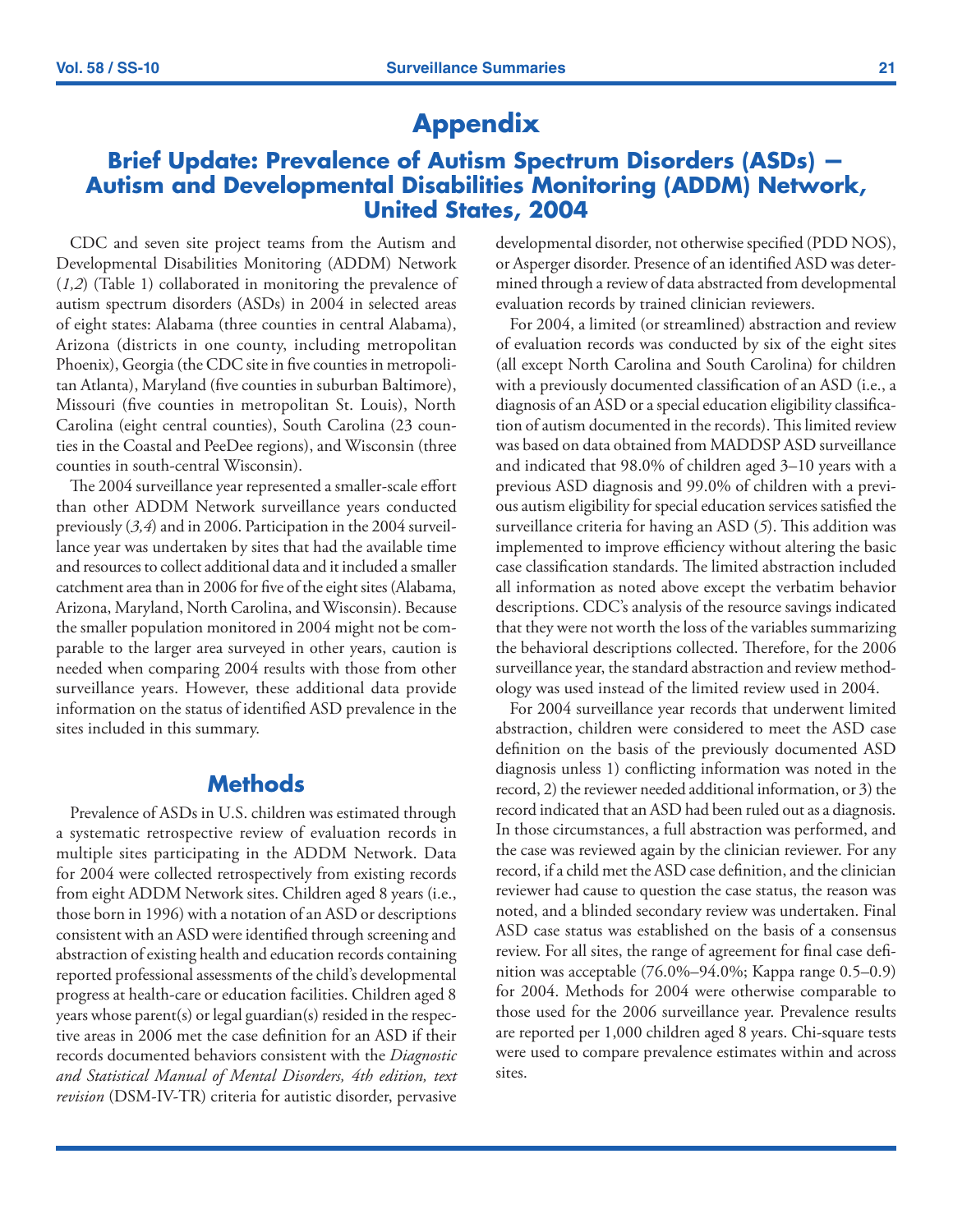#### **TABLE 1. Number\* and percentage of children aged 8 years, by race/ethnicity and site — Autism and Developmental Disabilities Monitoring Network, eight Sites, United States, 2004**

|                | <b>Site</b>                                       |                                                            | Total  | White, non-<br>Hispanic |              | Blac, non-<br>Hispanic      |                  | Hispanic     |       | <b>API<sup>t</sup></b> |       | Al/AN <sup>§</sup> |       | Receiving<br>special<br>education <sup>11</sup> | <b>Abstracted</b><br>for ASD" |  |
|----------------|---------------------------------------------------|------------------------------------------------------------|--------|-------------------------|--------------|-----------------------------|------------------|--------------|-------|------------------------|-------|--------------------|-------|-------------------------------------------------|-------------------------------|--|
| <b>Site</b>    | institution                                       | Surveillance area                                          | no.    | No.                     | (%)          | No.                         | (% )             | No.          | (% )  | No.                    | (% )  | No.                | (% )  | (%)                                             | (%)                           |  |
|                | Sites with access to health records               |                                                            |        |                         |              |                             |                  |              |       |                        |       |                    |       |                                                 |                               |  |
| Alabama        | Univ of Alabama-<br>Birmingham                    | 3 counties in central<br>Alabama                           | 11,676 |                         | 6,765 (57.9) | 4,329                       | (37.1)           | 377          | (3.2) | 166                    | (1.4) | 39                 | (0.3) | (16.7)                                          | (1.6)                         |  |
| Missouri       | Washington<br>Univ-St. Louis                      | 5 counties including<br>metropolitan St. Louis             | 26,970 | 18,818 (69.8)           |              | 6,651                       | (24.7)           | 728          | (2.7) | 697                    | (2.6) | 76                 | (0.3) | (19.0)                                          | (1.1)                         |  |
| Wisconsin      | Madison                                           | Univ of Wisconsin-3 counties in south<br>central Wisconsin | 11,312 |                         | 9,593(84.8)  | 554                         | (4.9)            | 634          | (5.6) | 497                    | (4.4) | 34                 | (0.3) | (14.4)                                          | (1.3)                         |  |
|                | Sites with access to education and health records |                                                            |        |                         |              |                             |                  |              |       |                        |       |                    |       |                                                 |                               |  |
| Arizona        | Univ of<br>Arizona-Tucson                         | 1 county (Maricopa) in<br>metropolitan Phoenix             | 13,620 |                         | 6,571 (48.2) | 713                         | (5.2)            | 5,576 (40.9) |       | 422                    | (3.1) | 337                | (2.5) | (10.2)                                          | (2.1)                         |  |
| Georgia        | <b>CDC</b>                                        | 5 counties including<br>metropolitan Atlanta               | 45,190 |                         |              | 18,270 (40.4) 19,176 (42.4) |                  | 5,167(11.4)  |       | 2,461                  | (5.4) | 116                | (0.3) | (10.8)                                          | (1.7)                         |  |
| Maryland       | Johns Hopkins<br>Univ                             | 5 counties in suburban<br><b>Baltimore</b>                 | 20,981 | 15,044 (71.7)           |              |                             | 4,213 (20.1)     | 685          | (3.3) | 976                    | (4.7) | 63                 | (0.3) | (12.8)                                          | (1.3)                         |  |
| North Carolina | Univ of North<br>Carolina-Chapel<br>Hill          | 8 counties in central<br>North Carolina                    | 20,187 | 11,670 (57.8)           |              |                             | 5,798 (28.7)     | 2,070 (10.3) |       | 570                    | (2.8) | 79                 | (0.4) | (14.4)                                          | (1.6)                         |  |
| South Carolina | Medical Univ of<br>South Carolina                 | 23 counties in the<br>Coastal and Pee Dee<br>regions       | 22,399 | 11,875 (53.0)           |              |                             | $9,335$ $(41.7)$ | 824          | (3.7) | 256                    | (1.1) | 109                | (0.5) | (16.2)                                          | (1.1)                         |  |

\* Total numbers of children aged 8 years in each study area obtained from CDC's National Center for Health Statistics (NCHS) vintage 2007 postcensal population estimates. Surveillance area denominators exclude those school districts that did not allow access to records.

† Asian/Pacific Islander.

§ American Indian/Alaska Native.

¶ Number of students in special education and total enrolled in districts in surveillance area for the 2003–2004 school year obtained from [http://www.nces.ed.gov.](http://www.nces.ed.gov)

\*\* Autism spectrum disorder. Represents the number of children identified as possibly having an ASD divided by the total number of children aged 8 years in the population.

### **Results**

On the basis of postcensal estimates, the number of children aged 8 years in the eight surveillance sites ranged from 11,312 in Wisconsin to 45,190 in Georgia (Table 1) (*6*). Distribution according to race or ethnicity among children aged 8 years varied across surveillance sites. The percentage of non-Hispanic white children residing in each surveillance area ranged from 40.4% in Georgia to 84.8% in Wisconsin; the percentage of non-Hispanic black children ranged from 4.9% in Wisconsin to 42.4% in Georgia; the percentage of Hispanic children ranged from 2.7% in Missouri to 40.9% in Arizona; the percentage of Asian/Pacific Islander children ranged from 1.1% in South Carolina to 5.4% in Georgia; and the percentage of American Indian/Alaska native children ranged from ≤0.5% in all sites except Arizona, with 2.5%. Although most sites had a similar distribution of the population by race/ethnicity, compared with the larger surveillance areas for 2006, Alabama's smaller 2004 surveillance area included a greater proportion of non-Hispanic black children, and Wisconsin's 2004 area included more non-Hispanic white children (Table 1). The breakdown by sex was similar across sites, with approximately equal distribution of male and female children (Table 1).

In 2004, the overall identified ASD prevalence per 1,000 children aged 8 years varied across ADDM sites (range: 4.6 [Alabama] – 9.8 [Arizona]) (Table 2). The average across all sites was  $8.0$  (CI = 7.6–8.4) per 1,000 children. Among the eight 2004 sites, six were clustered in a tighter range (7.8–9.8 per 1,000 children), and these rates did not differ from each other significantly. However, prevalence in Alabama  $(4.6)$  and South Carolina  $(5.3)$  was significantly  $(p<0.01)$  lower than in the other six sites. In general, identified ASD prevalence estimates in 2004 were lower in sites that relied solely on health sources to identify cases (mean:  $7.3$ ; CI =  $6.5-8.1$ ) compared to sites that also had access to education sources  $(\text{mean: } 8.3; \text{ CI} = 7.7 - 8.8) (\text{p} < 0.05).$ 

A consistent finding in all sites was a significantly higher (p<0.001) prevalence of ASDs among boys than among girls (Table 2). Identified ASD prevalence among males ranged from 6.8 in Alabama to 15.8 in Arizona with an average of 12.9 (CI = 12.2–13.7) per 1,000 children aged 8 years. Female prevalence ranged from 1.5 in South Carolina to 3.7 in Wisconsin with an average of 2.9 (CI =  $2.6-3.3$ ) per 1,000 children aged 8 years. When male-to-female prevalence was compared, observed sex ratios ranged from 3.0:1.0 in Alabama to 6.1:1.0 in both North and South Carolina, with an overall ratio for all sites of 4.5:1.0.

ASD prevalence varied by race/ethnicity (Table 2). In 2004, the average prevalence among non-Hispanic white children  $(9.7; CI = 9.1–10.4)$  was greater than for non-Hispanic black  $(6.9; CI = 6.2–7.6)$  (p<.001) and Hispanic (6.2; CI = 5.0–7.5) (p<0.001) children. Although several sites trended toward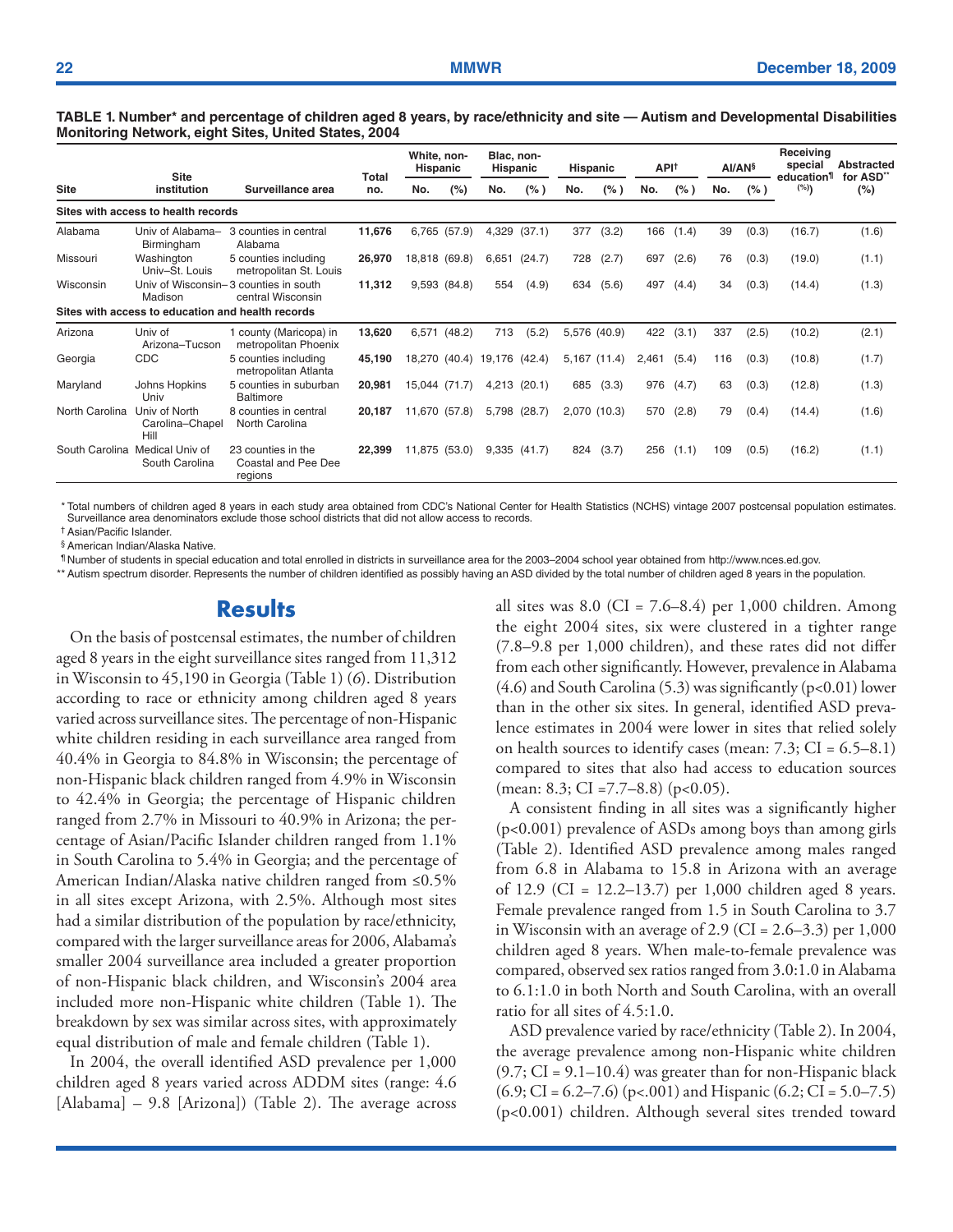|                                                   |                     | <b>Total</b><br>no. with<br><b>ASDs</b> | <b>Sex</b>                 |                |                 |                 |               |                   |                     |                      |                         |
|---------------------------------------------------|---------------------|-----------------------------------------|----------------------------|----------------|-----------------|-----------------|---------------|-------------------|---------------------|----------------------|-------------------------|
|                                                   | Total no.           |                                         | Total <sup>†</sup>         |                | <b>Males</b>    |                 |               | <b>Females</b>    |                     |                      | Male-to-female          |
| <b>Site</b>                                       | chidren             |                                         | Prev                       | 95% CI1        | Prev            |                 | 95% CI        | Prev              | 95% CI              |                      | prev <sup>§</sup> ratio |
| Sites with access to health records               |                     |                                         |                            |                |                 |                 |               |                   |                     |                      |                         |
| Alabama                                           | 11.676              | 54                                      | 4.6                        | $(3.5 - 6.0)$  | 6.8             |                 | $(5.0 - 9.3)$ | 2.3               | $(1.3 - 3.9)$       |                      | 3.0                     |
| Missouri                                          | 26.970              | 221                                     | 8.2                        | $(7.2 - 9.4)$  | 13.5            | $(11.7 - 15.6)$ |               | 2.8               | $(2.0 - 3.8)$       |                      | 4.9                     |
| Wisconsin                                         | 11,312              | 88                                      | 7.8                        | $(6.3 - 9.6)$  | 12.0            | $(9.4 - 15.2)$  |               | 3.7               |                     | 3.3<br>$(2.4 - 5.6)$ |                         |
| Sites with access to education and health records |                     |                                         |                            |                |                 |                 |               |                   |                     |                      |                         |
| Arizona                                           | 13.620              | 133                                     | 9.8                        | $(8.2 - 11.6)$ | 15.8            | $(13.1 - 19.1)$ |               | 3.6               | $(2.4 - 5.3)$       |                      | 4.4                     |
| Georgia                                           | 45.190              | 401                                     | 8.9                        | $(8.1 - 9.8)$  | 14.1            | $(12.6 - 15.7)$ |               | 3.6               | $(2.8 - 4.4)$       |                      | 4.0                     |
| Maryland                                          | 20,981              | 185                                     | 8.8                        | $(7.6 - 10.2)$ | 14.1            | $(12.0 - 16.5)$ |               | 3.2               | $(2.3 - 4.6)$       |                      | 4.4                     |
| North Carolina                                    | 20,187              | 176                                     | 8.7                        | $(7.5 - 10.1)$ | 14.8            | $(12.6 - 17.3)$ |               | 2.4               | $(1.6 - 3.6)$       |                      | 6.1                     |
| South Carolina                                    | 22,399              | 118                                     | 5.3                        | $(4.4 - 6.3)$  | 8.9             | $(7.4 - 10.8)$  |               | 1.5               | $(0.9 - 2.4)$       |                      | 6.1                     |
|                                                   | Race/ethnicity      |                                         |                            |                |                 |                 |               | <b>Prev ratio</b> |                     |                      |                         |
|                                                   | White, non-Hispanic |                                         | <b>Black, non-Hispanic</b> |                | <b>Hispanic</b> |                 | API**         |                   | White-to-           | White-to-            | <b>Black-to-</b>        |
| <b>Site</b>                                       | Prev                | 95% CI                                  | Prev                       | 95% CI         | Prev            | 95% CI          | Prev          | 95% CI            | black               | <b>Hispanic</b>      | <b>Hispanic</b>         |
| Sites with access to health records               |                     |                                         |                            |                |                 |                 |               |                   |                     |                      |                         |
| Alabama                                           | 3.8                 | $(2.6 - 5.6)$                           | 6.0                        | $(4.1 - 8.8)$  | $-$ tt          |                 |               |                   | 0.6                 |                      |                         |
| Missouri                                          | 8.7                 | $(7.5 - 10.2)$                          | 3.2                        | $(2.1 - 4.8)$  | 5.5             | $(2.1 - 14.6)$  | 4.3           | $(1.4 - 13.4)$    | $2.8$ <sup>§§</sup> | 1.6                  | 0.6                     |
| Wisconsin                                         | 7.4                 | $(5.9 - 9.3)$                           | 3.6                        | $(0.9 - 14.4)$ | 1.6             | $(0.2 - 11.2)$  | 6.0           | $(2.0 - 18.7)$    | 2.0                 | 4.7                  | 2.3                     |
| Sites with access to education and health records |                     |                                         |                            |                |                 |                 |               |                   |                     |                      |                         |
| Arizona                                           | 12.6                | $(10.2 - 15.7)$                         | 5.6                        | $(2.1 - 15.0)$ | 7.0             | $(5.1 - 9.6)$   | 11.9          | $(4.9 - 28.5)$    | 2.3                 | $1.8$ §§             | 0.8                     |
| Georgia                                           | 9.7                 | $(8.4 - 11.3)$                          | 7.9                        | $(6.8 - 9.3)$  | 6.4             | $(4.5 - 9.0)$   | 8.1           | $(5.2 - 12.6)$    | 1.2                 | $1.5$ <sup>11</sup>  | 1.2                     |
| Maryland                                          | 7.4                 | $(6.2 - 9.0)$                           | 12.8                       | $(9.8 - 16.7)$ | 8.8             | $(3.9 - 19.5)$  | 12.3          | $(7.0 - 21.7)$    | $0.6$ §§            | 0.8                  | 1.5                     |
| North Carolina                                    | 8.6                 | $(7.0 - 10.4)$                          | 9.0                        | $(6.8 - 11.8)$ | 6.8             | $(4.0 - 11.4)$  | 5.3           | $(1.7 - 16.3)$    | 1.0                 | 1.3                  | 1.3                     |
| South Carolina                                    | 5.5                 | $(4.3 - 7.0)$                           | 4.1                        | $(3.0 - 5.6)$  | 2.4             | $(0.6 - 9.7)$   | –             |                   | 1.3                 | 2.3                  | 1.7                     |

**TABLE 2. Estimated prevalence\* (prev) of autism spectrum disorders (ASDs) among children aged 8 years, by sex and race/ ethnicity — Autism and Developmental Disabilities Monitoring Network, 8 Sites, United States, 2004**

\* Per 1,000 children aged 8 years.

† All children are included in the total regardless of race or ethnicity. The total also includes children for whom race/ethnicity was unknown.

§ All male-to-female ratios different within sites (p<0.01).

¶ Confidence interval.

\*\* Asian/Pacific Islander.

†† No children identified in this group.

§§ Prevalence ratio significantly different within site (p<0.01).

 $^{\text{11}}$  Prevalence ratio significantly different within site (p<0.05)

higher ASD prevalence among non-Hispanic white than among non-Hispanic black children, the difference was significant in only one site (Missouri) and another site (Maryland) showed the opposite with higher prevalence among non-Hispanic black children. Prevalence was lower for Hispanic than for non-Hispanic white children in all sites except Maryland, but was significantly lower only in Arizona and Georgia. For Asian/Pacific Islander children, the prevalence ranged between 4.3 and 12.3 per 1,000 children, but most sites had small numbers of cases, if any, identified in this group. Small populations and case numbers prohibited reliable prevalence estimates for American Indian/Alaska Native children.

Data regarding cognitive functioning are reported for sites for which at least 70% of children had test results. For 2004, the proportion of children with ASDs who also had cognitive impairment ranged from 37.9% in Arizona to 63.0% in Alabama (average: 43.8%). Overall, females were more likely than males (56.9% and 44.5%, respectively) to have cognitive impairment.

More than half of children meeting the ASD case definition for ASDs had documented developmental concerns noted to occur before the age of 3 years. The most commonly documented early developmental concern was for language skills. General concerns about development were documented to have occurred prior to a median age of 24 months in all sites, except South Carolina, where the median age was 36 months. The median age of earliest reported ASD diagnosis documented in the children's records ranged from 48 months in North Carolina to 67 months in Arizona (average of 57 months).

## **2004 Identified ASD Prevalence Summary**

ASD prevalence estimates for children aged 8 years ranged from 4.6 to 9.8 among 8 sites with an average of 8.0 per 1,000 children in 2004. On average, 4.5 males were identified as having an ASD compared with every one female, and 44% of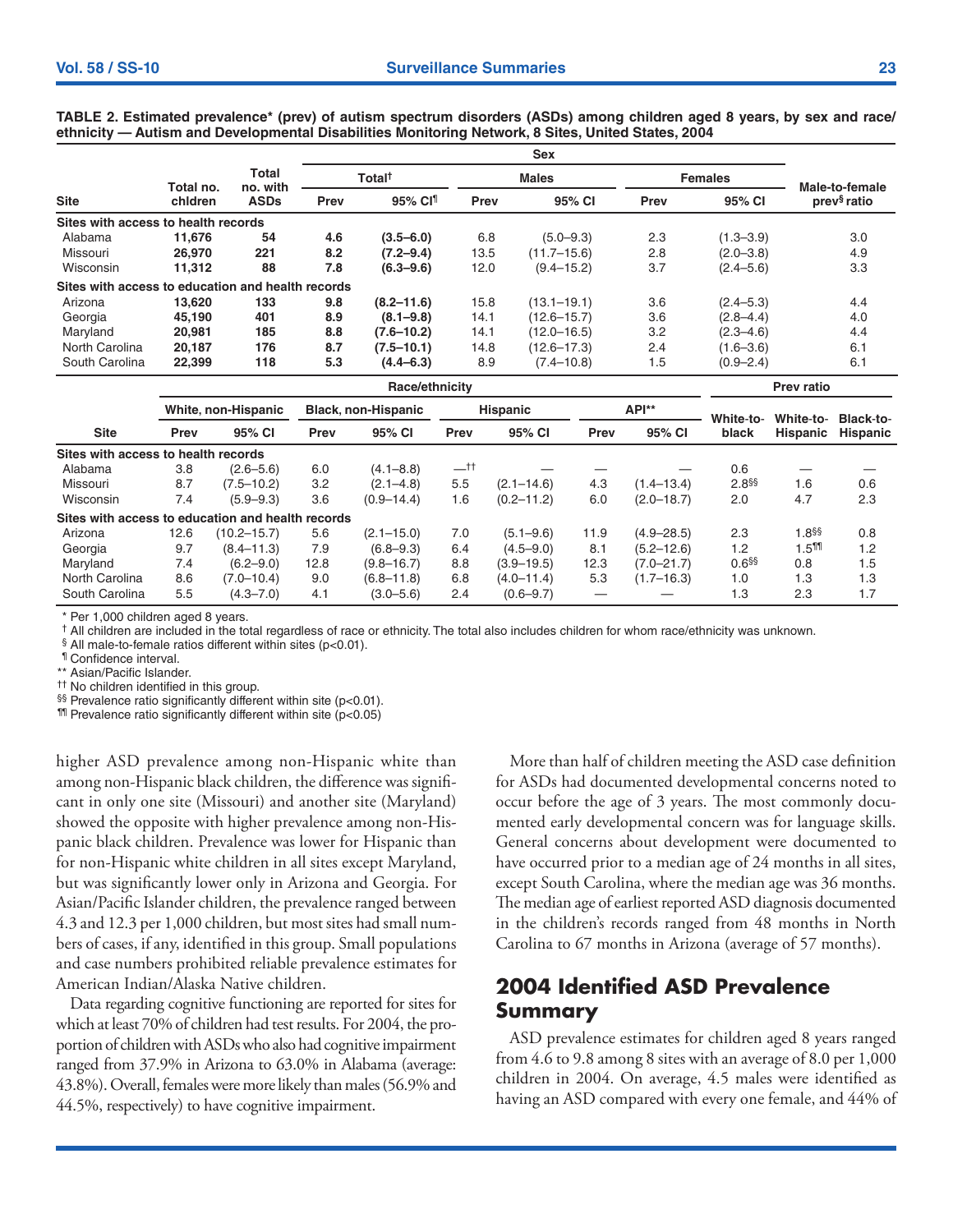children identified also had cognitive impairment. Variability existed by race and ethnicity, with some sites showing higher ASD prevalence estimates among non-Hispanic white children than non-Hispanic black children and Hispanic children.

Considering data from the 2004 surveillance year illustrates the incremental increases in identified ASD prevalence over the short time period 2002–2006 based on the ADDM Network methods. For all sites except South Carolina, where ASD prevalence decreased from 2002 to 2004 and then increased considerably from 2004 to 2006, the data indicate the incremental and steady increase in identified ASD prevalence over the period reported.

#### **References**

- 1. Rice CE, Baio J, Van Naarden Braun K, Doernberg N, Meaney F J, Kirby RS, for the ADDM Network. A public health collaboration for the surveillance of autism spectrum disorders. Paediatr Perinat Epidemiol 2007;21:179–90.
- 2. CDC. Evaluation of a methodology for a collaborative multiple source surveillance network for autism spectrum disorders—Autism and Developmental Disabilities Monitoring Network, 14 sites, United States, 2002. In: Surveillance Summaries, February 9, 2007. MMWR 2007;56(No. SS-1):29–40.
- 3. CDC. Prevalence of autism spectrum disorders—Autism and Developmental Disabilities Monitoring Network, six sites, United States, 2000. In: Surveillance Summaries, February 9, 2007. MMWR 2007;56(No. SS-1):1–11.
- 4. CDC. Prevalence of autism spectrum disorders—Autism and Developmental Disabilities Monitoring Network, 14 sites, United States, 2002. In: Surveillance Summaries, February 9, 2007. MMWR 2007;56(No. SS-1):12–28.
- 5. Yeargin-Allsopp M, Rice C, Karapurkar T, Doernberg N, Boyle C, Murphy C. Prevalence of autism in a US metropolitan area. JAMA 2003;289:49–55.
- 6. CDC, National Center for Health Statistics. Estimates of the July 1, 2000–July 1, 2007, United States resident population from the vintage 2007 postcensal series by year, county, age, sex, race, and Hispanic origin, prepared under a collaborative arrangement with the U.S. Census Bureau. Bethesda, MD: U.S. Department of Health and Human Services, CDC, National Center for Health Statistics; 2007. Available at: [http://www.cdc.gov/nchs/nvss/bridged\\_race/data\\_documentation.](http://www.cdc.gov/nchs/nvss/bridged_race/data_documentation.htm#vintage2007) [htm#vintage2007](http://www.cdc.gov/nchs/nvss/bridged_race/data_documentation.htm#vintage2007). Accessed December 7, 2009.